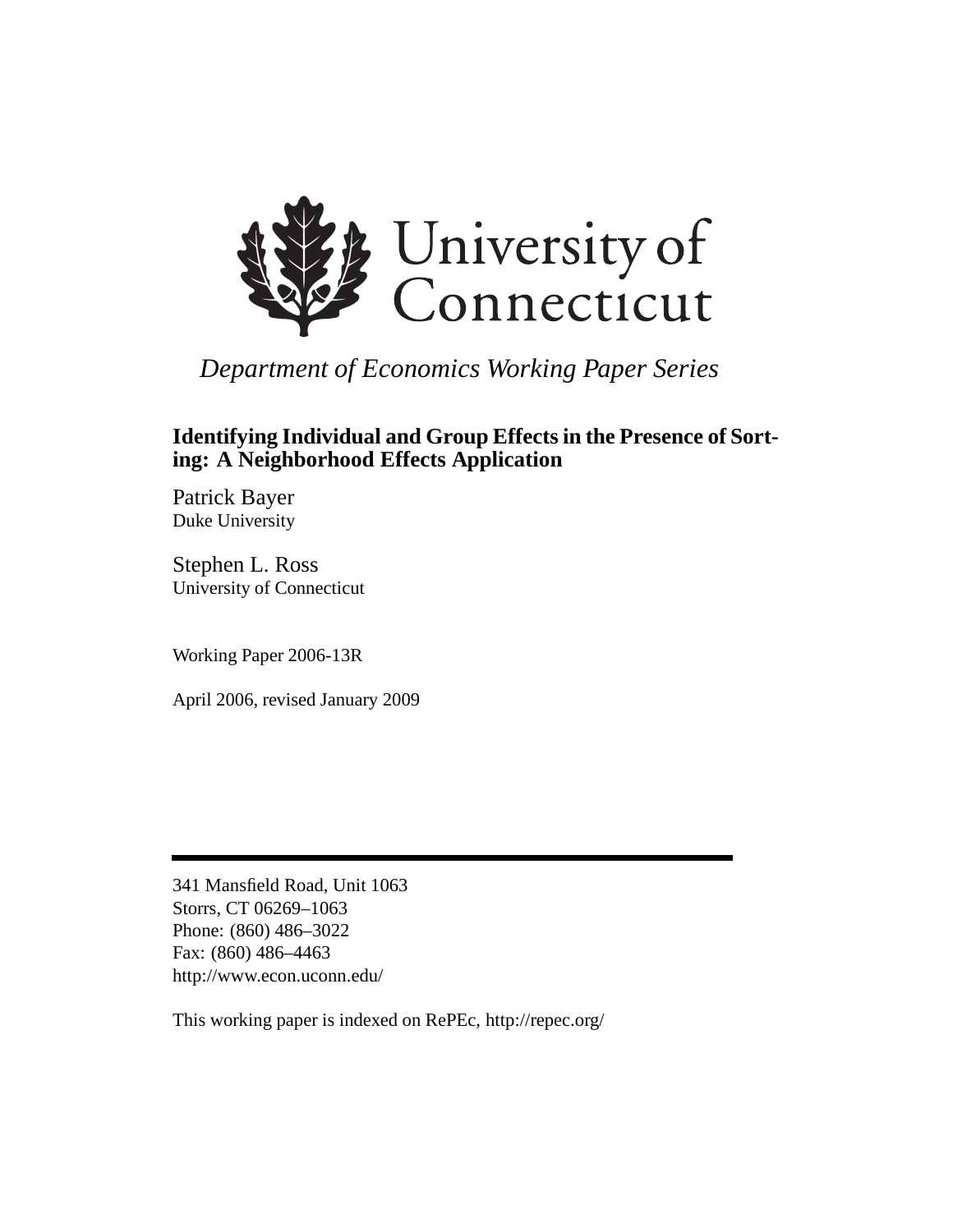### **Abstract**

Researchers have long recognized that the non-random sorting of individuals into groups generates correlation between individual and group attributes that is likely to bias naive estimates of both individual and group effects. This paper proposes a nonparametric strategy for identifying these effects in a model that allows for both individual and group unobservables, applying this strategy to the estimation of neighborhood effects on labor market outcomes. The first part of this strategy is guided by a robust feature of the equilibrium in the canonical vertical sorting model of Epple and Platt (1998), that there is a monotonic relationship between neighborhood housing prices and neighborhood quality. This implies that under certain conditions a non-parametric function of neighborhood housing prices serves as a suitable control function for the neighborhood unobservable in the labor market outcome regression. The second part of the proposed strategy uses aggregation to develop suitable instruments for both exogenous and endogenous group attributes. Instrumenting for each individual's observed neighborhood attributes with the average neighborhood attributes of a set of observationally identical individuals eliminates the portion of the variation in neighborhood attributes due to sorting on unobserved individual attributes. The neighborhood effects application is based on confidential microdata from the 1990 Decennial Census for the Boston MSA. The results imply that the direct effects of geographic proximity to jobs, neighborhood poverty rates, and average neighborhood education are substantially larger than the conditional correlations identified using OLS, although the net effect of neighborhood quality on labor market outcomes remains small. These findings are robust across a wide variety of specifications and robustness checks.

#### **Journal of Economic Literature Classification:** J6, R2, C3

The authors are grateful to the Department of Housing and Urban Development, Federal Reserve Bank of New York, and the Center for Real Estate and Urban Economic Studies at the University of Connecticut for financial support. We are especially thankful to Steven Durlauf for extensive comments on an earlier draft and to William Brock, Fernando Ferreira, Albert Saiz, Holger Sieg, Todd Sinai and seminar participants at UC Berkeley, NYU, Penn-Wharton, and Wisconsin for many helpful comments and suggestions. The research in this paper was conducted while the authors were Special Sworn Status researchers of the U.S. Census Bureau at the Boston Research Data Center (BRDC). The research results and conclusions expressed are those of the authors and do not necessarily reflect the views of the U.S. Census Bureau, the Department of Housing and Urban Development or any other agency of the U.S. Government. This paper was screened to insure that no confidential data are revealed.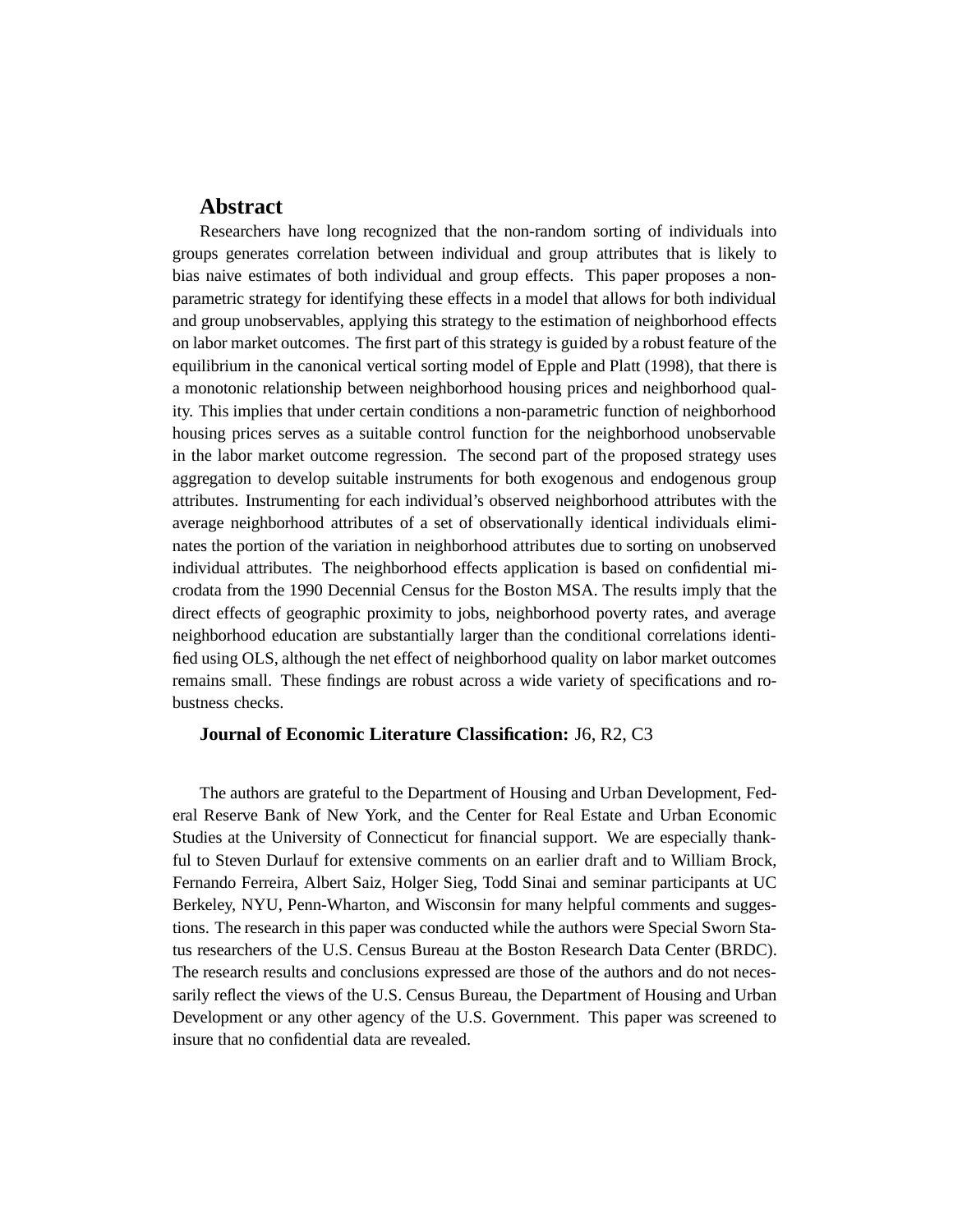#### **1. Introduction**

Economists often study behavior and outcomes in empirical settings in which individuals have sorted into groups, where a group might be a school, neighborhood, occupation, interpersonal relationship, correctional or treatment program. In these settings, it is well known that sorting generates correlation between individual and group attributes (some of which are likely to be unobserved) leading to potentially serious biases in naïve estimates of the effects of individual and group attributes on individual outcomes. The resulting biases are likely to be especially severe in the estimation of social interactions (peer effects) among individuals in the same reference group, and, as a result, the identification problem created by endogenous group formation has received extensive attention in that literature (Manski (1993), Moffitt (2001), Brock and Durlauf (2001)).

In this paper, we take up the general problem of identifying the effect of individual and group attributes on individual outcomes in a model that allows *for both individual and group unobservables*. When both types of unobservables are present, the identification problem created by non-random sorting is especially severe because any variable that affects sorting over groups will generally, by construction, be correlated with either the individual or group unobservable (or both). As a result, many common empirical strategies that are designed to deal with the presence of one type of unobservable often neglect the presence of the other, thereby not addressing or possibly even exacerbating the corresponding biases.

To see this, consider a specific estimation technique that is used commonly in the literature: the inclusion of group fixed effects in the individual outcome regression (i.e., embedding the group unobservable in a fixed effect). While it is often argued that this approach eliminates biases resulting from across-group sorting, thereby providing unbiased estimates of the effect of observable individual attributes, this is generally not the case. The problem is that non-random sorting induces correlation between the group fixed effects and both the observed and unobserved individual attributes. In a selective hiring or matching process (e.g., teachers to schools, individuals to colleges, doctors to residency programs, individuals to occupations), one might expect, for example, higher ability students and teachers to be matched to better schools based on unobserved tastes or rationing leading to a positive correlation between school fixed effects and the individual component of the error term.<sup>2</sup> As a result, one might expect the school fixed effects in an achievement regression estimated by OLS to be overstated and the estimated effects of observed measures of individual ability and teacher skills to be attenuated.<sup>3</sup>

That OLS estimation of a group fixed effects specification does not eliminate biases related to sorting is obvious if one considers a setting with only two potential groups. This places the problem

 $\frac{1}{2}$ <sup>2</sup> In a related example, see Rothstein's (2008) analysis of bias in teacher fixed effect estimates in value added models of education production due to systematic sorting of students into classrooms.

<sup>&</sup>lt;sup>3</sup> It is not uncommon to see group fixed effects used in estimation for environments where sorting across groups is expected. Examples include the inclusion of occupation fixed effects in wage regressions, school fixed effects in models of teacher productivity, and neighborhood fixed effects in hedonic price regressions.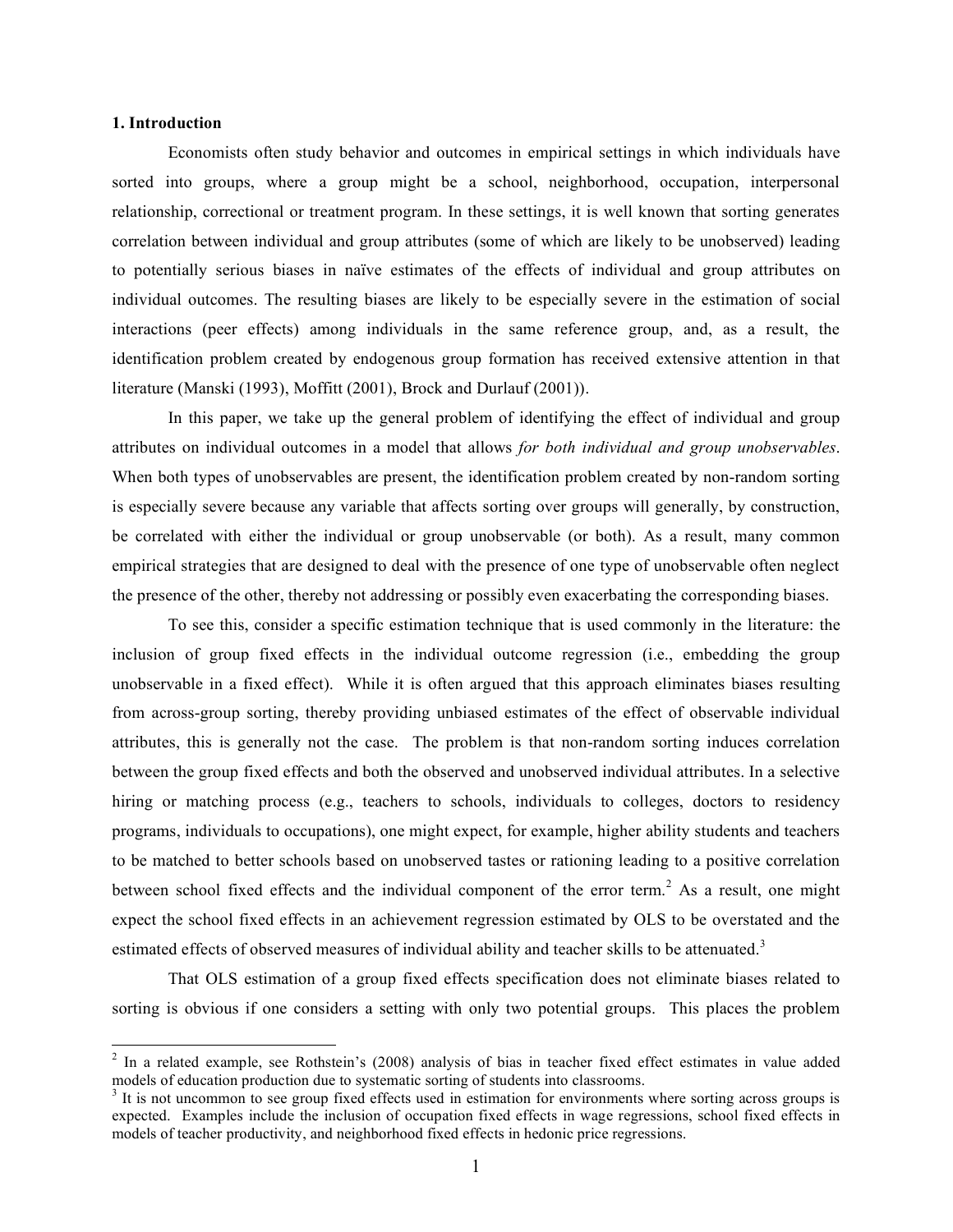squarely in the treatment effects literature, where the group fixed effect becomes the treatment effect and the identification problems related to non-random selection are well known.<sup>4</sup> Treated individuals should be similar in their actual propensity to receive treatment compared to the sample as a whole and so any within group differences in observables should be negatively correlated with unobservables. Unfortunately, most of the solutions to the identification problem created by non-random selection proposed in the treatment effects literature, such as the availability of an instrument that predicts selection into treatment but does not affect individual outcomes, do not translate easily into settings where the number of groups can number in the hundreds or thousands.<sup>5</sup> To apply a classic instrumental variables approach in settings where the number of groups is large would require either a correspondingly large number of instruments or an instrument that varied across both individuals and groups.<sup>6</sup>

The goal of this paper is to provide a general and practical non-parametric solution to the identification problem induced by the presence of both individual and group unobservables in settings where the number of groups is large. To make the discussion of the identification problem and our proposed empirical methodology concrete, we consider a specific application: the estimation of the effect of individual and neighborhood attributes on labor market outcomes in a setting where individuals sort over the neighborhoods within a large metropolitan area. Previous strategies for identifying the effect of neighborhood on individual outcomes include examination of data arising from social experiments including the provision of housing vouchers (Popkin et al. (1993), Katz et al. (2001), Ludwig et al. (2005)) and the demolition of public housing complexes (Oreopolous (2003), Jacob (2005)), aggregating up to levels such as the metropolitan area where residence might be plausibly viewed as exogenous (Evans et al. (1992), Cutler and Glaeser (1997), Ross (1998), Weinberg (2000, 2004), Ross and Zenou (In Press), Card and Rothstein (2007), Ananat (2007)), and recently examining spatial variation in neighborhood exposure at very detailed levels of geography presumably because housing markets are quite thin at that level (Grinblatt et al. (2004), Ioannides and Zabel (2008), Bayer et al. (In Press)).

Our proposed solution to the core identification problem driven by sorting exploits a robust implication of vertical models of jurisdictional sorting like Epple and Platt (1998) and Epple and Sieg

 $\frac{1}{4}$  $4$  See, for example, Heckman (1979) and the large subsequent literature on selection.

<sup>&</sup>lt;sup>5</sup> See, for example, Heckman and Vytlacil (2001) or Angrist, Imbens, and Rubin (1996) for a discussion of the application of instrumental variables to selection problems with few choices. Other (non-IV) solutions that have been proposed to identify models with a small number of groups (e.g., "identification at infinity" Heckman (1990)) also do not extend practically to settings with many groups because the corresponding requirements on the data (e.g., distinct values of covariates that lead to universal selection into each group) also increase proportionally with the number of groups.

<sup>&</sup>lt;sup>6</sup> Geweke, Gowrisankaran, and Town (2003) provides a nice example of the use of an instrument that varies across both individuals and groups in a context where the number of groups is large. Specifically, they use the distance between an individual's residence and each hospital in the individual's metropolitan area to instrument for hospital indicator variables in a mortality regression.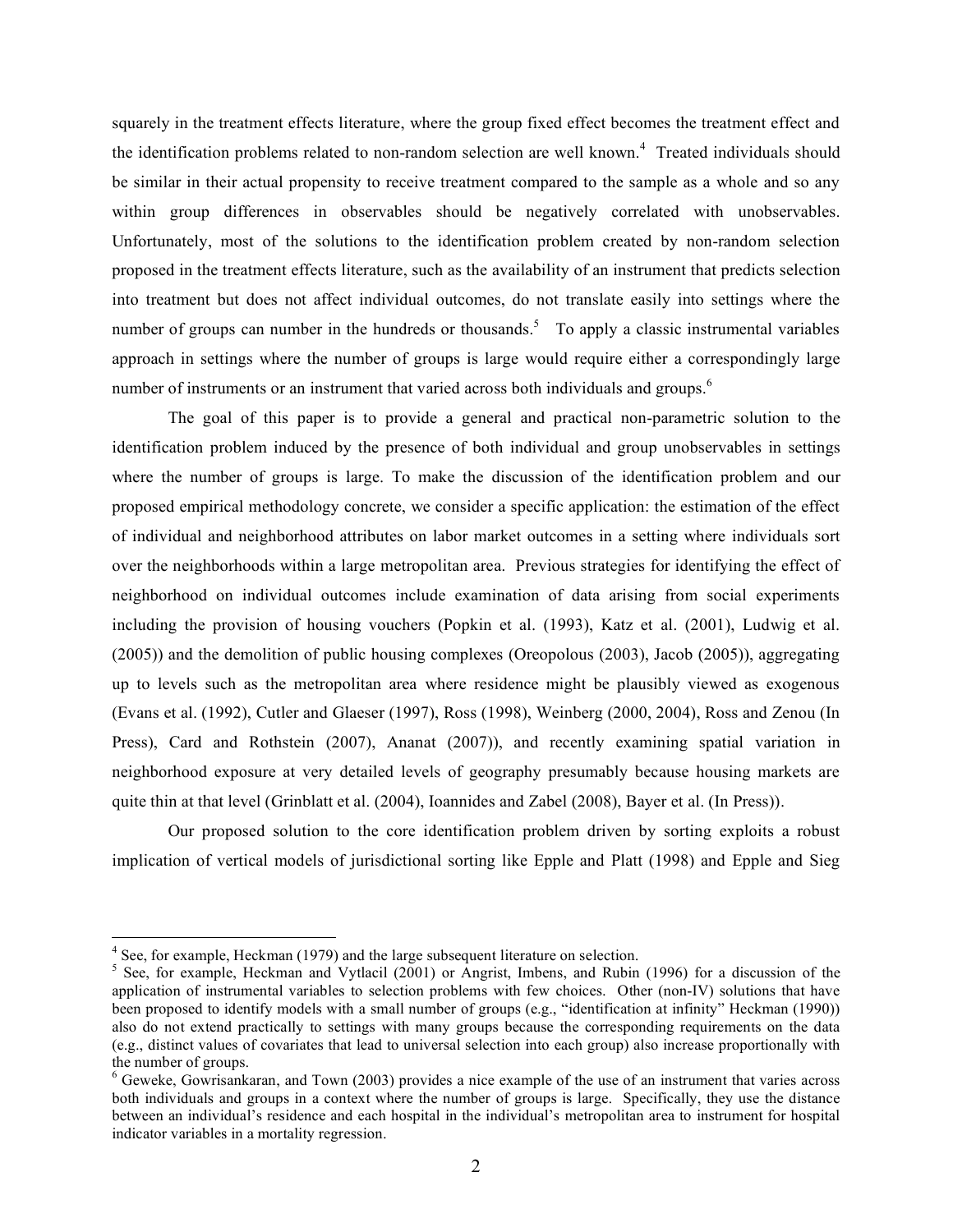$(1999)$ ,<sup>7</sup> namely that there is a monotonic relationship between the price of group membership, in our case residing in a neighborhood, and group or neighborhood quality. Under conditions that we make explicit below, this implies that a non-parametric function of price serves as a suitable control function for the group or neighborhood unobservable in an individual outcome equation.<sup>8,9</sup> By including this control function in the outcome regression as a proxy for the group component of the error term,  $10$  we transform the problem into a more standard selection problem with a single individual-specific component of the error term.<sup>11</sup> The essential advantage of this control function approach is that it reduces the dimensionality of instrumental variables problem when the number of groups is large. Now, instead of requiring as many instruments as groups, the needed number of instruments is only the number of observed group or neighborhood attributes (including the housing price control function). Instruments are required in this case to address the likely correlation of the observed neighborhood (group) attributes and the remaining individual component of the unobservable. In principle, our model might be adapted to any sorting problem where membership in the group is rationed via a market price of some sort, such as occupational choice where occupational attributes are capitalized into wages.

In the context of our neighborhood effects application, we develop instruments for neighborhood attributes by assigning each individual in the sample to a cell based on her observable characteristics. We then instrument for each individual's own neighborhood attributes with the average neighborhood attributes of those individuals in the same cell. Averaging neighborhood attributes over all observationally equivalent individuals is assumed to remove any idiosyncratic portion of the sorting of individuals into neighborhoods associated with an individual's unobservable attributes. Similar cell based identification strategies have been used as instruments in other contexts, see for example Dahl (2002) on

<sup>-&</sup>lt;br>7  $\frac{7}{1}$  This model and its predecessors has been used or extended in theoretical settings by Epple, Filimon, and Romer, (1984, 1993), Epple and Romer (1991), Epple and Romano (1999), Fernandez and Rogerson (1996, 1998) and Benabou (1993, 1996) and applied in empirical settings by Epple, Romer, and Sieg (2001), Sieg, Smith, Banzhaf, and Walsh (2004), Walsh (2005) among others. See Ross and Yinger (1999) for a review of papers that apply this sorting model within local public finance.

<sup>&</sup>lt;sup>8</sup> Note that monotonic relationship may not hold explicitly once one allows for horizontal sorting as in the models developed by Nechyba (1997, 1999), Bayer, McMillan, and Rueben (2005), Bayer and Timmins (2005, 2006), Ferreira (2003) and Ferryera (2003).

<sup>&</sup>lt;sup>9</sup> In addition to the residential sorting context, this solution should be applicable in any setting where the price of entry into a group is available (e.g., wages, college tuition) or where groups can be quality rank-ordered in some way.

<sup>&</sup>lt;sup>10</sup> Petrin and Train (2005) use this strategy to control for product unobservables in the differentiated products demand literature, although it is motivated there primarily as a computational tool in a standard instrumental variables context.

 $11$  Specifically, this strategy implements the general observation made in Brock and Durlauf (2006) that a control fiunction can be used to deal with the group unobservable in an individual outcome equation. Ioannides and Zabel (2004) use such a control function in their work on housing demand. Of course, in their model, demand depends explicitly on price and a separate control function is included to break the correlation between price and unobservable determinants of demand. In relation to their work, our contribution is the specific idea to use neighborhood housing price as a control function for unobserved neighborhood quality in an individual outcome equation.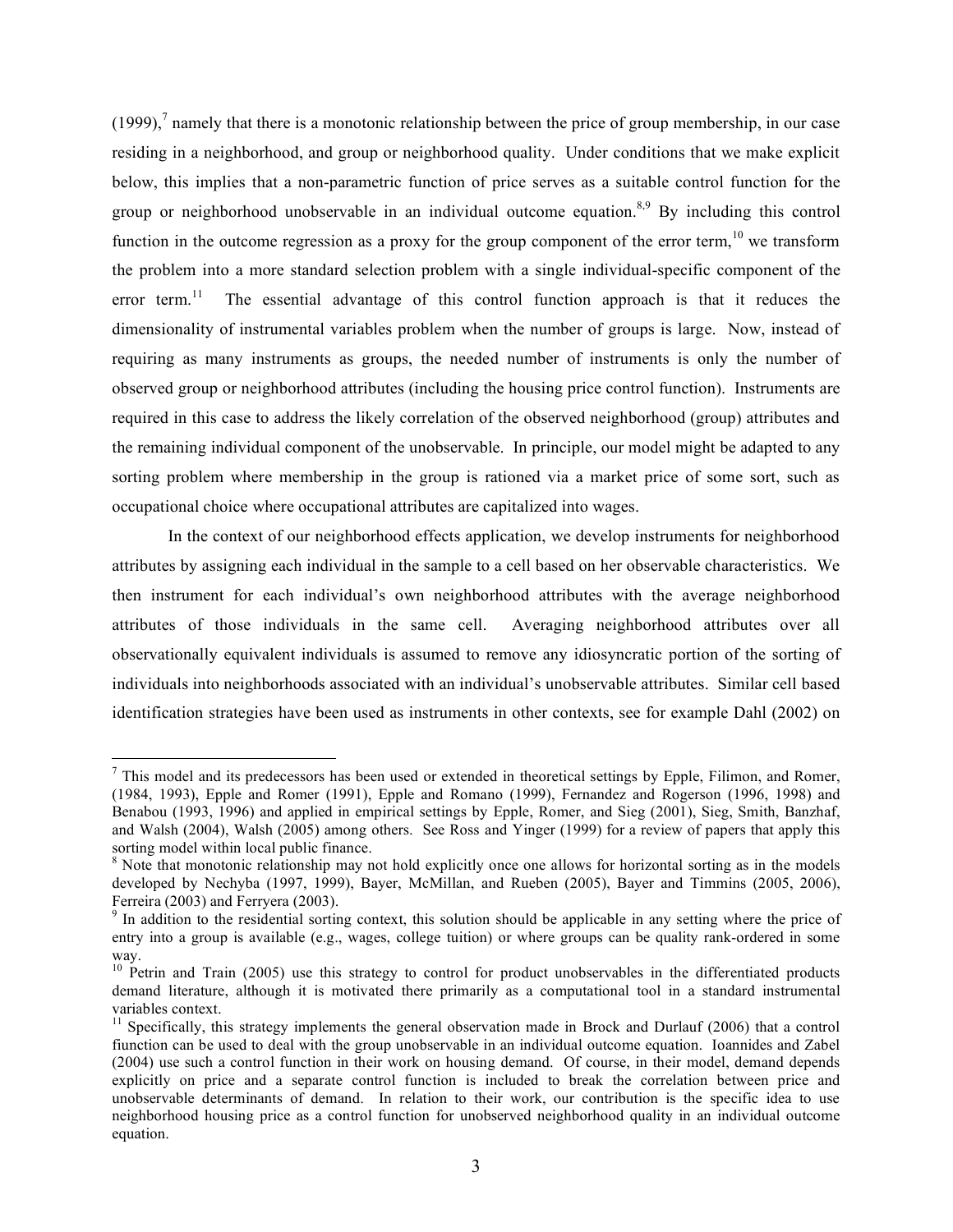the Roy model and French (2005) and French and Jones (2008) on retirement behavior. Notice also, that this approach amounts to using a fully non-parametric sorting model to predict each individual's neighborhood attributes given her observable characteristics. Brock and Durlauf (2001, 2002, 2005) have recommended the use of such non-linearities arising from discrete choices for identification in models of social interactions.<sup>12,13</sup>

In this way, the approach that we propose for addressing the identification problem induced by non-random sorting into many groups consists of two key features: the use of a control function for the group component of the error term and the development of suitable instruments to address the remaining correlation between the individual component of the error term and any observed group characteristics (including the control function). We carefully describe the conditions under which our proposed approach provides a coherent solution to the identification problem as well as circumstances under which this approach does not work in the paper. We also include a detailed analysis of the robustness of our results to alternative assumptions in the context of our neighborhood effects application.

 For our application, we use the confidential Long Form data from the 1990 Decennial Census for the Boston Metropolitan Statistical Area. In examining the impact of neighborhoods on labor market outcomes, we focus on the influence of spatial access to jobs and neighborhood socioeconomic characteristics on individual labor market outcomes. These neighborhood attributes have received a great deal of attention in the previous literature. We estimate models for six different labor market outcomes, a number of subsamples based on education, gender, and family structure, and a variety of empirical specifications designed to isolate the impact of each of the three parts of our proposed identification strategy.

Our results imply that the direct impact of geographic proximity to jobs, neighborhood poverty rates, and college-educated neighbors is substantially larger than the conditional correlations identified using OLS. These findings are robust across a wide variety of specifications and robustness checks. Interestingly, while geographic proximity and neighborhood poverty rates have the anticipated positive and negative impacts on labor market outcomes respectively, exposure to college-educated neighbors also has a significant negative effect. We discuss potential explanations for this finding below. Thus, taken together, our results imply that the relationship between neighborhood attributes and labor market outcomes is quite complex and as a whole our results are consistent with small and even negative net effects of a traditional notion of neighborhood 'quality' on the labor market outcomes.

<sup>&</sup>lt;sup>12</sup> Also see Bayer and Timmins (2006) and in the context of the identification of hedonic models by Ekeland, Heckman, and Nesheim (2004), Bajari and Benkhard (2005) and Bajari and Kahn (2005) and of the identification of peer effects in education by Calvo-Armengo, Patacchini and Zenou (In Press) and Patacchini and Zenou (2008).

 $13$  In addition to the two-part strategy outlined here, we also address additional issues related to neighborhood attributes endogenously determined by the sorting process (e.g., neighborhood socioeconomic characteristics) below.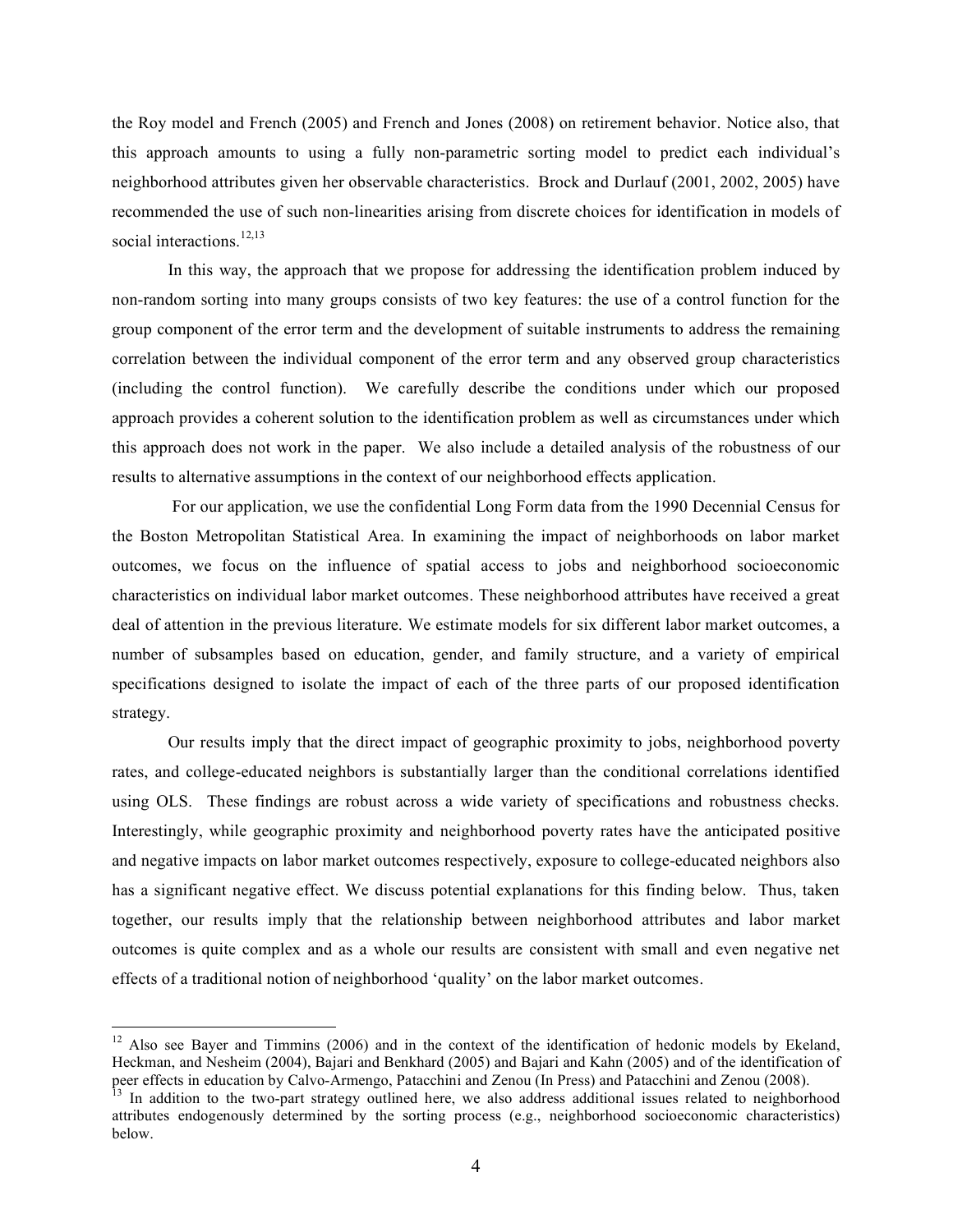The remainder of the paper is organized as follows. Section 2 presents a simple vertical sorting model and examines the resulting biases in ordinary least squares analyses of the effect of individual and group attributes on individual outcomes, as well as discusses existing effects attempts to identify neighborhood effects in the context of the model. Section 3 presents our two-part estimation strategy for obtaining consistent estimates in the presence of both individual and group unobserved attributes. Section 4 reviews the literature concerning neighborhood effects on labor market outcomes, discusses the data, sample, and specification of variables used to describe households and neighborhoods, and presents the results. Section 7 concludes.

#### **2. Identifying Individual and Group Effects in the Presence of Sorting**

This paper posits a world where neighborhoods generate benefits for individuals that might or might not be reflected in their outcomes and individuals sort across neighborhoods trading off the benefits offered by each neighborhood against the price required for access to that neighborhood. In such a world, attributes of both individuals and neighborhoods that affect the sorting process or outcomes may be unobserved to the econometrician. Most existing research explicitly considers only an individual unobservable, only a location unobservable or does not make a clear distinction, and yet the interplay of these two unobservables is crucial in understanding the bias arising in any study of neighborhood effects.

The equation that we are interested in estimating can be written as:

$$
(1) \t y_{ij} = \hat{y}_i + \beta_2 X_j + \xi_j + \varepsilon_{ij} = \beta_1 Z_i + \omega_i + \beta_2 X_j + \xi_j + \varepsilon_{ij}
$$

where *i* indexes individuals, *j* indexes neighborhoods, *yij* is the individual outcome of interest, *Zi*, <sup>ω</sup>*i*, are observed and unobserved individual attributes respectively, and *Xj,* ξ*j* are observed and unobserved neighborhood attributes, respectively. For the purposes of developing the sorting model, we assume that  $\hat{y}_i$  or  $\beta_1 Z_i + \omega_i$  represents an individual's permanent income and  $\varepsilon_{ij}$  represents short-run, transitory shocks to earnings or labor market outcomes.

**Moment Conditions.** At this point, we propose two apparently strong moment conditions in order to first expositionally simplify the presentation, second focus on the estimation bias caused by sorting without the additional identification issues arising from other sources of endogeneity, and finally to demonstrate the complex patterns of correlation that arise from sorting even with fairly strong moment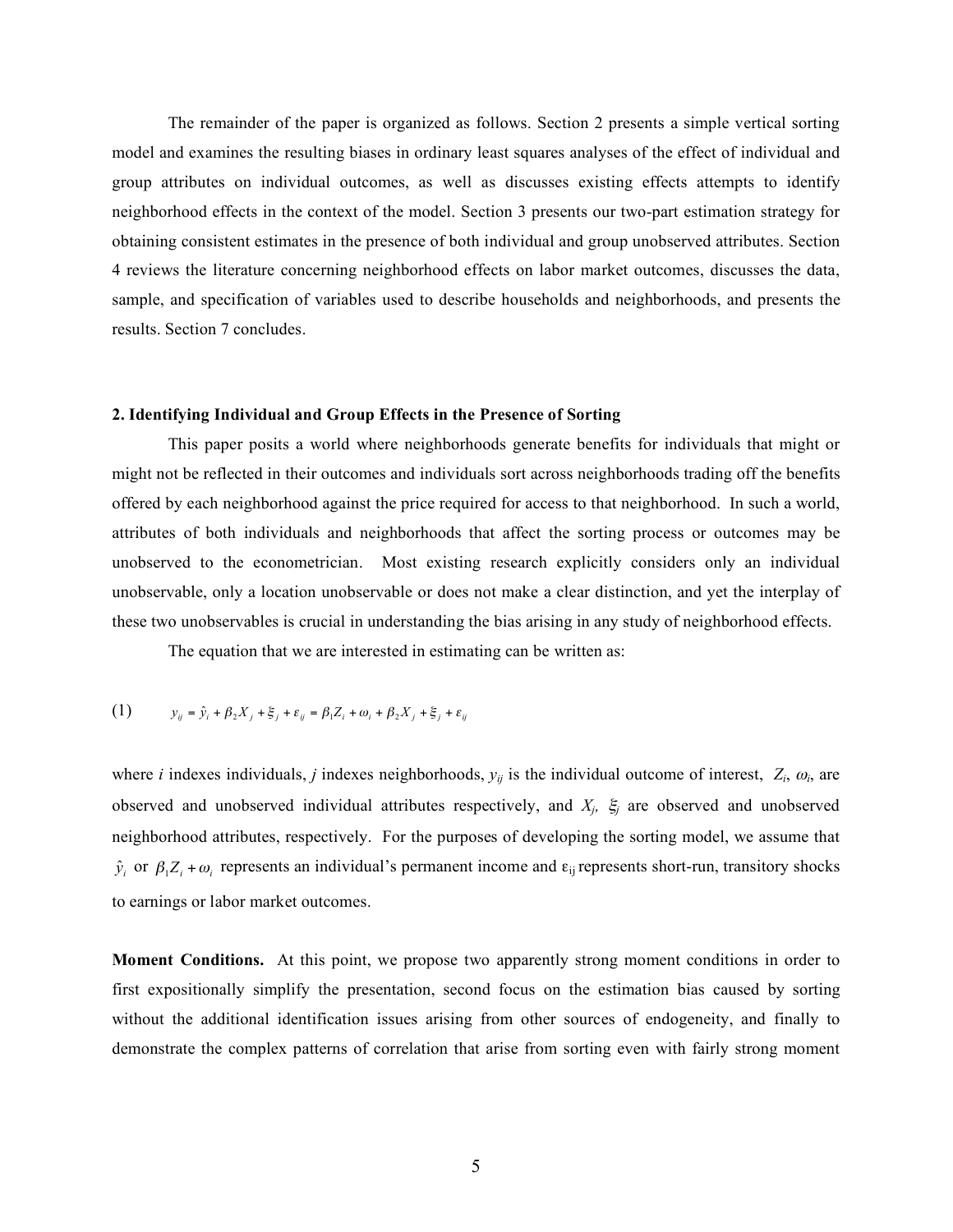conditions. Specifically, we assume that the covariances between observed and unobserved attributes are equal to zero in the distributions of individuals and neighborhoods: $14$ 

(2) (i) 
$$
E\left[\xi_j | X_j\right] = 0;
$$
  
\n(ii)  $E[\omega_i | Z_i] = 0;$ 

A key restriction imposed by these conditions, specifically 2(i), is that the neighborhood or group variables do not include aggregations of the individual attributes for people who select into a group. Otherwise sorting based on individual observables over group unobservables would violate condition 2(i). In a neighborhood effects application, this restriction would require that variables like percent poverty or share of residents with a college education be excluded from the specification of equation (1). Therefore, it is important to note that this restriction is made only to simply the current exposition and is relaxed later in a later section.

However, throughout the paper, we will continue to assume that the only source of correlation between place observables and unobservables is the aggregation of individual attributes based on the sorting of those individuals. In effect, we are estimating reduced form estimates of the relationship between neighborhood variables and outcomes that are not biased by sorting. This assumption in Equation (2.i) simply makes explicit an assumption that is made implicitly in the vast majority of the empirical literature on peer and neighborhood effects. Even when peers or neighbors are randomly assigned, the researcher must always select a subset of potentially interesting attributes among those available in the data to include in the analysis, and. unless the research design also generates quasirandom variation in a particular peer or neighbor characteristics these attributes are bound to be correlated with the unobservables of the randomly assigned peers,

To see this point in the context of the existing peer effects literature, consider the well-known paper Sacerdote (2001)*.* In that paper, Sacerdote uses the random assignment of roommates in the first year at Dartmouth College to test whether college GPA is affected by a roommate's prior achievement in high school. While random assignment ensures that the estimated effect is not driven by the non-random selection of one's peers, there is nothing that precludes the observed correlation of outcomes with roommate's achievement from being driven by unobservable roommate attributes, such as athletic participation or experience with drinking or drugs. Smilarly, in the neighborhood effects literature, Katz, Kling and Liebman (2001) use the randomization implicit in the Moving to Opportunity (MTO) experiment, in which residents in public housing were randomly selected to receive a housing voucher

<sup>&</sup>lt;sup>14</sup> These assumptions of exogeneity are standard when ever an individual makes a causal interpretation of the estimated conditional correlation between an observed outcomes and control variables. While not uncontroversial, these assumptions seem reasonable in an analysis intended to examine the additional bias that might arise due to sorting.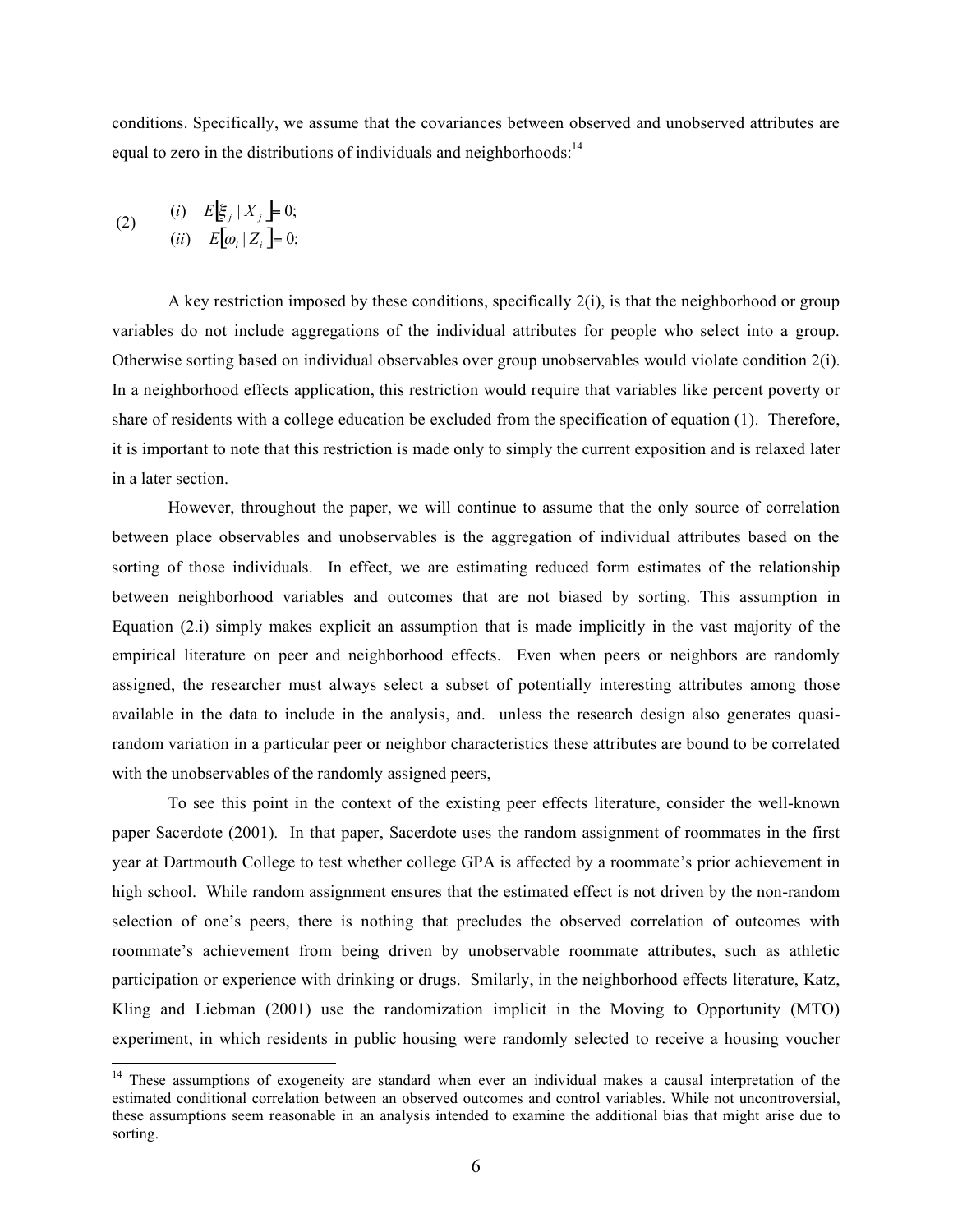allowing them to move to a better neighborhood. Random assignment allows the authors to convincingly evaluate whether the receipt of the voucher altered individual outcomes. But if one is interested in assessing how exactly the program/neighborhood change affected outcomes – i.e., what it was about the change in neighborhood (or other features of the program for that matter) that caused the change in outcomes, additional assumptions like  $(2,i)$  must be made.<sup>15</sup>

Next, focusing on equation (2.ii), this assumption requires that the covariance between observed and unobserved individual attributes is zero in the population. Before discussing the particular merits of this assumption, it is important to first point out that the identification of neighborhood effects does not rely on this assumption. Our IV strategy explicitly breaks the correlation between neighborhood attributes and individual unobservables regardless of whether the individual unobservable is the unobservable associated with equation (1) or a reduced from unobservable. Thus, if we were only interested in obtaining consistent estimates of neighborhood effects – which is the central focus of our application – we could relax assumption (2.ii) and still get consistent estimates of neighborhood effects.

More generally, we are really estimating a reduced-form model of the effects of individual attributes on outcomes in our current application. For example, our estimate of the effect of individual education on outcomes would include the impact due to the correlation of education and unobserved ability purged of any bias arising from the systematic sorting of individuals into neighborhoods. Naturally if one wished to use our technique to estimate a causal effect of education on labor market outcomes, one would need to isolate quasi-random variation in educational attainment, and more importantly if such variation were available our model can be easily generalized to allow the use of such variation to identify causal impacts of individual attributes.<sup>16</sup>

Finally, in terms of the model, the important point is that even when only exogenous attributes are considered in (1), non-random sorting will generally imply correlation between all individual and neighborhood attributes, thereby creating correlation between any observed attributes and the composite error term in (1). To see why non-random sorting gives rise to such correlations, it is helpful to write down a simple modification of the vertical sorting model developed by Epple and Platt (1998) and Epple and Sieg (1999).

<sup>&</sup>lt;sup>15</sup> This can be seen clearly in a follow-on paper on MTO by Kling and Ludwig (2007). In that paper, they test whether the neighborhood crime rate affects individual criminal activity. Naturally, the neighborhood crime rate may be correlated with a wide variety of other neighborhood characteristics, which is why the researchers include other control variables such as share minority and poverty rate, but such controls only represent a fraction of the

 $16$  In the context of the Census, there is a variable that many authors have used to instrument for education -- the timing of birth within a year (i.e., exact birth date). Therefore, if we were interested in obtaining a causal estimate of the effect of education on labor market outcomes, we could in fact use the timing of birth as an instrument. The resulting coefficient estimate would control for both the self-selection of additional years of schooling plus the effect of neighborhood sorting.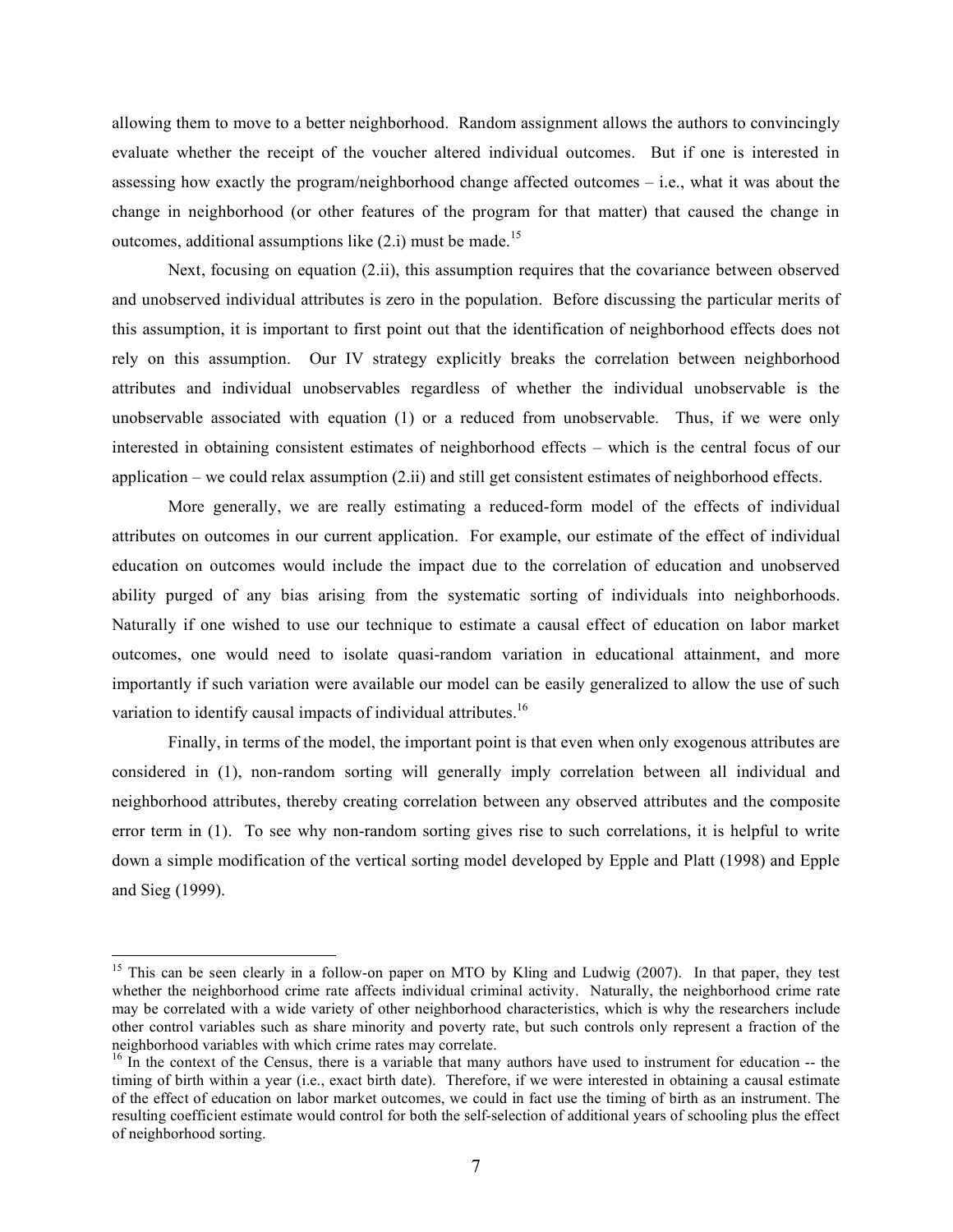**A Simple Model of Residential Sorting.** Consider a closed metropolitan area consisting of *J* neighborhoods with a finite number of houses available in each neighborhood. Exogenous neighborhood attributes  $X_i$  and  $\xi_i$  are distributed such that (2.i) holds. The population of the metro area consists of *I* individuals, which is also assumed to equal the total number of houses available in the metropolitan area. Individual *i* has individual characteristics  $Z_i$  and  $\omega_i$  distributed such that (2.ii) holds.

Given the structure of equation (1), it will be helpful to characterize the neighborhood contribution to the individual outcome *y* as:

$$
(3) \qquad \theta_j = \beta_2 X_j + \xi_j
$$

It is this neighborhood quality index  $\theta_i$  for which individuals will implicitly be willing to pay a higher price of entry  $p_i$  to enter a given neighborhood  $j$ <sup>17</sup>

Individuals sort across neighborhoods based on their permanent income trading off between the outcome of interest  $\theta_i$ , which may affect both earnings and other intangible benefits of residing in a neighborhood, and the price of purchasing housing in neighborhood *j*, *pj*. Specifically, write individual utility *V* from choosing neighborhood *j* as a function of expected income, the neighborhood quality index, and the price of housing:

(4) 
$$
V_{ij} = V(\hat{y}_i + \theta_j, \theta_j, p_j | \hat{y}_i) = f(\hat{y}_i, \theta_j, p_j)
$$

where an individual's taste for the non-labor market benefits offered by the neighborhood quality index may vary with permanent income.<sup>18</sup>

**Structure of Equilibrium.** Decisions in the model are driven by the trade-off between neighborhood quality and neighborhood housing prices, *p*. In equilibrium, the price of entry into each neighborhood adjusts so as to ration the quality of the neighborhood good  $\theta_i$  available there. To derive predictions about the structure of the equilibrium, it is helpful to make the following single-crossing property on preferences:

 $17$  In Section 4 below, we consider generalizations of this simple sorting model to cases where individuals value more about neighborhoods than the direct effect of neighborhood on income or earnings.

 $<sup>18</sup>$  The model could readily be generalized to allow for a separate individual-specific taste parameter. This extension</sup> would yield very similar results as long as permanent income and the taste parameter are positively correlated as is typically presumed in the literature on neighborhood effects.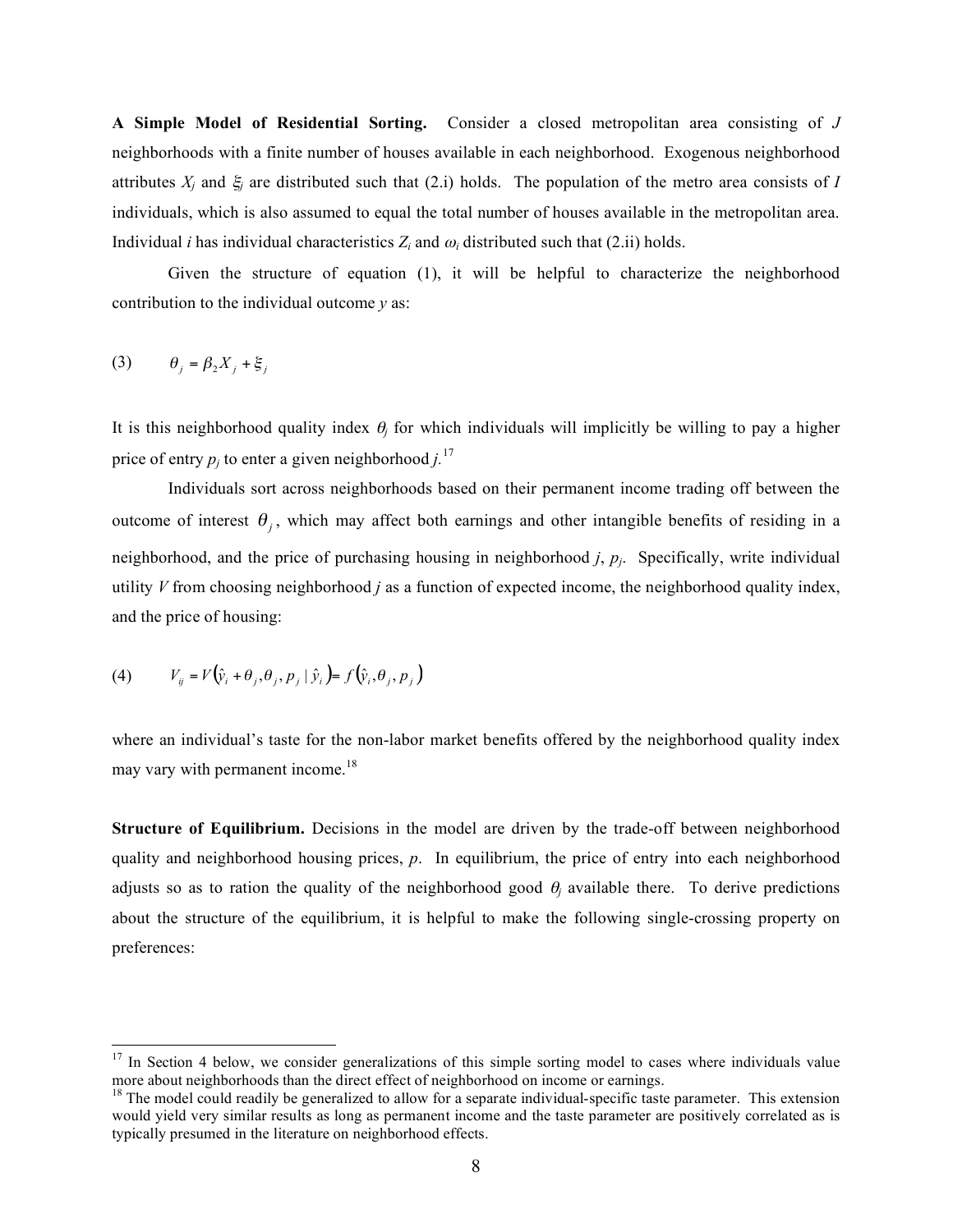$$
(5) \qquad \frac{d^2 p}{d\theta d\hat{y}} > 0
$$

This single-crossing property implies that as an individual's permanent income increases, the slope of the indifference curve between the price of entry into the neighborhood *p* and the consumption of the neighborhood good *θ* decreases, *ceteris paribus*.



Figure 1: Stratification of Individuals Across Neighborhoods in Equilibrium

Given this single-crossing assumption, a sorting equilibrium exists and satisfies a number of useful properties (Epple and Platt, 1998).<sup>19</sup> Figure 1 provides a graphical depiction of the equilibrium, showing how individuals sort themselves across neighborhoods with increasing values of the neighborhood good  $\theta_J > \theta_{J-1} > ... > \theta_2 > \theta_I$ . The vertical axis indicates an individual's observable permanent income  $\beta X_i$ , while the horizontal axis depicts unobserved permanent income  $\omega_i$ . The diagonal lines in the figure characterize the boundaries in  $(\beta X_i)$  -  $\omega_i$  space that divide the set of individuals that choose one neighborhood versus another.<sup>20</sup> For expositional purposes, the graph is drawn assuming a

<sup>&</sup>lt;sup>19</sup> This single crossing condition implies that single crossing conditions hold for  $(\beta X_i)$  and  $\omega_i$ , which are equivalent to the two single crossing conditions in Epple and Platt (1998).

<sup>&</sup>lt;sup>20</sup> The additive relationship between  $(\beta X_i)$  and  $\omega_i$  assures that these boundary indifference curves are straight, parallel lines, but in more general models these lines may not be either straight or parallel.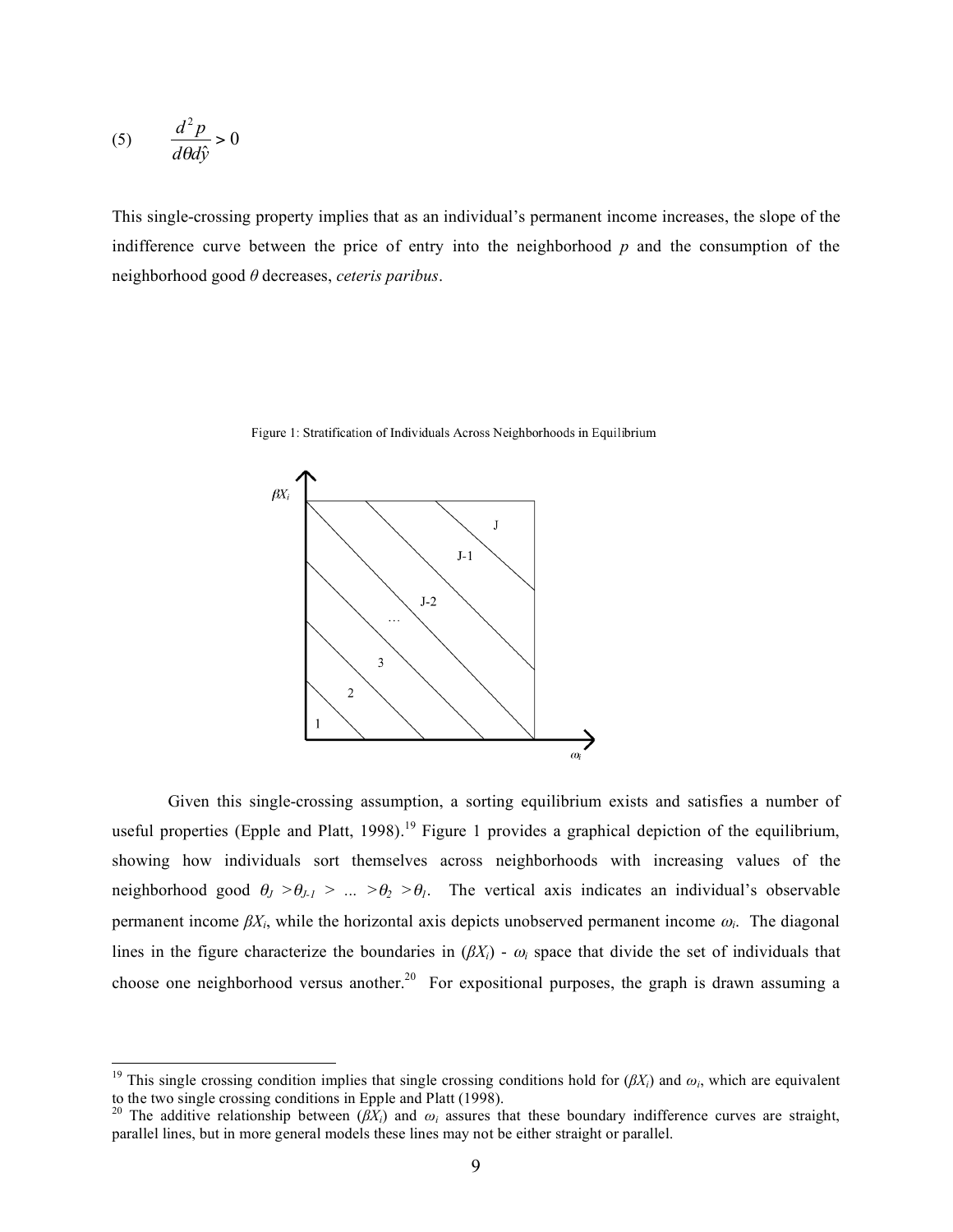finite support for both observable and unobservable components of permanent income although this is not required.

A key property of the equilibrium is that individuals are conditionally stratified across neighborhoods. That is, conditional on the observable component of permanent income (*βXi*), individuals are stratified across neighborhoods on the basis of the unobserved component  $\omega_i$  and vice versa. The first of these results can be seen in Figure 1 by considering individuals with a given value of the observed permanent income (*βXi*) and moving horizontally across neighborhoods. In this case, any individual A with unobservable permanent income greater than individual B chooses a neighborhood with at least as great a value of  $\theta$ . Likewise, the second stratification result can be seen by conditioning on unobservable permanent income and moving vertically across neighborhoods.

**Implications of Equilibrium Structure for Estimating the Outcome Equation.** When combined with the exogeneity assumptions in (2), these stratification results give rise to a number of additional properties of the sorting equilibrium that are relevant for the estimation of equation (1).

Most obviously, the model ensures permanent income (observed and unobserved components) and neighborhood quality (observed and unobserved components) are positively correlated. From the point of view of estimating equation (1), the implication is that sorting induces a positive correlation between the unobserved neighborhood quality and the observed component of permanent income:

$$
(6i) \qquad Cov[\hat{y}_i\theta_j \mid X_j, \omega_i] = E[(\beta_1 Z_i')\xi_j \mid X_j, \omega_i] \geq 0;
$$

and likewise between individual error term and observed neighborhood quality:

$$
(6ii) \qquad Cov[\hat{y}_i, \theta_j \mid Z_i, \xi_j] = E[(\beta_2 X_j')\omega_i \mid Z_i, \xi_j] \geq 0;
$$

These correlations imply that OLS estimates of the coefficients in equation (1) will generally be biased.

A second less obvious property that follows from the model is that *conditional on neighborhood*, observable and unobservable components of permanent income are negatively correlated:

(7) 
$$
Cov[(\beta'X_i), \omega_i | j_i] = E[(\beta'X_i)\omega_i | j_i] < 0
$$

This property follows directly from the fact that (*βXi*) and <sup>ω</sup>*i* are uncorrelated in the population and the stratification properties mentioned above, which ensure that the boundaries between neighborhoods in (*βXi*) - <sup>ω</sup>*i* space are downward sloping. Given this negative *within neighborhood* correlation, it is easy to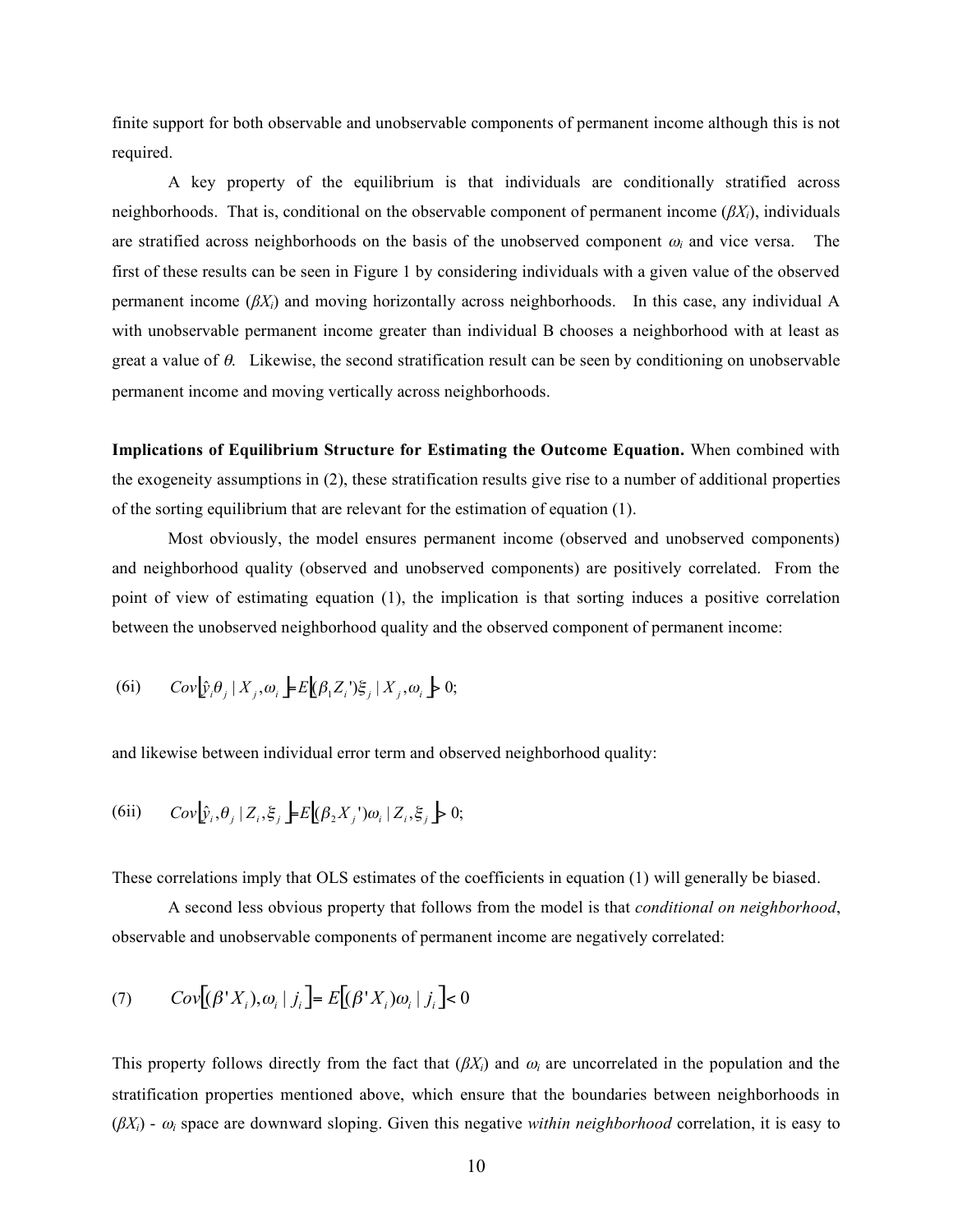see that including neighborhood fixed effects when estimating equation (1) via OLS does not solve the problem. In the simple model specified here, it is easy to see that such an approach would bias the coefficients on observed individual attributes towards zero. For example, Fu and Ross (2007) find that the inclusion of Public Use Microdata Area fixed effects, which are large, heterogenous areas containing 100,000 or more individuals, attenuates estimates on education variables in wage equations by over 10 percent and leads to a 50 percent or more increase in estimated agglomeration economies due to sorting on unobserved productivity attributes.

**Identifying Neighborhood Effects Models.** Because sorting induces the rich pattern of correlation between observables and unobservables shown in equations (6.i), (6.ii), and (7), the identification of individual and neighborhood (group) effects in equation (1) is a fundamentally difficult problem. In this paper, we seek to provide a general solution to this identification problem in the context of a fullyspecified model of sorting and outcomes. To put our proposed solution in context, we now present a brief review of other recent approaches to identifying neighborhood effects, noting their strengths and limitations. We defer a detailed review of the previous literature on the effect of neighborhood on labor market outcomes until Section 4 of the paper.

The identification of neighborhood effects is a difficult problem without a completely general solution. An important line of recent research seeks to identify neighborhood effects by isolating a random component of neighborhood choice induced by special social experiments. Popkin et al. (1993) pioneered this approach using data from the Gautreaux Program conducted in Chicago in the late 1970's, which gave housing vouchers to eligible black families in public housing as part of a court-imposed public housing de-segregation effort. Similarly, Oreopolous (2003) and Jacob (2005) study the impact of re-locations arising from administrative assignment to public housing projects in Toronto and from the demolition of the public housing projects in Chicago, respectively. Most notably, Katz et. al. (2001) and Ludwig et al. (2005) have used the randomized housing voucher allocation associated with the Moving To Opportunity demonstration (MTO) to examine the impact of re-location to neighborhoods with much lower poverty rates on a very wide set of individual behavioral outcomes including health, labor market activity, crime, education, and more. Especially in the case of MTO, the advantages of this approach are clear – the randomization inherent in the program design ensures a clean comparison of treatment and proper control groups.

There are, however, important limitations in the extent to which the treatment effects identified through re-location are informative about the nature of general forms of neighborhood effects *per se*. First, individuals studied must be eligible for a re-location program in the first place; this typically implies that the resulting sample is special (i.e. so as to be a resident in public housing) and may not be as sensitive to neighborhood effects as other individuals (Weinberg, 2005). Second, the experimental design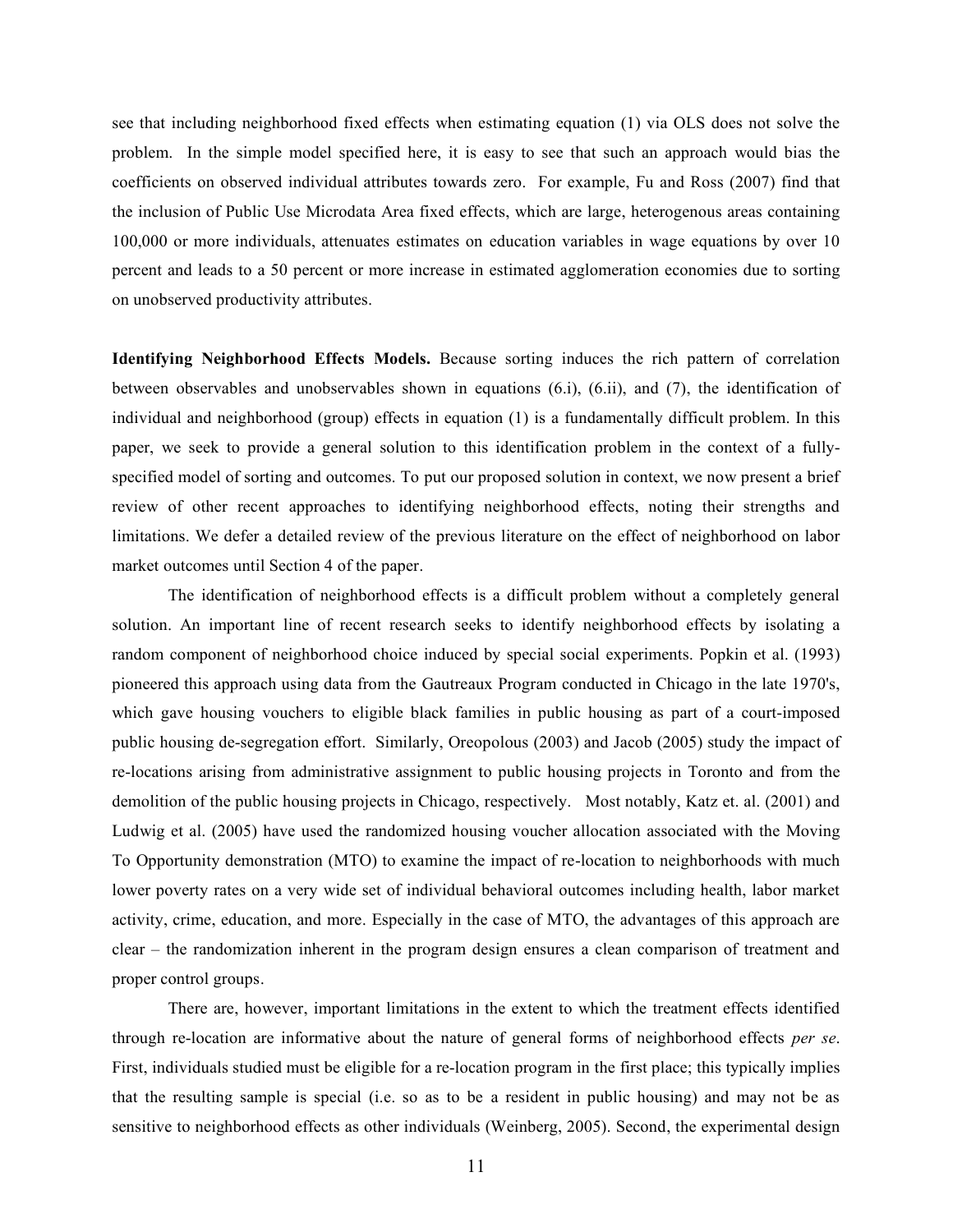involves re-location to new neighborhoods that are, by design, very different from baseline neighborhoods; this implies that the identified treatment effect measures the impact of re-locating to a neighborhood where individuals initially have few social contacts and where the individuals studied may be very different than the average resident of the new neighborhood. In this way, the treatment effects identified with this design are necessarily a composite of several factors related to significant *changes* in neighborhoods that are not easily disentangled (see Moffitt (2001) for a detailed discussion).

A second broad approach seeks to deal with the difficulties induced by correlation in unobserved attributes at the neighborhood level by aggregating to a higher level of geography. Evans, Oates, and Schwab (1992), Cutler and Glaeser (1997), Ross (1998), Weinberg (2000, 2004), Ross and Zenou (In Press), Card and Rothstein (2007), and Ananat (2007) identify the effect of location on outcomes using cross-metropolitan variation. For example, Cutler and Glaeser (1997) analyze the impact of segregation within a metropolitan area on a variety of outcomes including education, labor market activity, and teenage fertility, and Evans, Oates and Schwab use metropolitan area poverty rates as an instrument for neighborhood level poverty. Again, the advantages of this approach are clear – aggregation certainly eliminates the problem of correlation in unobservables among neighbors (although potential correlation in unobservables at the metropolitan level becomes an issue). The effects identified through aggregation, however, include not only the average *neighborhood* effects operating in a metropolitan area but also any broader consequences of living in a segregated or high poverty metropolitan area.<sup>21</sup> Thus, the strict interpretation of the estimated effects as neighborhood effects requires the assumption that metropolitan segregation does not directly affect outcomes.<sup>22</sup>

A third approach examines the impact of immediate neighbors on an indiviual's outcomes after controlling for this individual's presence in a broader neighborhood (Grinblatt et al. (2004), Ioannides and Zabel (2008), Bayer et al. (2008)). The key identifying assumption underlying this design is that there is no correlation in unobserved individual attributes across nearby neighbors, due perhaps to the thinness of the housing market (i.e., that it is difficult to select the particular block that one would like to live on) after controlling for the propensity to reside in a given neighborhood. For example, Bayer, Ross, and Topa (In Press) use detailed Census microdata to compare the propensity of individuals who reside on the same census block to work together relative to the likelihood of working together for individual residing in nearby blocks or in the same block group.<sup>23</sup> Accordingly, the methodology is designed to capture very

<sup>&</sup>lt;sup>21</sup> More residentially segregated metropolitan areas might be associated, for example, with increased racial tastebased discrimination in the labor market, in the application of criminal justice, etc. due to decreased levels of regular

 $^{22}$  It is important to point out that Cutler and Glaeser (1997) do not claim that the effects identified in their analysis are strictly neighborhood effects.

 $23$  Bayer et. al. (In Press) explicitly emphasizes this variation as the source of variation, but Grinblatt et al. (2004) and Ioannides and Zabel (2008 both rely on similar variation with Grinblatt et al. examining the influence of car consumption of an individual's closest 10 neighbors conditioning on the car consumption of the next 40 neighbors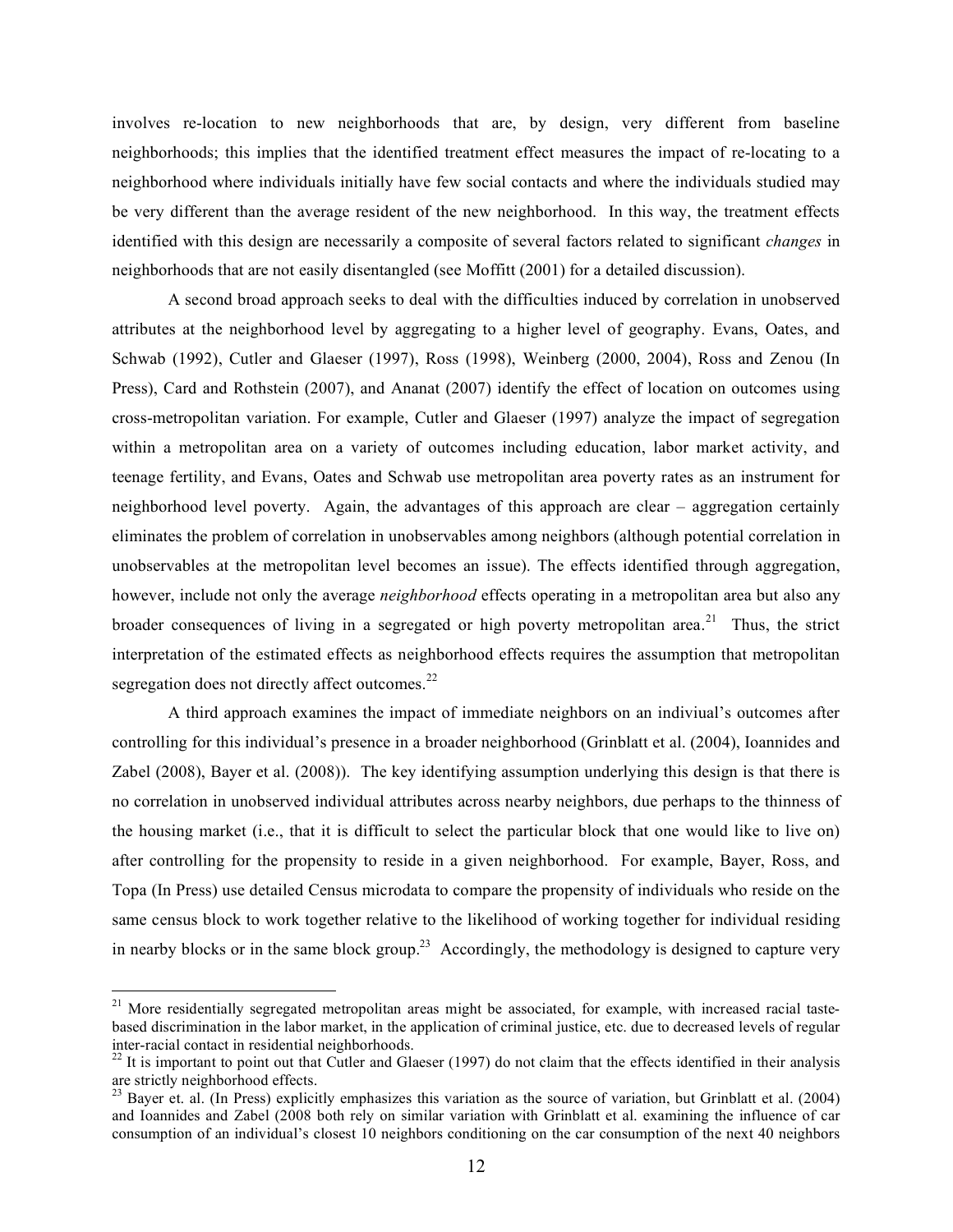local social interactions that might significantly affect outcomes (e.g., through job referrals) but whose influence decays very quickly with distance. This approach will not capture effects that arise over broader areas, such as the influence of employment access, crime, institution based networks such as schools and churches, or spatially based perceptions of economic opportunities on employment outcomes. As a result, such studies may substantially understate the impact of neighborhood social interactions on individuals' outcomes.

The vertical sorting model that we described above provides a useful framework for understanding the existing literature. The key feature of the model is that it contains two sources of error over which individuals sort, both individual- and neighborhood-specific components. In this context, the requirements for a proper instrument for either the observed individual or neighborhood attributes are severe. An instrument for a given neighborhood attribute must be correlated this neighborhood attribute and yet be uncorrelated with both the individual and neighborhood unobservable. These three requirements generally cannot hold simultaneously in observational data from a sorting equilibrium as any variable that is uncorrelated with the individual unobservable will only be correlated with neighborhood choice by affecting sorting over both observed and unobserved location attributes.<sup>24</sup>

In light of this general problem, the existing studies discussed above develop empirical designs intended to provide a variable that is correlated with an individual's exposure to location attributes for reasons that are independent of the individual's sorting behavior (experimental treatment, exogenous residence in metropolitan areas, or random block-level sorting arising from a thin housing market). Simply put, these approaches attempt to isolate variation in local attributes that arises due to factors outside the individual's control.

But these designs in turn limit the researchers' ability to isolate and identify the effects of various neighborhood factors on current residents. By systematically addressing the sources of sorting bias in a population of current neighborhood residents, the goal of this paper is to provide a more detailed and complete picture of the influence neighborhood on resident outcomes albeit with newly imposed assumptions concerning the structure of the underlying sorting problem. Specifically, unlike most of the studies above, this study is intended to capture the overall effect of neighborhood variables on a representative population in their equilibrium locations. Moreover, our approach generates a substantial amount of identifying information for relatively large population-based samples. Therefore, unlike the studies above that rely on across-metropolitan variation or small experimental samples and so are only

and Ioannides and Zabel estimating a selection model at the census tract level and identifying the impact of an individual's 10 closest neighbors' housing consumption based on the tract selection model and the attributes of those 10 closest neighbors.

<sup>&</sup>lt;sup>24</sup> Likewise, any variable that is uncorrelated with the neighborhood unobservable can only be correlated with neighborhood observables if it is correlated with individual unobservables that influence sorting.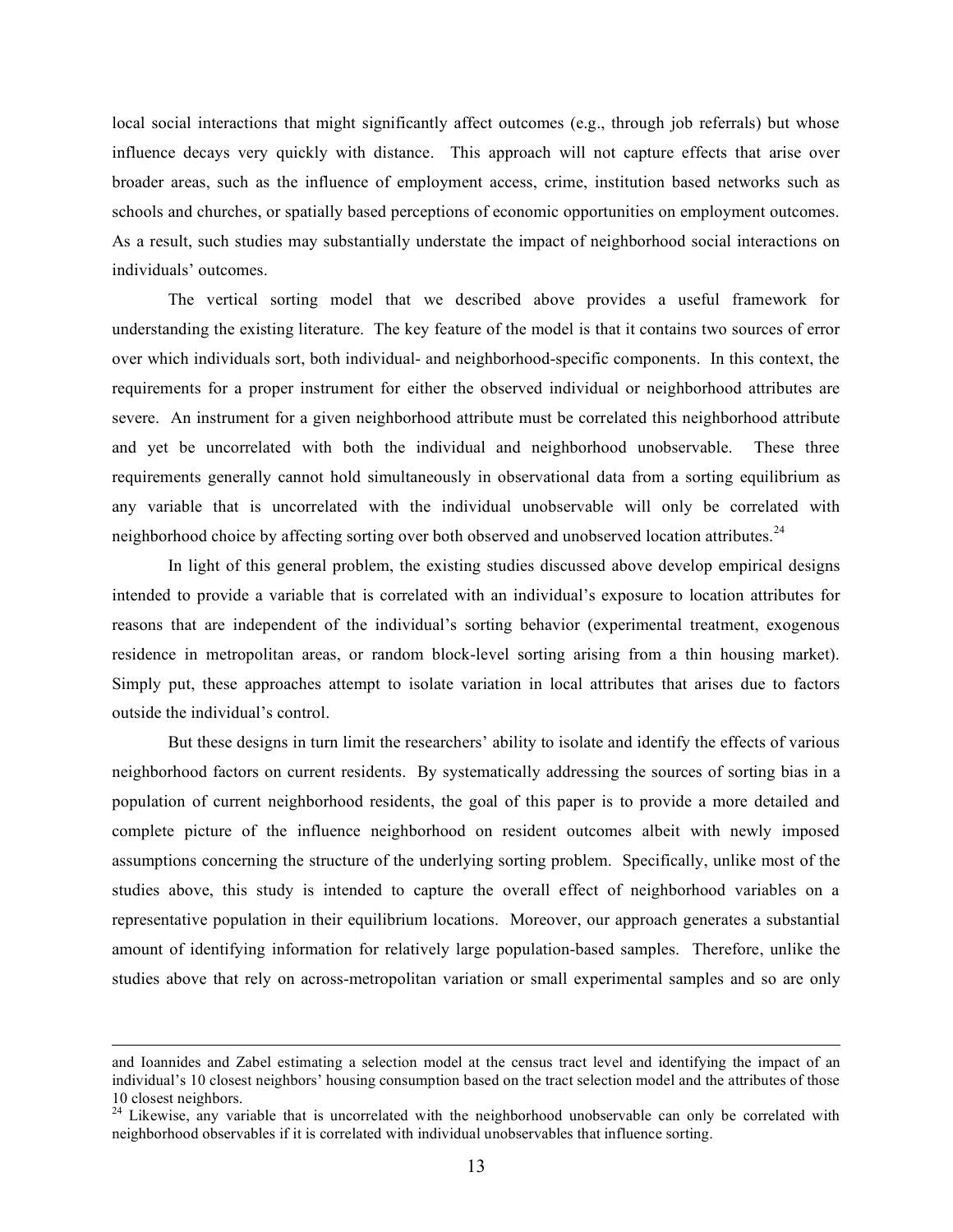able to examine one or two variables of interest, our study is able to examine the effect of a larger variety of neighborhood variables on individual outcomes.

#### **3. Proposed Solution**

Given the complex correlation patterns between the observed and unobserved components of equation (1), we propose a two-part estimation strategy. The core identification problem is that multiple unobserved factors can explain the same observed individual location decisions. For example, an individual that has observable characteristics that would normally be associated with high permanent income might reside in a neighborhood that looks to be low quality on the basis of observables either because (i) the neighborhood has unobserved features that are very attractive or (ii) the individual's actual permanent income is much lower than what the individual's observable attributes would suggest.

The key insight that we draw from the sorting model is that this apparent ambiguity can be resolved by using information on neighborhood housing prices. If the neighborhood in question has high housing prices, the natural conclusion is that neighborhood is attractive for unobserved reasons, but if prices are low the only way to explain the observed locational choice is through the individual's unobservable. In this way, our strategy is to use a flexible function of housing prices as a proxy for the unobserved portion of neighborhood quality in (1). This reduces the problem to a more traditional selection problem based on individual unobservables, which we address using a standard instrumental variable technique to break the correlation between neighborhood attributes and individual unobservables. $25$ 

In this section we provide the details of this estimation strategy for our particular application. We then extend the analysis to allow for endogenous neighborhood attributes such as the socioeconomic characteristics of one's neighbors. Finally, we conclude this section by considering generalizations of the simple sorting model presented above and discussing the extent to which the estimation strategy can be extended in those circumstances.

**General Treatment of Price as a Control Function .** To illustrate this two-part solution, we begin by considering the problem described in condition (6.i) above: the correlation of observable individual attributes with unobserved neighborhood attributes. In this case, it turns out that a second property of the sorting equilibrium suggests a natural fix. In particular, Epple and Platt (1998) prove that neighborhoods

 $25$  This solution requires that the supply elasticity of group openings be constant across groups. In the neighborhood effects model, the supply elasticity of housing must be constant across neighborhoods, which suggests that price might not be a suitable control function for an analysis including exurban and rural areas with high elasticities of supply. In our application, we focus on the Boston Metropolitan Statistical Area, which is heavily developed with little opportunity for the construction of new housing.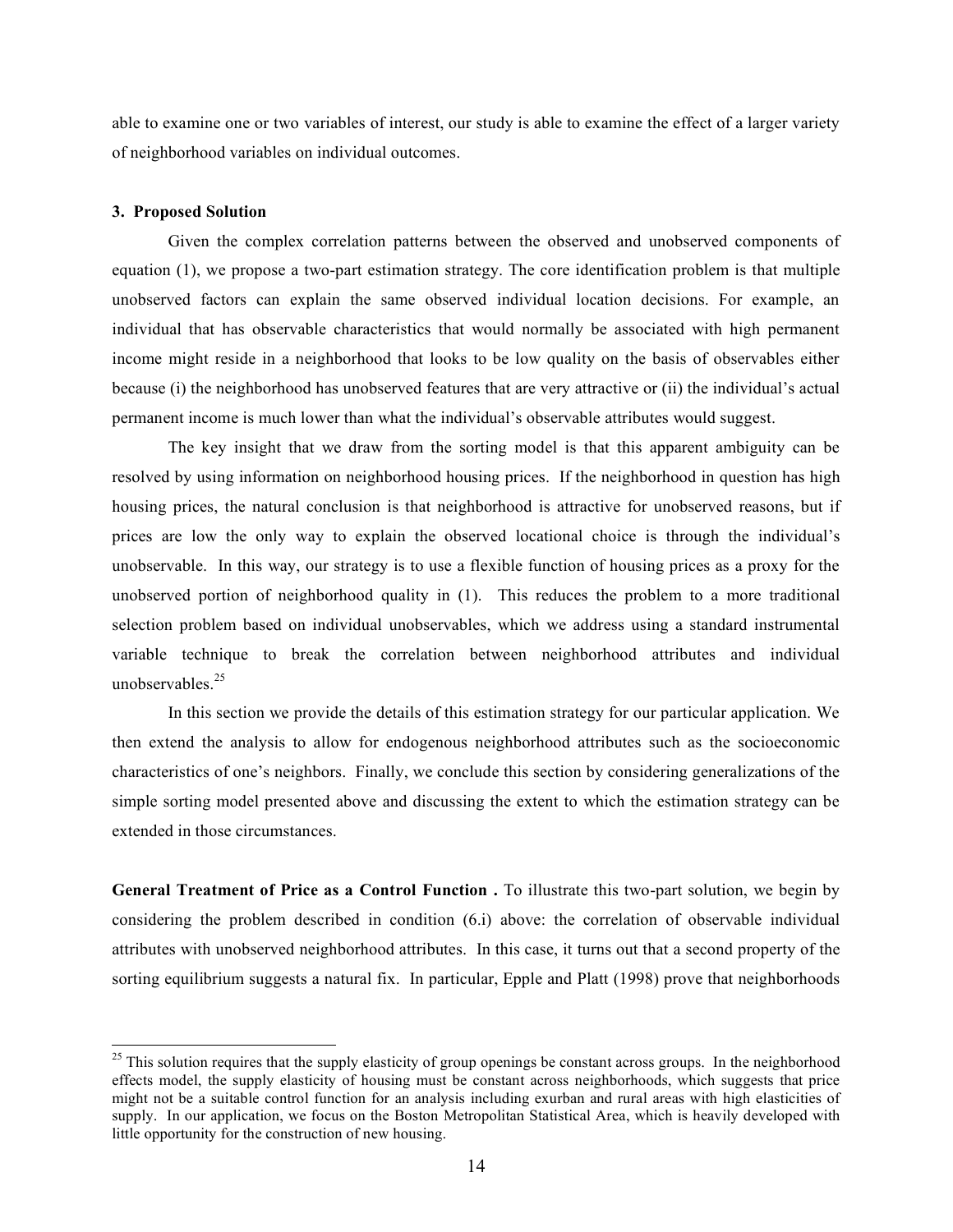with increasing values of  $\theta_J > \theta_{J} > ... > \theta_2 > \theta_I$  are also ordered monotonically in terms of neighborhood housing prices:  $p_J > p_{J-1} > ... > p_2 > p_1$ .

This monotonicity condition implies that there exists a function *f* such that  $\theta = f(p)$ . Thus, a nonparametric function of neighborhood housing prices can serve as a perfect control function for  $\theta$  in equation (1):

$$
(8) \qquad y_{ij} = \beta_1 Z_i + f(p_j) + \omega_i + \varepsilon_{ij}
$$

Given a consistent estimate of  $f(p)$  and the additive separability assumptions of the labor market model in equation (1),  $\beta_2$  can then be recovered from a simple regression of  $f(p)$  on *X*:

$$
(9) \qquad \hat{f}(p_j) = \beta_2 X_j + \xi_j
$$

! A difficulty remains, however, if equation (8) were estimated via OLS: namely the correlation of *f(pj)* with  $\omega_i$ . The remaining correlation between the observed and unobserved portion of equation (8) is due directly to the stratification result in the sorting model: simply put, individuals with high permanent income have a strong taste for the outcome of interest and choose higher quality neighborhoods and, as a result, the direct effect of unobservable individual attributes bias the estimation of equation (8). But this correlation leads to a standard endogeneity bias that can be addressed by finding an instrument that is correlated with the price of an individual's neighborhood but not with the individual's unobserved attribute. In the next section, we describe our proposed solution to this problem for our particular application. The key insight to take away from the analysis of the sorting equilibrium is that prices can serve as a control function for the neighborhood component of the unobservable in the outcome equation (1), thereby reducing the identification to the more manageable one of dealing with a single unobservable.

**Implementing the Control Function.** In practice, we make two key modifications when including a control function in equation (9). First, we include a linear function of housing price rather than a nonlinear function. This simplification has the advantage of placing the estimations for our example into the relatively straightforward world of two-stage least squares rather than considering estimation of nonparametric instrumental variables models.

Second, instead of generating a control function for the full neighborhood quality index  $\theta$ , we instead focus on developing a control function for just the unobservable, leaving  $\beta_2 X_i$  in the main estimating equation. This relaxes the vertical assumption that is imposed by our model in that preferences need only be homogeneous over the neighborhood unobservable not for neighborhood quality overall.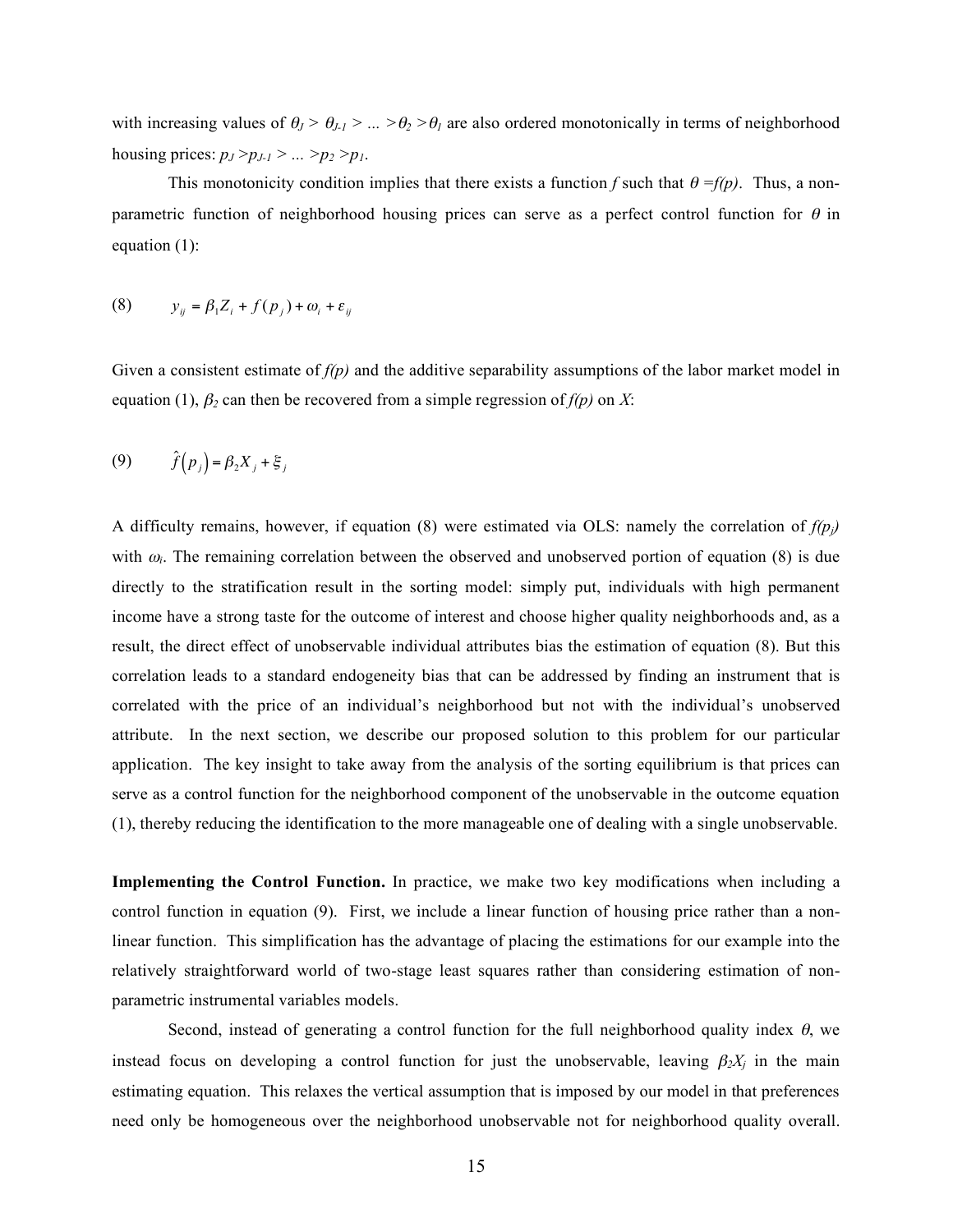Specifically, we estimate a control function for ξ*j* as the average residual for each neighborhood arising from a simple housing price equation estimated for the entire metropolitan area, see also Seig, Smith, Banzhaf, and Walsh (2002). The housing price  $(p_{ii})$  can be described by

$$
(10) \t p_{ij} = \delta_1 W_{ij} + \delta_2 X_j + \lambda_j + u_{ij}
$$

where  $W_{ij}$  is a vector of housing unit attributes. Controlling for housing characteristics absorbs out any aspect of prices that are explained by housing attributes. We do this because we think housing attributes are a dimension of prices that are unlikely to contribute directly to labor market outcomes. We then estimate:

(11) 
$$
y_{ij} = \beta_1 Z_i + \beta_2 X_j + \beta_3 \hat{\lambda}_i + \omega_i + \varepsilon_{ij}
$$

where we must deal directly with the correlation of  $X_j$  and  $\hat{\lambda}_j$  with  $\omega_i$ .<sup>26</sup>

**Instrumenting for Neighborhood Attributes.** To address this correlation we want to instrument for *Xj* and  $\lambda_i$  with a portion of observed neighborhood attributes that are uncorrelated with an individual's own unobserved attribute. We propose to use a function of the average values of observed neighborhood prices for families with the same observable characteristics  $Z_i$  as instruments:  $E[X_i, \hat{\lambda} | Z]$ . The logic behind these instruments is that (i) the instruments should be predictive of location because similar individuals should make very similar location choices if they face the same opportunity set (metropolitan housing market), and (ii) the instruments should not be correlated with the individual's unobservable because they are based entirely on individual observables that have already been included directly in the labor market equation.<sup>27</sup>

 Most individual and family attributes, such as parent's education, or family size, are discrete in nature. For the purpose of developing these instruments, we organize individuals into homogenous cells based on all possible permutations of the discrete observable attributes that explain an individual's outcomes in the labor market. Specifically, the mean neighborhood exposure within an individual's cell

 $^{26}$  As in equation (11), the neighborhood attributes including unobserved neighborhood attributes are assumed to enter the housing price equation (10) in an additively separable manner. This simplification yields tractable estimation equations and assures that our empirical results are driven strictly by our exclusion restrictions rather than any specific functional form assumptions.

 $^{27}$  In principle, one might imagine that individuals in the same cell are similar on unobserved features, such as ability or tastes, so that the cell members location choices are driven by unobservables that are similar to the unobservables that drive the individual's location choice. This possibility is ruled out, however, by the assumption in equation (2) that individual observables are uncorrelated with individual unobservables.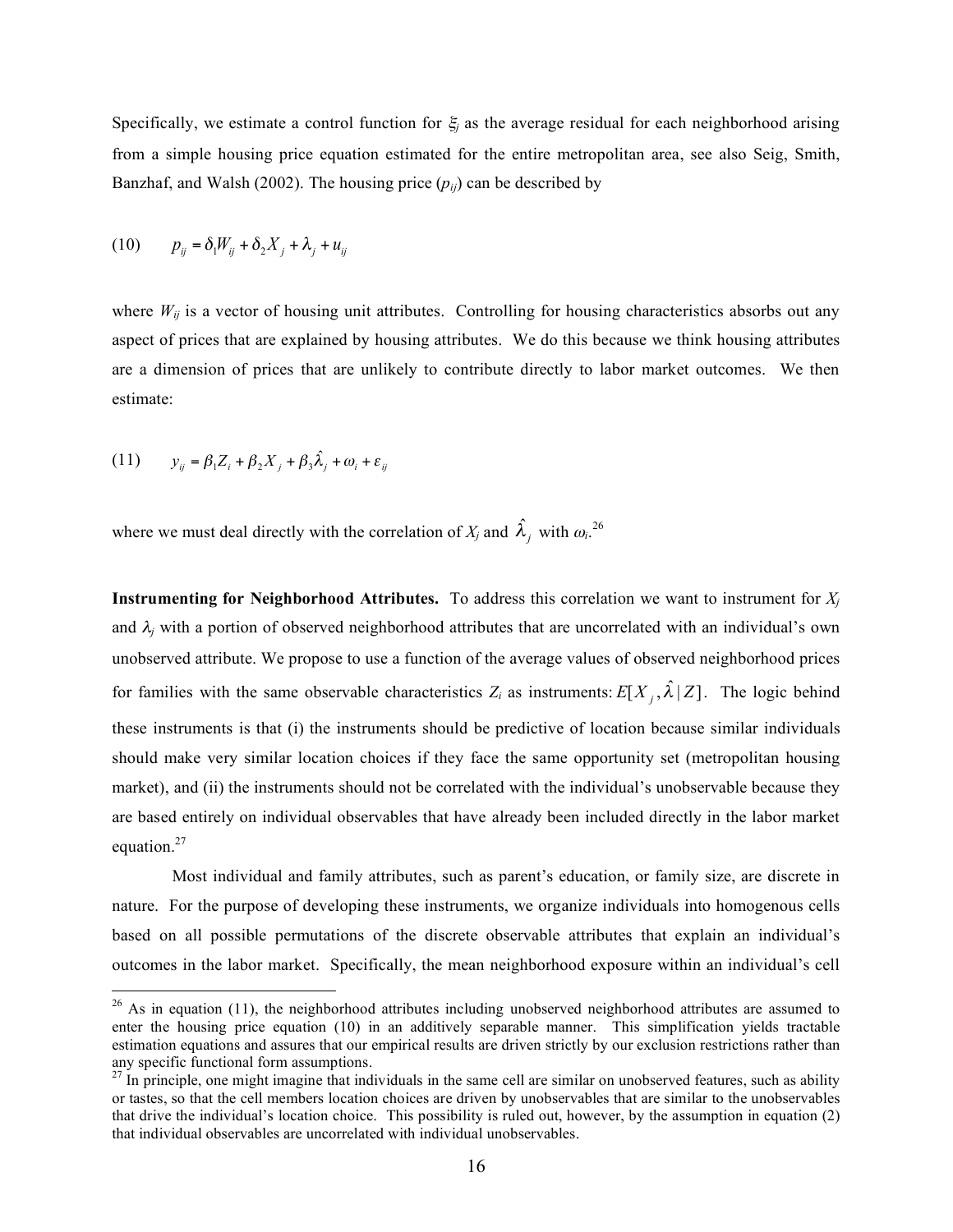is used to instrument for the individual's actual exposure to various neighborhood attributes. The reader should note that an individual's actual location attributes are always excluded from the calculation of the cell exposure rates applied to a specific individual.<sup>28</sup> Dahl (2002) develops instruments using a similar approach based on state of birth and individual attributes for estimating a Roy model, and recent dynamic programming applications (Gourinchas and Parker (2002), French (2005), French and Jones (2008)) use very similar sets of instruments. In practice, these cell means are quite predictive of the attributes of an individual's actual neighborhood suggesting that are instruments have sufficient power.

A couple of additional features about this instrument are worth noting. First, notice that  $E[X_i, \hat{\lambda} | Z]$  are essentially nonparametric predictions of the observed and unobserved quality of neighborhood that an individual with a particular set of characteristics Z would choose. In this way, our IV approach amounts to using a fully non-parametric sorting model to predict each individual's neighborhood attributes given her observable characteristics. This empirical strategy exploits the nonlinearities inherent in the sorting process. That such non-linearities could serve as the basis for identification of individual outcome equations in the presence of sorting has been key insight of the work by Brock and Durlauf (2001, 2002, 2005) and has been exploited in closely related work by Bayer and Timmins (2006). Ekeland, Heckman, and Nesheim (2004), Bajari and Benkhard (2005) and Bajari and Kahn (2005) use similar sources of identification in the estimation of hedonic models.

Second, notice that in a single metropolitan housing market this expectation relies on nonlinearities. If Z were allowed to enter (1) completely flexibly, the instrument would contain no independent variation. In the application that follows, which is based on data from a single large metropolitan area, the independent variation in our instrument derives from the fact that we simultaneously use multiple household characteristics to define the cells upon which our instruments are based. At the same time, we include each type of characteristic (e.g., education, household structure) only directly in the outcome equation (1). The effect of neighborhood would be unidentified if the outcome model included a fixed effect for each of cell of observationally equivalent individuals. It is important to point, however, that the method that we propose here could easily be extended to multiple metropolitan areas. In that case, even if fixed effects were included directly in (1) for each household category upon which the instrument was based, the instrument would have independent variation due to variation in average location decisions made by identical household types in different metropolitan markets.<sup>29</sup>

 $28$  One might worry that we include individuals residing in the same neighborhood as the individual when calculating the predicted neighborhood attributes to use as instruments. In fact, the opposite is true excluding such individuals would create a negative correlation between the instrument and the individual's unobservables that determine neighborhood choice.

 $29$  For an example, see Ross and Zenou (In Press).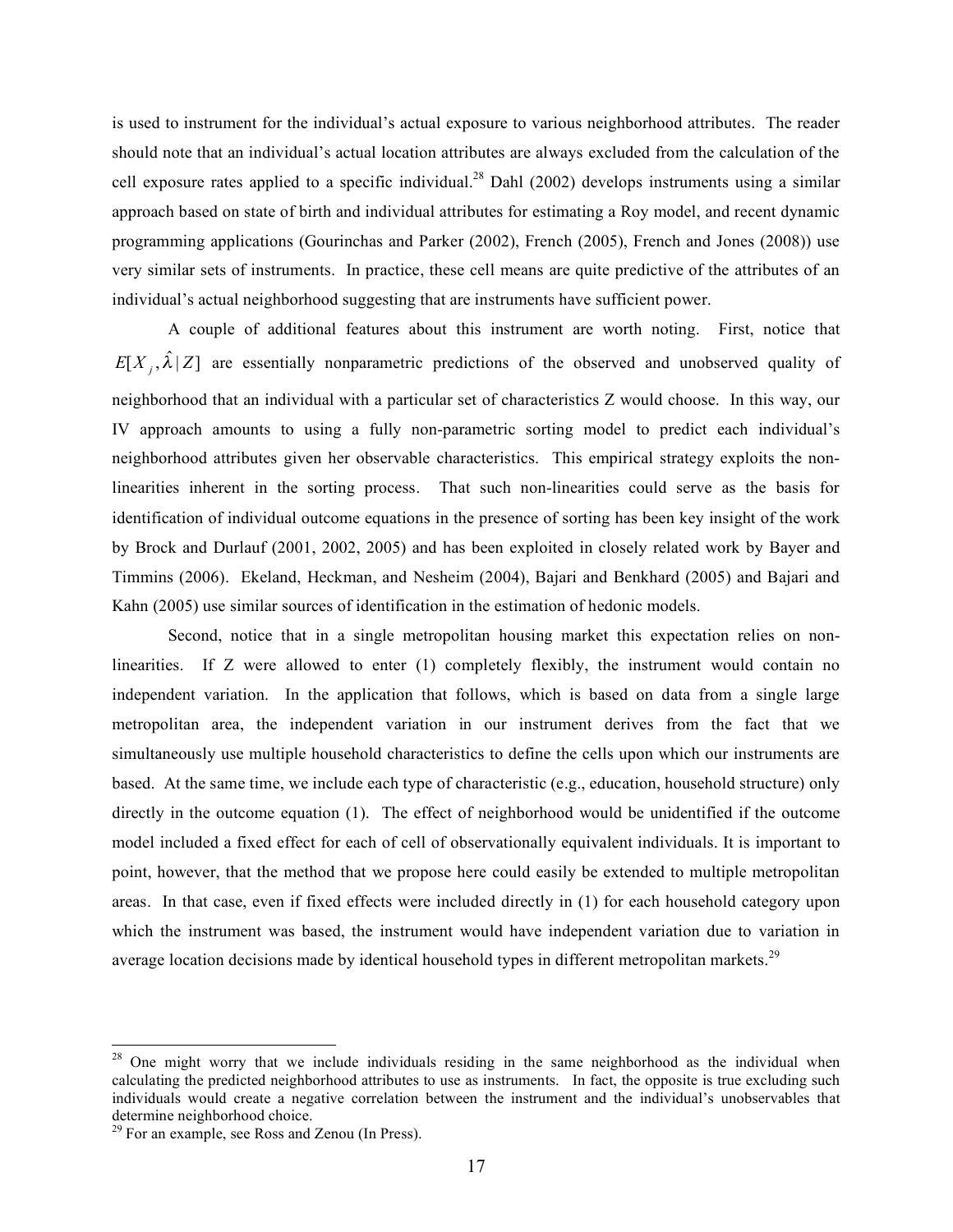**Allowing for Endogenous Neighborhood Attributes.** A final endogeneity issue arises in our application because some of the neighborhood attributes that we would like to consider are endogenously determined by the sorting process itself. Specifically, in our baseline specifications, we include measures of the average educational attainment and percent of households in poverty within the neighborhood in equation (1). Re-writing equation (10) and (11) here to explicitly include neighborhood averages of certain individual attributes *Z j* gives:

$$
(12) \qquad p_{ij} = \delta_1 W_{ij} + \delta_2 X_j + \delta_3 \overline{Z}_j + \lambda_j + u_{ij}
$$

(13) 
$$
y_{ij} = \beta_1 Z_i + \beta_2 X_j + \beta_3 \overline{Z}_i + \beta_4 \hat{\lambda}_i + \omega_i + \varepsilon_{ij}
$$

Since the sorting process generates a correlation between  $Z_i$  and  $\xi_j$  it follows immediately that  $Z_j$  and  $\xi_j$ similar fixed or exogenous attributes, such as the employment access of the location or the physical will be correlated in an analogous way in equation (12). To estimate equation (12) therefore, we develop instruments for neighborhood demographic variables using the composition of neighborhoods with quality of the housing stock in the neighborhood. Since neighborhood attributes tend to be continuous variables, a distance measure is developed to characterize the degree of similarity between neighborhoods. The instruments for each  $\overline{Z}_{im}$  are a weighted average of the  $\overline{Z}_{km}$ 's for neighborhoods that are similar to neighborhood *j* with the weight based on the degree of similarity or proximity (inverse of the distance in attribute space). Specifically,

$$
(14) \qquad \widehat{Z}_j = Mean_{k \in \Pi_{-jm}}(\overline{Z}_k W(X_j, X_k))
$$

where *W* represents a weighting function based on a non-parametric kernel smoother, such as the tri-cubic kernel where  $W(X_j, X_k) = (1 - (D(X_j, X_k)/D_{Max})^3)^3$ , *D* is a distance function, and  $D_{max}$  is the maximum distance over which neighborhoods will be considered, see McMillen (1996). The instrument is exogenous to  $\overline{Z}_j$  given the exogeneity of  $X_j$ .<sup>3031</sup>

<sup>&</sup>lt;sup>30</sup> The cubic spline requires the specification of a maximum distance at which all locations beyond that distance have zero weight. This distance was chosen for each block group so that ten percent of all block groups are used to calculate the average for a given block group. Results are very similar using twenty or five percent of all block groups. Naturally, the block group itself is not included in this weighted average.

Again, as in the use of aggregation to form instruments for the earlier part of our estimation strategy, the use of aggregation in a single metropolitan housing market again implies here that the independent variation in our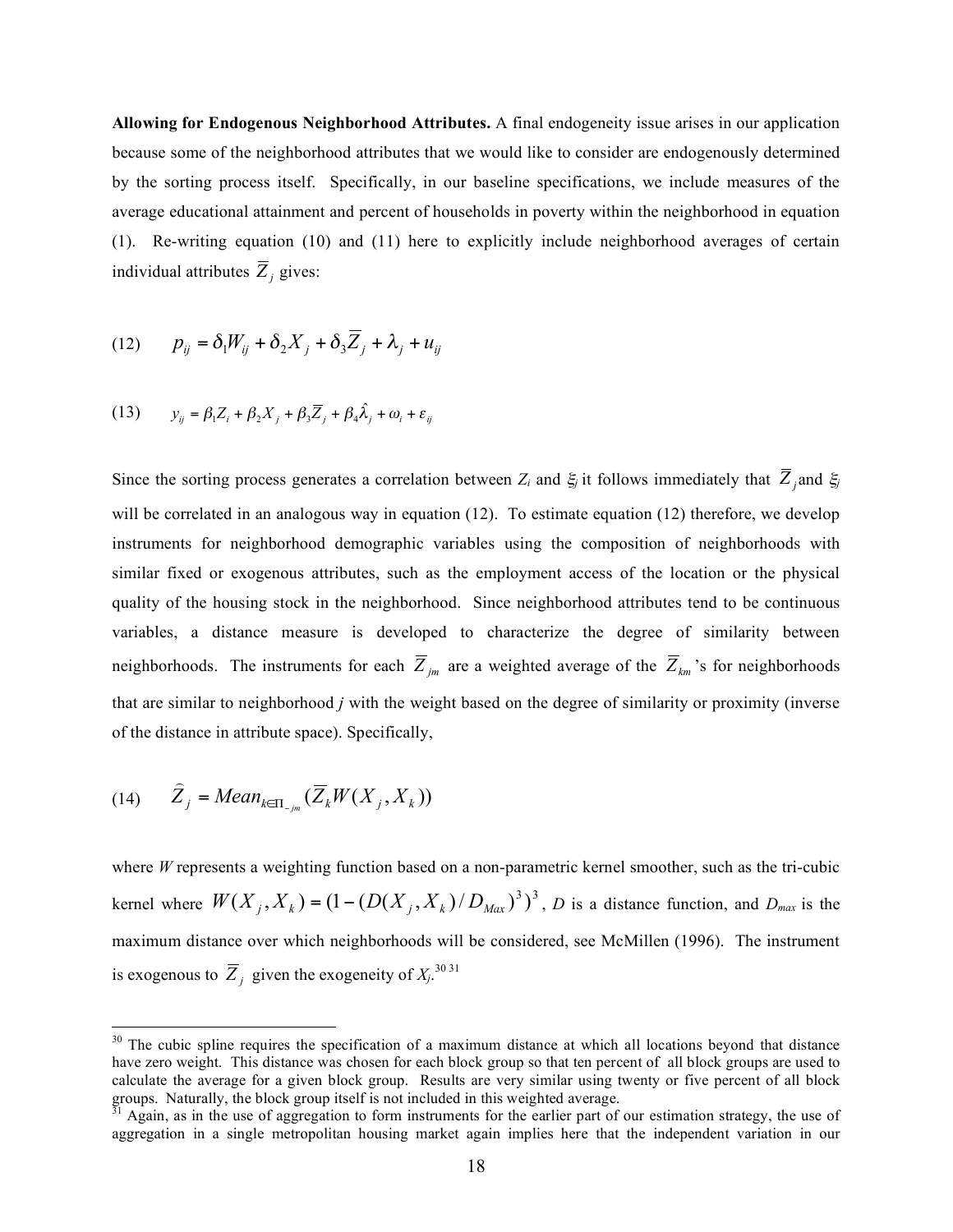Having estimated equation (12), we then estimate equation (13) using the same strategy outlined in the previous sub-section, forming instruments based on average neighborhood attributes for households in the same cell for both exogenous and endogenous neighborhood attributes.

**Generalizing Our Simple Sorting Model.** A key assumption underlying the simple sorting model that we outlined in Section 3 is that individuals are 1. homogeneous in their preferences for neighborhood quality after conditioning on permanent income and 2. neighborhood quality can be characterized by a single dimension that affects both labor market outcomes and the utility derived from residing in the neighborhood in the same way.

Relaxing the first assumption creates a situation where individuals will sort across communities based on their preferences. Certainly, if individuals sort over preferences for neighborhood quality, the observable portion of permanent income, and the unobservable portion of permanent income, a more complex sorting pattern will emerge. However, as long as preferences are positively correlated with permanent income, sorting over communities based on preferences will simply reinforce the implications of sorting over communities based solely on permanent income.

The second assumption is crucial since it is for this reason that a flexible function of neighborhood housing prices makes a perfect control function for  $\theta$ , the neighborhood contribution to the production of *y*. To the extent that households instead value multiple dimensions of neighborhood quality, a flexible function of neighborhood housing prices will no longer serve as a perfect control function for θ.

So, how severe of a problem is this second assumption for our proposed methodology? The first thing to note is that if other dimensions of neighborhood quality that affect household consumption are observable, they can be first conditioned out of neighborhood housing prices in a first stage hedonic price regression.<sup>32</sup> This is the reason, for example, that we condition on housing attributes in estimating equations (10) and (11) and separately estimate the effect of observed neighborhood attributes on labor market outcomes. In our application, the model need only be one-dimensional in the unobserved neighborhood attributes.<sup>33</sup> If, on the other hand, households value another dimension of neighborhood quality that is unobserved, the control function approach that we propose will no longer work perfectly. In that case, our proposed method will work only as well as housing prices are indeed correlated with that

instrument derives from nonlinearities. It is again important to point, however, that the method that we propose here could easily be extended to multiple metropolitan areas, where again independent variation in the instrument would arise naturally due to across market variation. See the *Identification* sub-section below for more discussion of this point.

 $32$  If these other neighborhood attributes are exogenous, this first stage regression can be estimated via OLS. If they are endogenous, instruments would need to be used in the first-stage regression analogous to those discussed in the previous sub-section of the paper.<br><sup>33</sup> If the theoretical model were to hold over all attributes, observable and unobservable, the coefficients in the price

and outcome equations must be same, at least within a scalar multiple.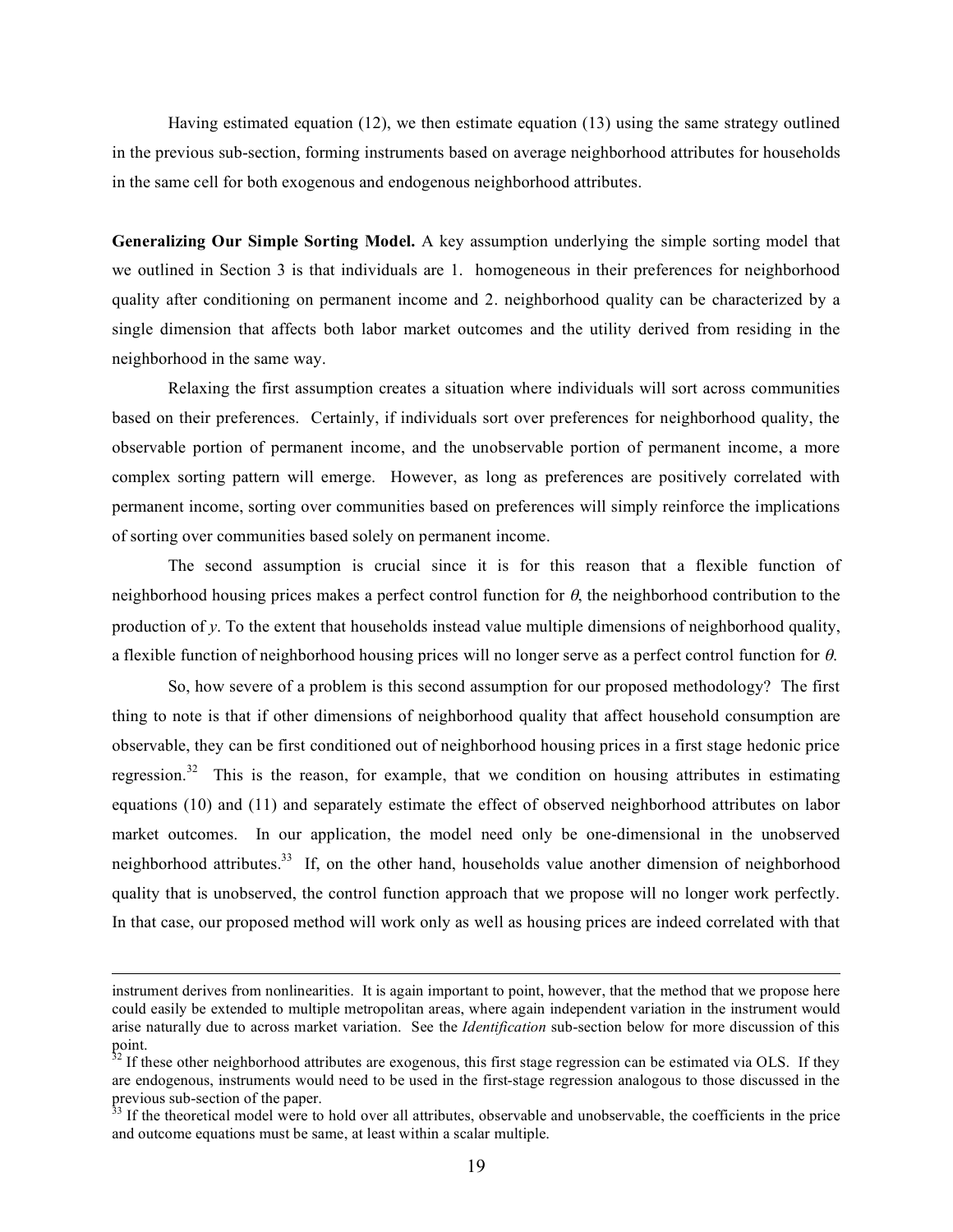aspect of neighborhood quality that affects the outcomes of interest. In our application, we seek to control directly for a wide enough set of variables that affect housing prices but not labor market outcomes (e.g., housing attributes) in the estimation of the first-stage hedonic price regression so that this issue is not first-order.

**Robustness and Identification.** It is important that the reader be aware of the strengths and limitations of this identification strategy. The instruments used for neighborhood contribution in both the labor market outcome and housing price/rent models make intuitive sense. In the individual sample, the exposure of observationally equivalent individuals are used to instrument for the individual's exposure to specific neighborhood attributes, and similarly the demographic composition of neighborhoods with observationally similar environmental variables, primarily housing stock composition, is used to instrument for a neighborhood's demographic composition in the sample of housing units. Since these instruments are based on observable characteristics of individuals and neighborhoods, they should be orthogonal to individual and neighborhood unobservables, respectively.

As discussed earlier, the instruments exploit the highly non-linear relationship that is likely to arise between observable attributes and sorting outcomes. The models are identified because some nonlinear terms are excluded from the second stage labor market and housing price regressions. We attempt to address concerns with this identification strategy in a number of ways. First, the labor market models are expanded to include important non-linearities, e.g., the interaction of gender with family structure. Further, we rerun the analyses dropping individuals with high levels of human capital with the expectation that these individuals benefit less from neighborhood level information on the labor market. Both of these changes substantially modify the variation in the data that indentifies the estimated coefficients for neighborhood variables, and we would expect the results to be unstable and move in unexpected directions in response to these changes. Similarly, we conduct additional analyses that control for the actual neighborhood housing stock composition in the housing price and labor market equations. As above, we would expect spurious estimates to be quite sensitive to including such variables, which are likely to soak up a substantial amount of information associated with neighborhood unobservables. These tests are analogous to standard overidentification tests.<sup>34</sup>

We also posit that the influence of neighborhood on household capital income is likely to be much smaller than the neighborhood effect on labor market outcomes. We regress outcomes concerning capital income on the same set of individual and neighborhood variables using both ordinary least squares

<sup>&</sup>lt;sup>34</sup> Overidentification tests implicitly test whether models based on subsets of exclusion restrictions can be distinguished statistically from a model that uses all exclusion restrictions. If so, one or more of the identifying restrictions represent misspecifications of the second stage model. In our case, we are eliminating exclusion restrictions by including more information in the model, as well as by dropping sets of observations that provide additional identifying information in order to test whether the empirical estimates are robust.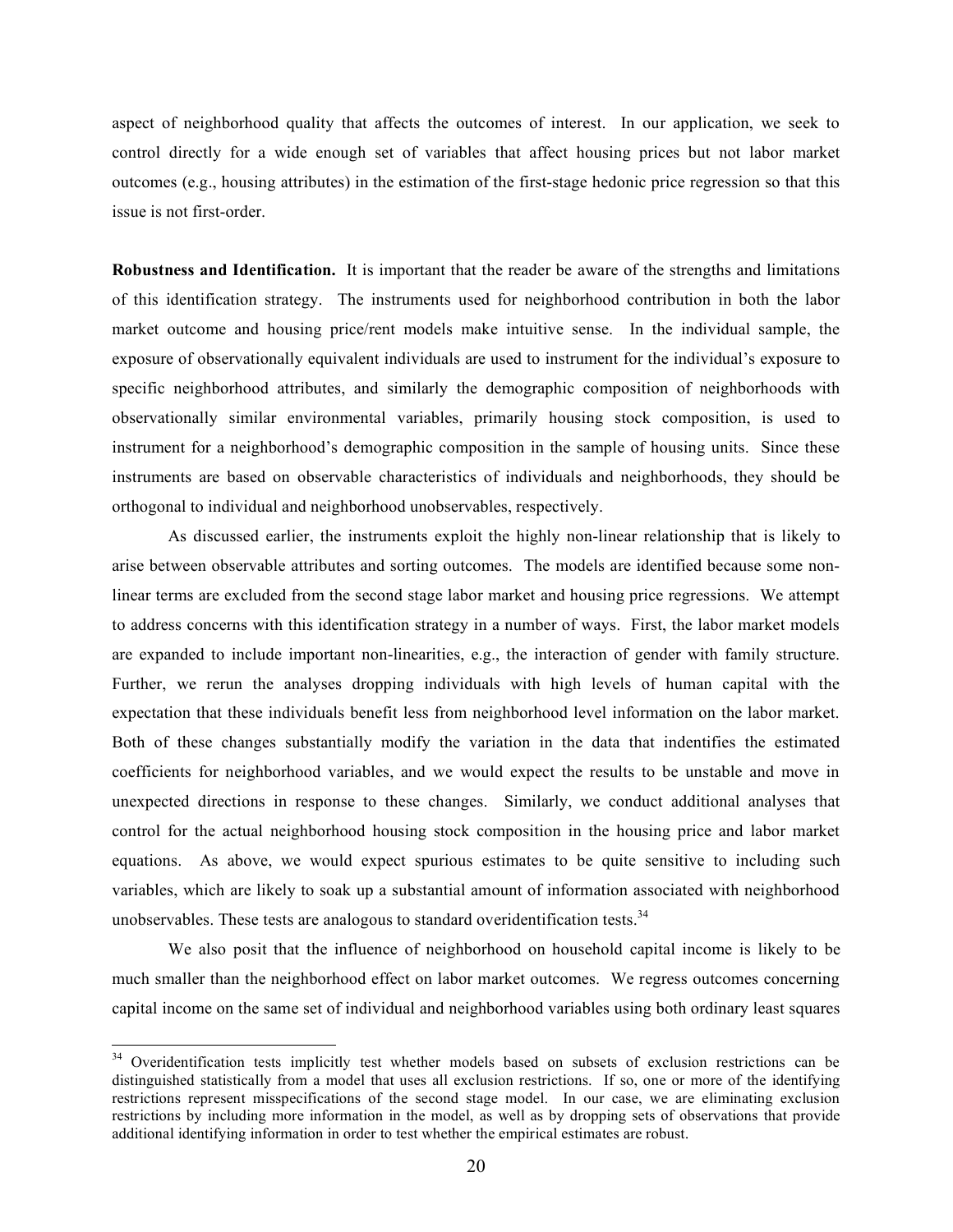and our instrumental variables specification. If our identification strategy is valid, we would expect that neighborhood variables exhibit a high correlation with capital income using OLS models due to sorting, but much smaller effects using our IV specification.

Finally, the reader should be aware of the implications of the key exogeneity assumptions made in equation (2). The exogeneity assumption for individual variables  $Z_i$  is fairly straight forward and well understood in the literature. The impact of an individual variable like education level is likely to capture the influence of both education and any individual unobserved attributes, such as motivation, that are correlated with education. The exogeneity assumption for neighborhood variables is similar for a variable that is considered fixed *Xj*. For example, good job access may be correlated with some negative aspects of neighborhood quality, and therefore capture both positive effect of job access and the ambiguous effect of the portion of unobserved neighborhood quality that is correlated with job access in the population of neighborhoods.

#### **4. An Empirical Example: The Effect of Neighborhood on Labor Market Outcomes.**

Before presenting the results of our analysis, we begin with a brief summary of the results of previous studies have examined the relationship between neighborhood environment and employment outcomes. This summary serves the dual purposes of putting our own results in context and helping to explain our choice of the variables on which we focus describing our results.

The spatial mismatch hypothesis, first proposed by Kain (1968), has spawned innumerable studies that find that job access is positively correlated with employment and/or labor market earnings. Ihlanfeldt and Sjoquist (1990) and Raphael (1998), for example, find that youth residing far from suburban areas where low skill jobs tend to be locatedand where new jobs tend to be created had worse employment outcomes. Other research has centered on the impact of the characteristics and behavior of neighbors on labor market outcomes. Case and Katz (1991), for example, find a correlation between youth idleness and the idleness of neighbors, while O'Regan and Quigley (1998) find that youth are more likely to be high school dropouts and unemployed when they reside in high poverty neighborhoods. Weinberg, Reagan and Yankow (2004) find that people who move to neighborhoods with worse attributes have worse employment outcomes, and Ioannides and Zanella (2008) find that movers choices are consistent with neighborhoods having an impact children's outcomes <sup>35</sup>

Many scholars have suggested job market referrals or information networks as an important factor behind such neighborhood effects.<sup>36</sup> Rees and Schultz (1970), Corcoran et al. (1980), Holzer

<sup>&</sup>lt;sup>35</sup> These papers represent a small sample of very large literatures. For broader surveys of these literatures, see Durlauf (2004), Ihlanfeldt and Sjoquist (1998), Ellen and Turner (1997), and Mayer (1996)

<sup>&</sup>lt;sup>36</sup> The use of informal channels such as referrals by employers can be rationalized as a means to reduce the uncertainty regarding the quality of a prospective employee. Montgomery (1991) was the first to formally model a labor market in which both formal and informal hiring channels coexist. Focusing more closely on the information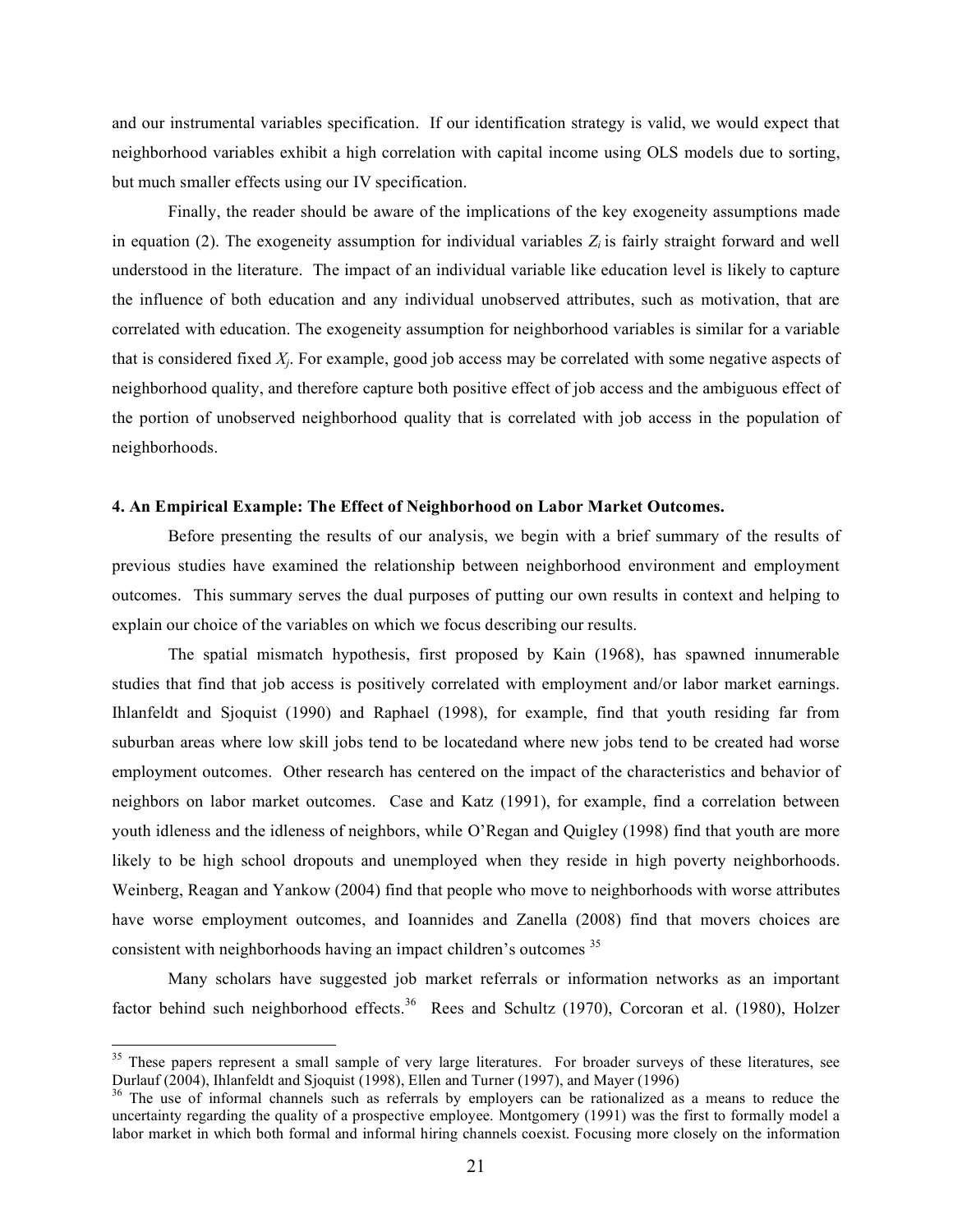(1988), Blau and Robbins (1990), Blau (1992), Granovetter (1995), Addison and Portugal (2001) and Wahba and Zenou (2003) all document the importance of referrals and other informal hiring channels in the labor market, using both U.S. and non-U.S. data. A number of these studies including Holzer (1988) and Blau and Robbins (1990) find that informal referrals are more productive than more formal methods in terms of job offer and acceptance probabilities. Additional studies including Datcher (1983), Devine and Kiefer (1991), Marmaros and Sacerdote (2002), and Loury (2004) find evidence that use of informal networks increases the quality of the match as captured by job tenure or earnings. $37$ 

Further, this literature suggests that the effect of referrals varies considerably across different demographic groups. In terms of intensity of usage, workers with less education and located in high poverty rate neighborhoods are more likely to use informal contacts (Elliot, 1999), men use referral networks more intensively than women (Corcoran et al., 1980), and Hispanic men use networks more intensively than non-Hispanic white men (Smith, 2000). The productivity of networks also appear to differ across groups with high success rates observed for men relative to women (Bortnick and Ports, 1992) and blacks relative to whites (Bortnick and Ports, 1992; Korenman and Turner, 1996; Holzer (1987). In addition, Bayer, Ross, and Topa (2004) find that both college educated workers and high school drop-outs benefit less than high school graduates from block level employment referrals.<sup>38</sup> They also find that workers with children of similar age are more likely to successfully share employment referral information, and married women are least likely to successfully share employment referral information with each other. Ioannides and Loury (2004) provide a detailed review of this literature.

A relationship between labor market outcomes and neighborhood attributes may exist for a variety of reasons and may reflect multiple causal mechanisms. The most commonly discussed mechanisms in the literatures cited above involve information barriers to job search and the significance of informal job market referrals. Residential locations that are far from employment concentrations or have high concentrations of individuals who are not strongly attached to the labor market may provide job searchers with little opportunities for mentoring or for gathering information concerning potential job openings. On the other hand, a high quality neighborhood may provide the individual with neighborhood amenities that are complementary to leisure or may expose individuals to lower risk of adverse events that

exchange among workers, Calvo-Armengol and Jackson (2002) analyze an explicit network model of job search in which agents receive random offers and decide whether to use them themselves or pass them on to their unemployed contacts depending on their own employment status and current wage.<br><sup>37</sup> See Elliot (1999) and Loury (2003) for counter examples where the use of informal networks led to lower wages.

Of course, the lower wages may be associated with increased match quality on desirable job attributes causing the

<sup>&</sup>lt;sup>38</sup> This finding also is consistent with assortive models of social interactions where non-college graduates use informal networks intensively, but college graduates are not part of that network. See Bertrand, Luttmer, and Mullainathan (2000), Aizer and Currie (2004), Arcidiacono and Vigdor (2004), and Weinberg (2005) for similar examples relating to welfare participation, prenatal care use, social interactions at elite universities, and social interactions among high school students, respectively.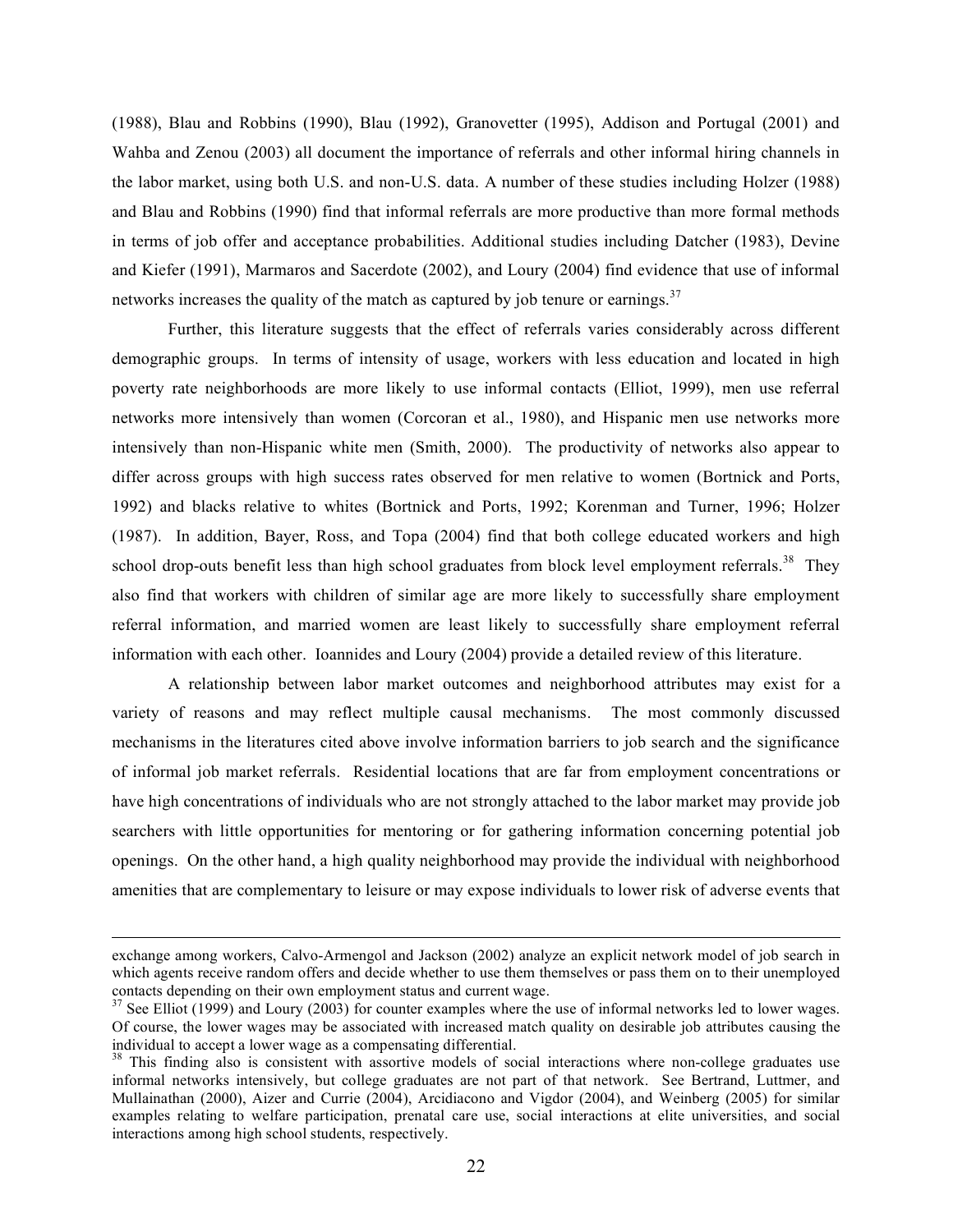influence labor market productivity or behavior. For example, Kling, Liebman and Katz (2005) find that moving to a low poverty rate neighborhood improves the mental and physical health of housing voucher recipients in the Moving to Opportunity Study (MTO). In fact, the MTO study findings also suggest that there could be multiple mechanisms at work in the relationship between neighborhood and labor market outcomes. MTO implies substantial neighborhood effects on health for voucher recipients, but no influence on labor market outcomes while many studies document a positive influence of mental and physical health on labor market outcomes.<sup>39</sup> The results from MTO and studies of health and the labor market can only be consistent if there are other influences of neighborhood poverty among MTO recipients that depress labor market activity.

Drawing on the existing literature, we first focus on three core variables: employment access drawing on the spatial mismatch literature, percent poverty which is a standard measure of neighborhood quality, and percent of college graduates which was intended to proxy for the density of human capital in the neighborhood, but appears to capture either non-linearities in neighborhood referrals or unobserved neighborhood amenities that are associated with a demand for leisure. In addition, we also extend the model to consider the effect of minority and immigrant population shares.

**Sample, Control Variables, and Geography** The sample of prime age adults (age 25 to 59) are drawn from confidential Long Form files of the 1990 Decennial Census for the Boston Metropolitan Statistical Area (MSA). The sample drops a small number of non-Hispanic individuals whose race is not defined as white, African-American, or Asian and Pacific Islander, as well as households residing in census tracts where employment access is not defined resulting in a sample of approximately 178,000 individuals.<sup>40</sup>

The bulk of the analysis considers three variables to describe labor market outcomes: labor force participation last week, average number of weeks worked last year conditional on working any weeks, and average hours worked per week last year conditional on having worked at least 40 weeks per vear.<sup>41</sup> Three additional labor market variables are also considered that are likely to be behaviorally related to the preceding variables: whether the individual worked any weeks last year, employment last week conditional on being a participant in the labor market, and hours worked last week if employed, see Table

<sup>&</sup>lt;sup>39</sup> For some recent examples, See Smith (2003, 1999), Case, Lubotsky, Paxson (2002), Ettner, Frank, Kessler (1997).

<sup>&</sup>lt;sup>40</sup> The sample contained approximately 700 non-Hispanic individuals who did not fit into one of these racial categories. About 250 individuals resided in block groups where employment access is not defined. See Bayer, Ross, and Topa (2004) for more details on the confidential census data.

<sup>&</sup>lt;sup>41</sup> The last two variables are truncated creating the potential for sample selection bias. As discussed above, our empirical estimates are intended to represent reduced form estimates purged of bias due to sorting and the estimates on neighborhood variables are consistent regardless of any selection or endogeneity bias in the estimates on individual attributes.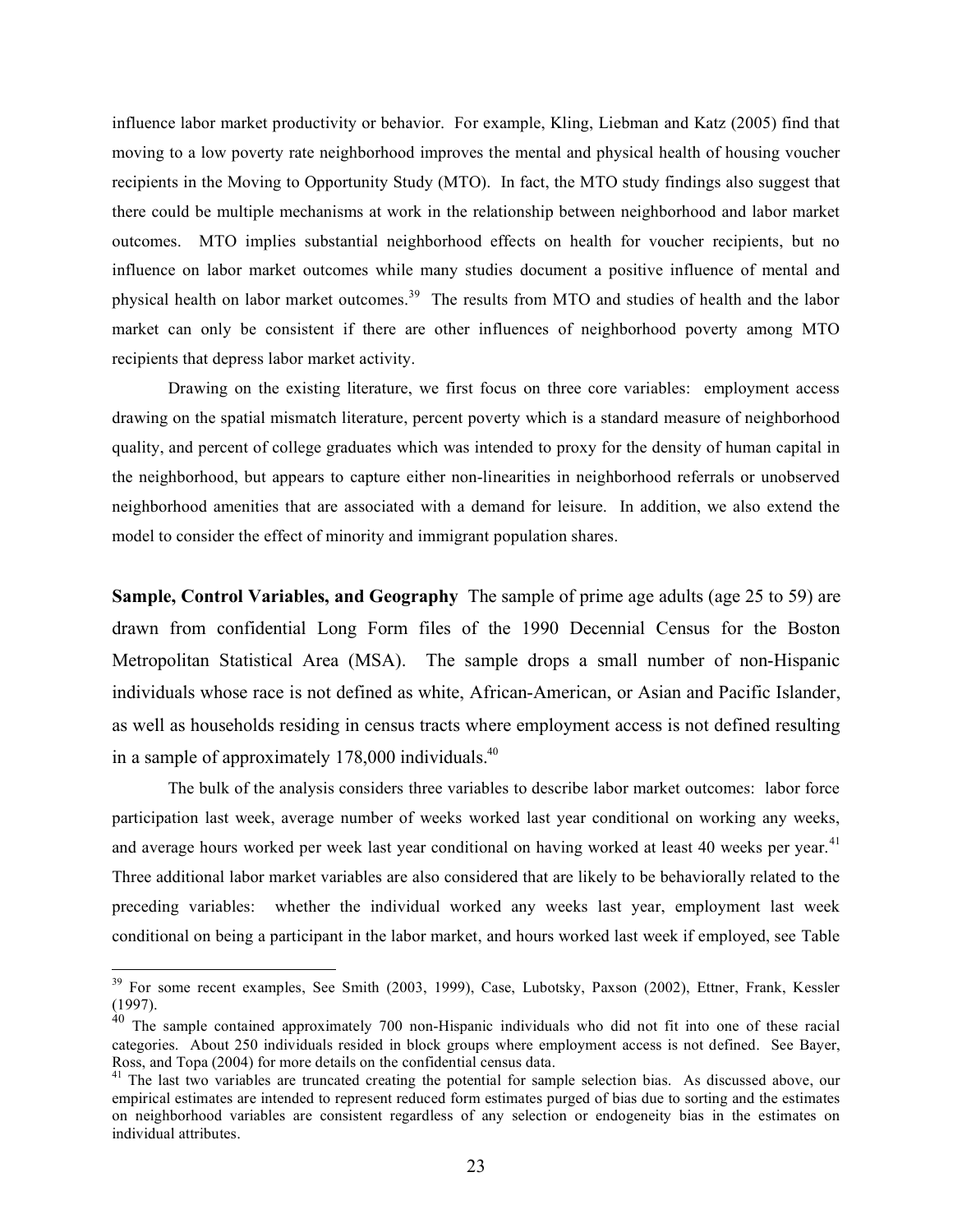1. It also should be noted that the exact sample for individual outcome variables varies because individuals are dropped from the analysis sample when an outcome is imputed.

For the purpose of describing employment outcomes as well as identifying observationally equivalent individuals, adults in the sample are described by series of categorical control variables (Z) capturing the individual's education (4), age (3), race and ethnicity (4), household structure (6), gender (2), and immigration status (3) where the numbers in parentheses represent the number of categories. The labor market models also contain key interactions of gender with marital status and presence of children to address well-known aspects of female labor force participation in the United States. These variables are also used to create categories based on all permutations of the categorical variables giving rise to 1,718 cells. All prime age adults that belong to the same cell  $(\Omega)$  as the individual (excepting the individual and their family members of course) are used to calculate average neighborhood attributes. The sample contains households falling into 1,632 cells, and after dropping cells with less than 10 households to reduce measurement error the final sample contains households in 996 cells. This restriction reduces the sample by less than 3,000 individuals and has no effect on any of the empirical results presented in the paper.

Each household and its members reside in a housing unit, and the location of that unit is geocoded to one of approximately 2,600 census block group in the Boston Metropolitan Area. The neighborhood is described by the following block group characteristics: percent of households in poverty, percent of individuals who are college graduates, percent individuals who are disadvantage minorities (African-American or Hispanic), and percent of individuals who were not born in the U.S.; as well as a job access measure calculated at the census tract level. The job access measure is based on an average of jobs in the same age and education category as the individual where the average is weighted based on the average commute time between the individual's residence and potential employment locations. The weights are based on the coefficient estimates arising from a gravity model, see O'Reagan and Quigley  $(1998)^{42}$ 

A proxy for unobserved neighborhood attributes is calculated as the block group mean residual from a housing price hedonic regression. These residuals are obtained by regressing the logarithm of house price and/or rent (depending upon whether owner-occupied or not) on the physical attributes of each unit: number of bedrooms, number of rooms, age of the unit, whether the unit is single family, whether a multi-family with 10 to 19 units, and whether multi-family with 20 or more units, as well as the

<sup>&</sup>lt;sup>42</sup> The gravity model is estimated by regressing the logarithm of the number of workers commuting between two locations on the logarithms of the workers at the origination, of the jobs at the destination, and of the commute time between those locations. Typically, location combinations are dropped when no flows are observed between two locations, which can lead to a noisy measure of employment access at the census tract level. In order to mitigate this noise, we use the logarithm of one plus the flows and impute commute times using a non-parametric kernal smoother based on the cubic spline.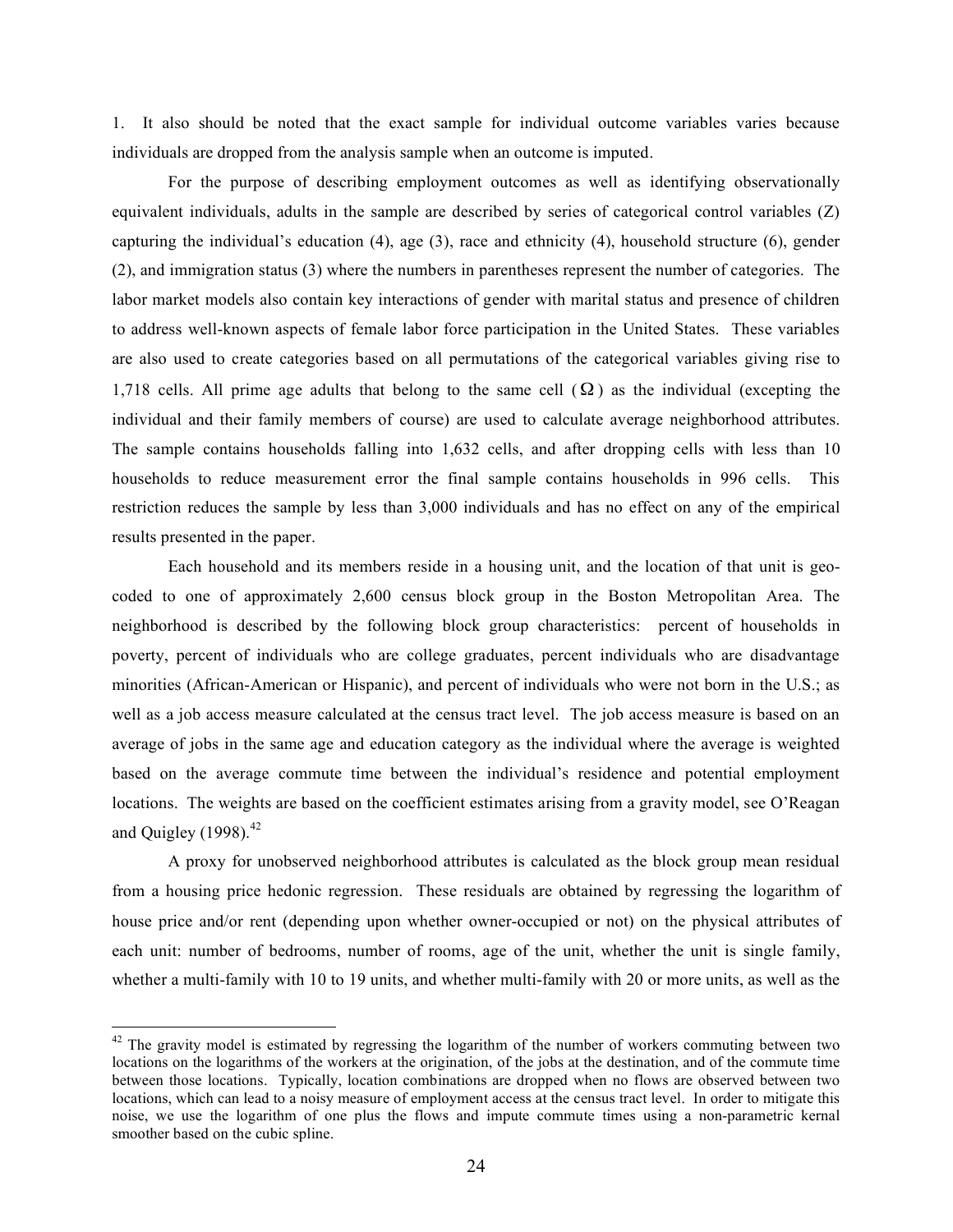neighborhood composition variables described above.<sup>43</sup> As discussed earlier, the neighborhood composition arises from a household sorting process and is endogenous to location unobservables. Therefore, the housing price/rent equation is estimated using instrumental variables, and the instruments are constructed as weighted averages of the demographic composition of similar neighborhoods based on the following neighborhood housing stock variables: percent owner-occupied units, percent single family units, percent large multi-family units (greater than 20 units), percent 1 bedroom or studio units, percent 4 plus bedroom units, average age of housing stock, presence of group quarters, as well as employment access are used as instruments.

**Baseline Models** Table 2 presents the results for the OLS and IV estimations of the relationship between individual and neighborhood attributes and being in the labor market, weeks worked last year if working last year, and average hours worked per week if worked at least 40 weeks last year, respectively.<sup>44</sup> The specifications presented control for individual attributes plus employment access, poverty rate, and percent of residents who graduated with a college degree from a four-year institution. The IV specification also includes a control for neighborhood unobservables based on housing prices and rents in each block group.<sup>45</sup>

Focusing on the estimates for neighborhood variables, the estimated impact of neighborhood attributes are substantially larger than the OLS estimates. Specifically, the positive impact of employment access increases dramatically for all three employment outcomes so that a one standard deviation increase in employment access implies a two percentage point increase in the likelihood of labor force participation, a one and a third of a week increase in number of weeks worked in a year, and a two and a half hour increase in hours worked per week. The negative impact of a one standard deviation increase in the poverty rate is a seven percentage point lower labor force participation rate and one week less work during the year with the impact on hours being positive and statistically insignificant. The neighborhood unobservables are also associated with more labor force participation, weeks, and hours.

The percent college educated is negatively associated with all three outcomes. This finding is

<sup>&</sup>lt;sup>43</sup> The model is fully interactive allowing all coefficients on hedonic attributes to vary by owner-occupancy, and the logarithmic transformation allows the difference between monthly flows (rent) and value (house value) to be captured by the owner-occupancy dummy. A common dummy variable is estimated for each neighborhood using all housing units in that neighborhood whether rental or owner-occupied. The use of a common variable to capture neighborhood quality regardless of owner-occupancy status seems reasonable given the small geographic area considered implying that all housing units that share a fixed effect are located in close proximity with each other

<sup>&</sup>lt;sup>44</sup> The estimates for individual attributes also appear reasonable. Focusing on labor force participation, males have higher participation rates, participation falls between 45 and 59, participation rises with education, increases for married males especially with kids, and decreases for married females especially with young children.

<sup>&</sup>lt;sup>45</sup> As mentioned earlier, the expected neighborhood exposure based cell averages is quite predictive of an individual's actual neighborhood exposure suggesting that our instruments have sufficient power. As discussed earlier, several robust checks, comparable to overidentification tests, are conducted in order to assess whether our estimates are robust to eliminating various sources of identifying information.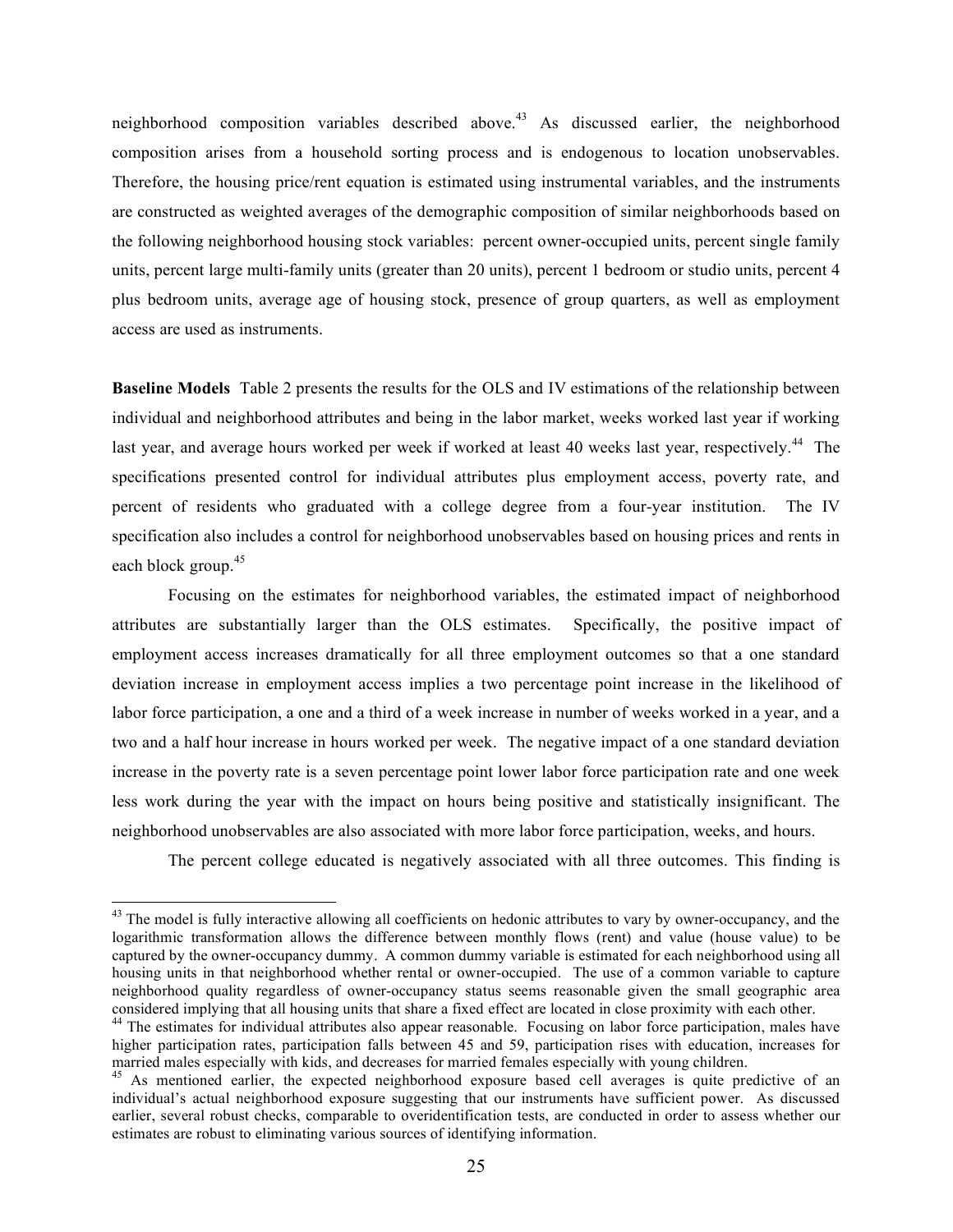consistent with previous findings that labor market referrals are used less intensively by individuals with higher levels of education (Ioannides and Loury, 2004) and that college educated individuals may both benefit less from and contribute less to informal job networks (Bayer, Ross, and Topa, 2004). Alternatively, percent college educated may capture local amenities that are complementary to leisure and non-market home production activities. For example, individuals residing in locations with neighbors who have a higher level of education may simply enjoy working less and spending more time at home. As discussed, this explanation might help explain why Moving to Opportunity finds a positive impact of neighborhood on health, but no impact of neighborhood on labor market outcomes. Presumably, the lower poverty rates lead to superior health outcomes and an associated increase in labor market potential, but the exposure to more college educated individuals decreases labor market outcomes.

The finding that OLS estimates of neighborhood effects are biased downwards is consistent with the hypothesis that individuals with poor unobservables in terms of labor market outcomes compensate for these unobservables by sorting into locations with better employment prospects. Specifically, the bias in OLS is consistent with neighborhood quality being negatively correlated with individual unobserved attributes that contribute to labor market success. In the neighborhood effects literature, researchers have often expected to find positive selection where high quality workers reside in high quality locations. While this view makes considerable sense when considering the demand for neighborhood amenities related to quality of life, it is less clear that positive selection will arise on variables that impact labor market participation, such as employment access or the quality of informal job networks. High skill workers with strong attachment to the labor market may be less willing than workers with weak labor market attachment to give up neighborhood quality of life amenities in exchange for access to urban environments with good labor market information and low job search costs.

Table 3 presents the results for alternative education subsamples with the first panel presenting the full sample results and the next two panels containing subsamples after dropping individuals with four-year college degrees or dropping individuals with two or more years of college, respectively. The effect of employment access and poverty on labor force participation increases in magnitude as high human capital individuals are eliminated from the sample. This pattern should be expected if the influence of employment access and poverty on labor force participation is driven primarily by neighborhood contributions to job networks. Similarly, the effect of poverty on weeks worked increases in magnitude, and the effect of poverty on hours becomes negative but is still insignificant.<sup>46</sup> On the other hand, the negative effect of employment access on weeks per year and hours per week worked is quite stable as college educated workers are dropped from the sample. This result is not very surprising. The

 $46$  This suggests a larger positive effect of poverty on hours for the college educated. This finding may represent a neighborhood amenities story with high education individuals disliking spending time at home when they reside in high poverty rate neighborhoods and responding to this dislike by working more hours.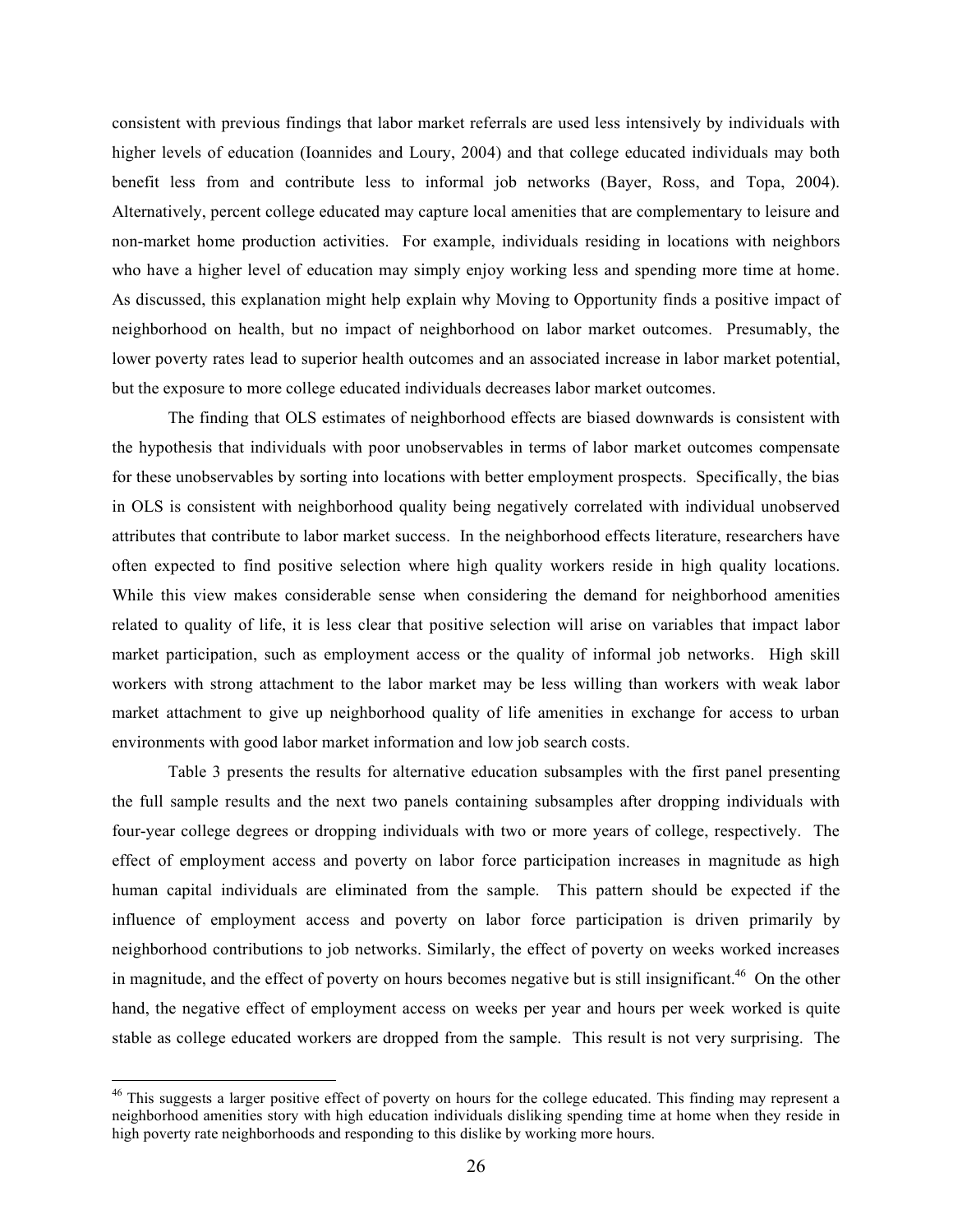models are estimated for people who are already in the labor market so that the influence of job access is likely to represent costs associated with commuting to an existing job. Commuting costs are often primarily time costs, which actually rise with human capital levels.<sup>47</sup> Table 4 presents a similar exercise dropping white collar workers and shows that the importance of employment access for labor force participation is larger for non-white collar workers.

The negative effect of percent college educated on labor force participation falls for lower skill populations. This effect might be expected to increase in magnitude if this relationship was driven by the availability of job market referrals since non-college graduates would appear to be least likely to benefit from referrals provided by college graduates. The decline in the variable's effect for populations with lower human capital may reflect a lower demand for these neighborhood amenities among low human capital individuals and therefore less substitution towards leisure among non-college educated. Again, Table 4 mirrors the results for education with non-white collar workers experiencing a smaller negative relationship between the presence of college graduates in a neighborhood and labor force participation.

Table 5 presents estimates for subsamples based on gender and family structure. The table focuses on a series of subsamples that are designed to represent increased attachment to the labor market by first dropping married females with children from the sample, then dropping all married females, and finally dropping all females from the sample and focusing only on prime-age males. The results are quite striking. All estimates for the four neighborhood variables decline in magnitude and many become statistically insignificant suggesting that women and especially married women are driving our findings. As in Tables 3 and 4, this table further supports the idea that neighborhoods matter most for the labor market activity of individuals who are not strongly attached to the labor market.

**Decomposing the Effects of the Identification Strategy** Table 6 presents the estimates on the neighborhood variables for a series of specifications. The first column presents the results from OLS, and the second column presents the results from a second stage estimation where the neighborhood fixed effects from labor market models are regressed upon neighborhood variables. The third column contains estimates for a simple instrumental variable model where the three neighborhood variables are predicted using the expected exposure level based on observationally equivalent individuals. The final three columns add a housing price residual from a simple housing price hedonic using ordinary least squares, instrument for that residual based on observationally equivalent individuals, and finally instrument for an unbiased residual arising from using IV in the housing price/rent model.

The main conclusion arising from this table is that the increase in the importance of neighborhood variables arises from instrumenting for those variables in order to break the link between those

 $47$  See Ross and Zenou (2004) for a study that examines the relationship between commute time and labor market outcomes.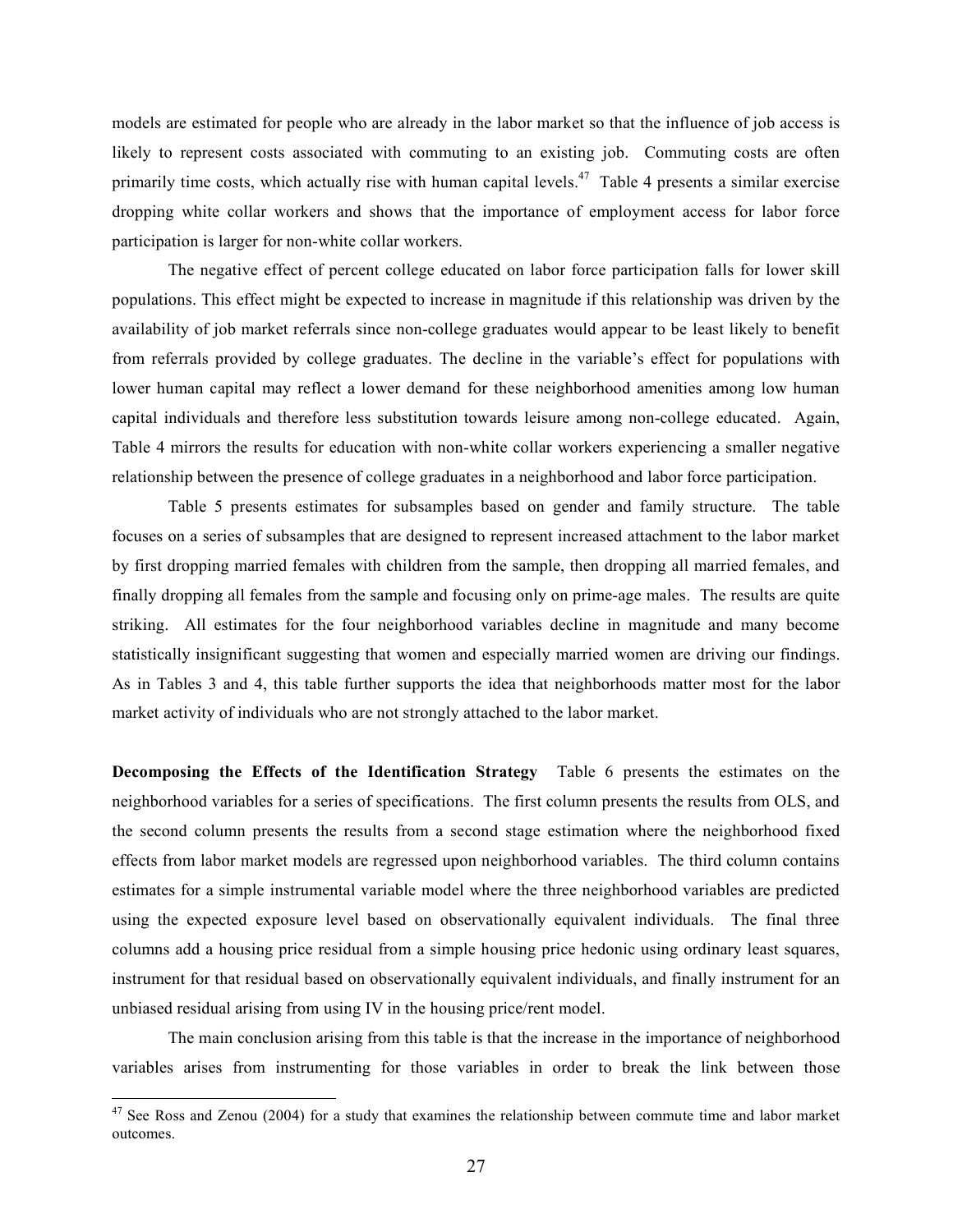neighborhood variables and the individual unobservable. The two stage fixed effect estimates look nothing like the results from the IV specification, and the IV specifications are broadly similar in terms of the effect of observed neighborhood attributes. In addition, the housing price residual does not matter until an instrument is used to break the correlation between those neighborhood unobservables and individual unobservables. The overall effect of neighborhood appears to be smaller in the final IV specification as compared the intermediate IV specifications suggesting that the effect of neighborhood may in some cases be overstated when the model does not correctly control for sorting over location specific unobservables.

As discussed earlier, these findings are consistent with a compensation strategy where individuals with lower likelihoods of employment seek out neighborhoods that provide the best opportunity for employment. Of course, the negative correlation between individual labor market unobservables and neighborhood contribution to labor market outcomes may be driven by tastes over neighborhood attributes. For example, individuals with poor labor market unobservables may also exhibit the weakest preference for positive amenities associated with neighborhoods that have poor job access or attract a large number of college graduates based on their housing stock, and as a result these individuals reside in neighborhoods that provide better job market opportunities. On the other hand, the influence of location unobservables appears to arise from positive selection where individuals with high taste observables reside in neighborhoods with positive neighborhood unobservables in terms of labor market outcomes.

**Exploring Neighborhood Determinants** Table 7 presents a series of specifications starting with no neighborhood controls except for the housing market residual and then expanding the list of controls to add poverty, employment access, percent with a four-year college education, percent disadvantaged minorities, and finally percent not born in the United States in sequence. A unique set of neighborhood housing price residuals is constructed for each specification where the residual is conditional on the same set of neighborhood controls that were included in the labor market equation. For example, in the no neighborhood control specification, the housing price regression contains no neighborhood controls, and the housing price residual captures the net impact of all aspects of neighborhood quality that are reflected in housing prices.

The key finding of a large negative impact of poverty on labor force participation and weeks worked is quite robust across specifications. The estimated coefficients are similar in magnitude whether or not the specification includes employment access and percent college educated and the magnitude increases with the inclusion of the share minority and immigrant because those neighborhood variables, especially share immigrant, appear to be associated with higher levels of work on all three measures. Neighborhoods with a high share of immigrants may provide especially fertile ground for job referrals and other aspects of the informal job search process. The positive impact of employment access on weeks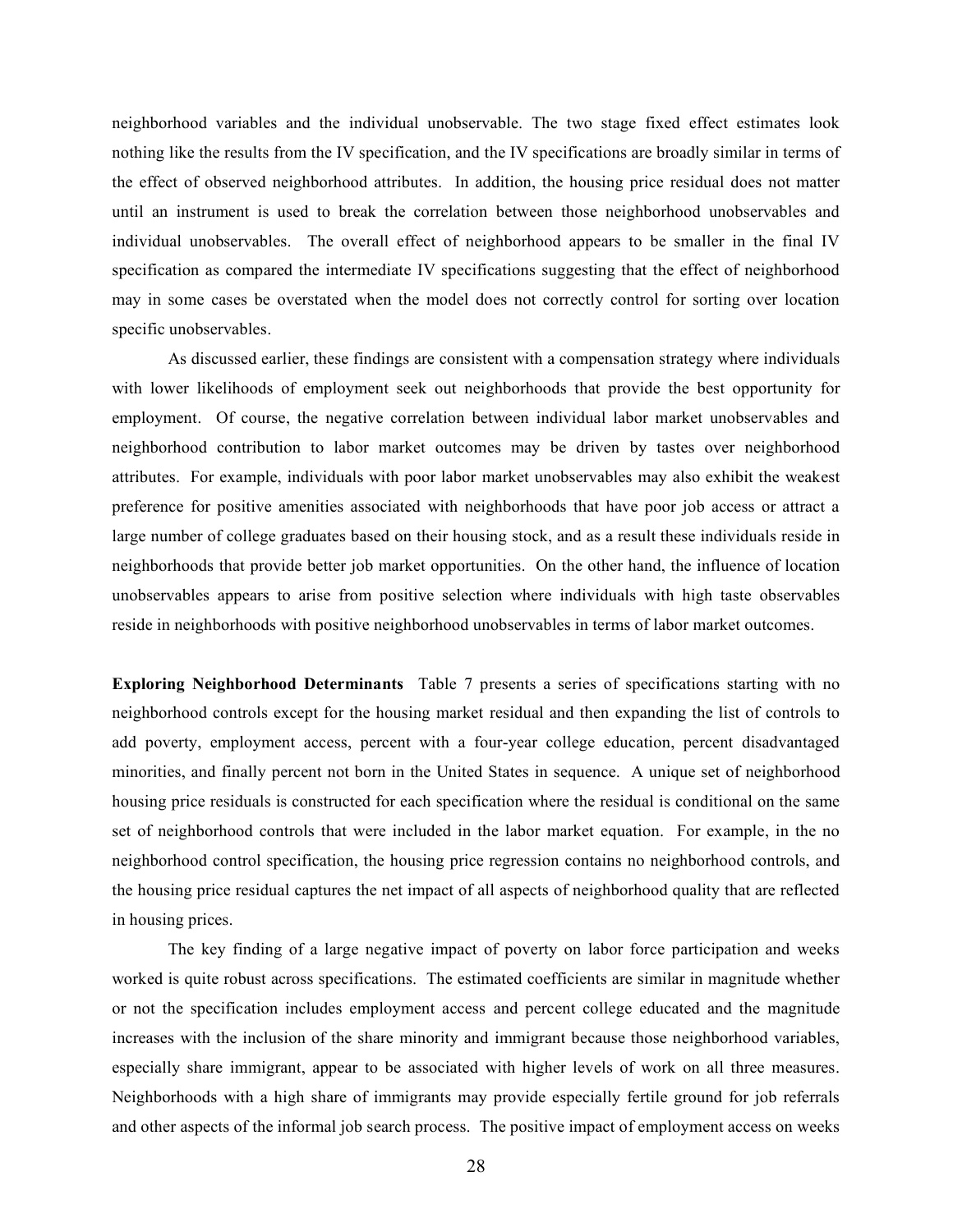worked and hours appears robust, but the magnitude declines as the share minority and immigrant variables are included. Employment access appears to have no impact on labor force participation after including the minority and immigration composition variables.<sup>48</sup> The negative relationship between percent college educated and labor market outcomes is very stable for all three outcome variables.

The estimated coefficient on neighborhood quality is much smaller in magnitude for all three labor market outcomes and negative for weeks and hours worked in the model that does not contain any other neighborhood variables. In this model, the neighborhood quality variable captures the net effect of neighborhood given the correlation between different factors that arise in equilibrium, and this net affect appears to be smaller than the individual effects of neighborhood attributes and ambiguous in sign. In equilibrium, the share of college graduates is negatively correlated with poverty rates, and yet both variables reduce the rate and intensity of labor force participation. In practice, they likely cancel out leading to little net influence of neighborhood quality (as captured by price) on labor market outcomes. Once the college degree variable is included, the sign on the housing price residual is consistently positive and the estimated magnitudes are quite stable. Whether the variable captures the low referral contribution of college graduates or consumption amenities that increase the demand for leisure, the inclusion of this variable separates two sets of neighborhood unobservables that are both positively correlated with price based measures of neighborhood quality, but have conflicting impacts on labor market outcomes.

**Additional Validation and Robustness Efforts** Table 8 presents estimates of the relationship between capital income and neighborhood variables in order to see whether our identification strategy implies unrealistically large impacts of neighborhood attributes on capital income. Such findings would suggest that our identification strategy is flawed. Capital income is very noisy and attempts to estimate linear models of capital income did not provide credible estimates on individual attributes. For example, these analyses found no statistically significant relationship between age or education and capital income. In order to mitigate the effect of noise in the self-reported capital income, we focus on three binary variables, which were defined as zero if the individual had between zero capital income and some positive threshold, one if they had capital income above that threshold, and missing if capital income is not reported, imputed or negative. The three thresholds used are \$0, \$1,000, and \$3,000.

Employment access, percent college educated, and in some cases poverty are all correlated with capital income as indicated by the simple OLS regressions. The estimates on neighborhood variables from the instrumental variable specifications are always statistically insignificant and almost always smaller that the estimates arising from OLS. The one exception is the coefficient on poverty in the model

<sup>&</sup>lt;sup>48</sup> The fact that the employment access estimates may not be robust to the inclusion of additional neighborhood variables should not be surprising. Remember, unlike the neighborhood demographic composition variables, job access is assumed exogenous to neighborhood unobservables, which will lead bias due to omitted minority and immigration variables if job access is correlated with omitted neighborhood variables that attract those populations.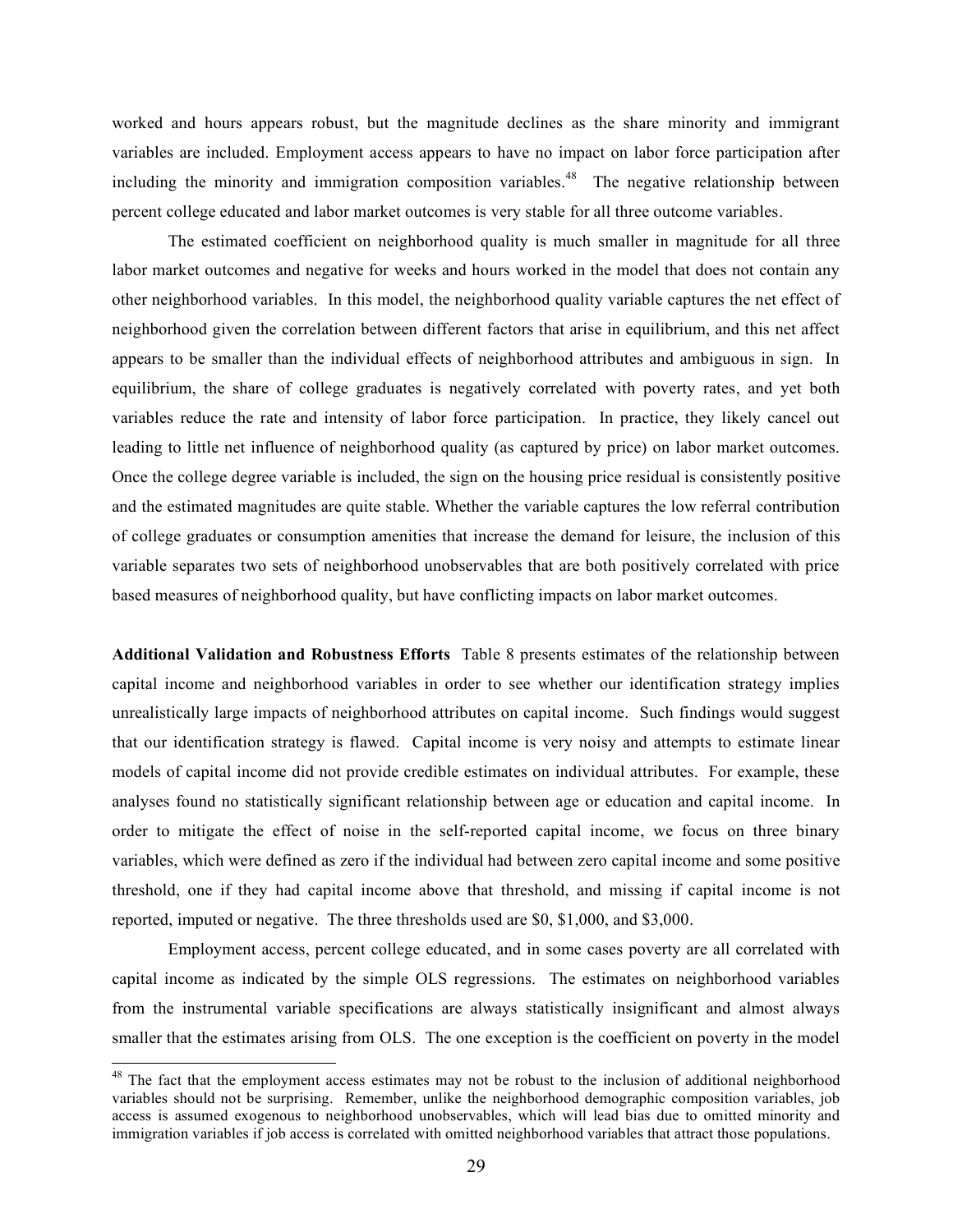for whether capital income is above \$3,000. Even for this estimate, the magnitude of the effect is quite small with a one standard deviation in poverty leading to a less than one percent change in likelihood of having capital income above \$3,000.<sup>49</sup>

Table 9 presents the results for three alternative indicators of labor market outcomes: whether worked any weeks last year, whether employed last week, and number of hours worked last week if employed. These variables parallel the three dependent variables used for most of the analysis with worked last year capturing behaviors related to labor force participation, employed last week capturing the risk of unemployment that might reduce the number of week worked in any year, and hours last week capturing behaviors similar to those captured by average hours worked per week last year. The first panel contains the results for the original three outcome variables and the second contains the results for these three alternative variables. The estimated effects of neighborhood attributes based on the original variables and based on the alternative dependent variables are quite similar.<sup>50</sup>

Table 10 incorporates a control for the quality of the housing stock in a neighborhood, which is an aggregation of the same housing stock variables used to instrument for neighborhood composition variables. The original IV specification and the specification that includes this control for housing stock are shown side by side. A quick comparison confirms that the magnitudes of all estimated coefficients are quite stable to the inclusion of a housing stock control into both the labor market and housing price/rent models. The reader should note that the model includes the actual housing stock rather than an instrument based on the exposure of observationally equivalent households. The inclusion of the housing stock control is intended to assure that the housing price residual is identified by unexplained variation in housing prices rather than a housing stock exclusion restriction, and the large and significant coefficient estimate on housing stock represents sorting bias rather than any direct effect of neighborhood housing stock on labor market outcomes.<sup>51</sup>

#### **5. Summary and Conclusions**

In this paper, we consider the general problem of identifying the effect of individual and group attributes on individual outcomes in a model that allows for both individual and group unobservables. We begin by using a simple vertical model of sorting to highlight the complex set of correlations that arise even in a simple model of residential location choice. We then offer a non-parametric solution to

<sup>&</sup>lt;sup>49</sup> A reader might question whether the increasingly positive coefficient on poverty in the IV specification might represent a trend and become large and significant for higher thresholds. We examined models with higher capital income thresholds and did not find any such trend.

 $50$  The participation and hours variables are directly comparable to each other in magnitude. The estimates in the employment and weeks worked equations are not, but one can verify that the relative magnitudes of the coefficient estimates from the two models are quite close.

<sup>&</sup>lt;sup>51</sup> Results are also robust to a model that instruments for housing stock, and in that model housing stock is not statistically significant.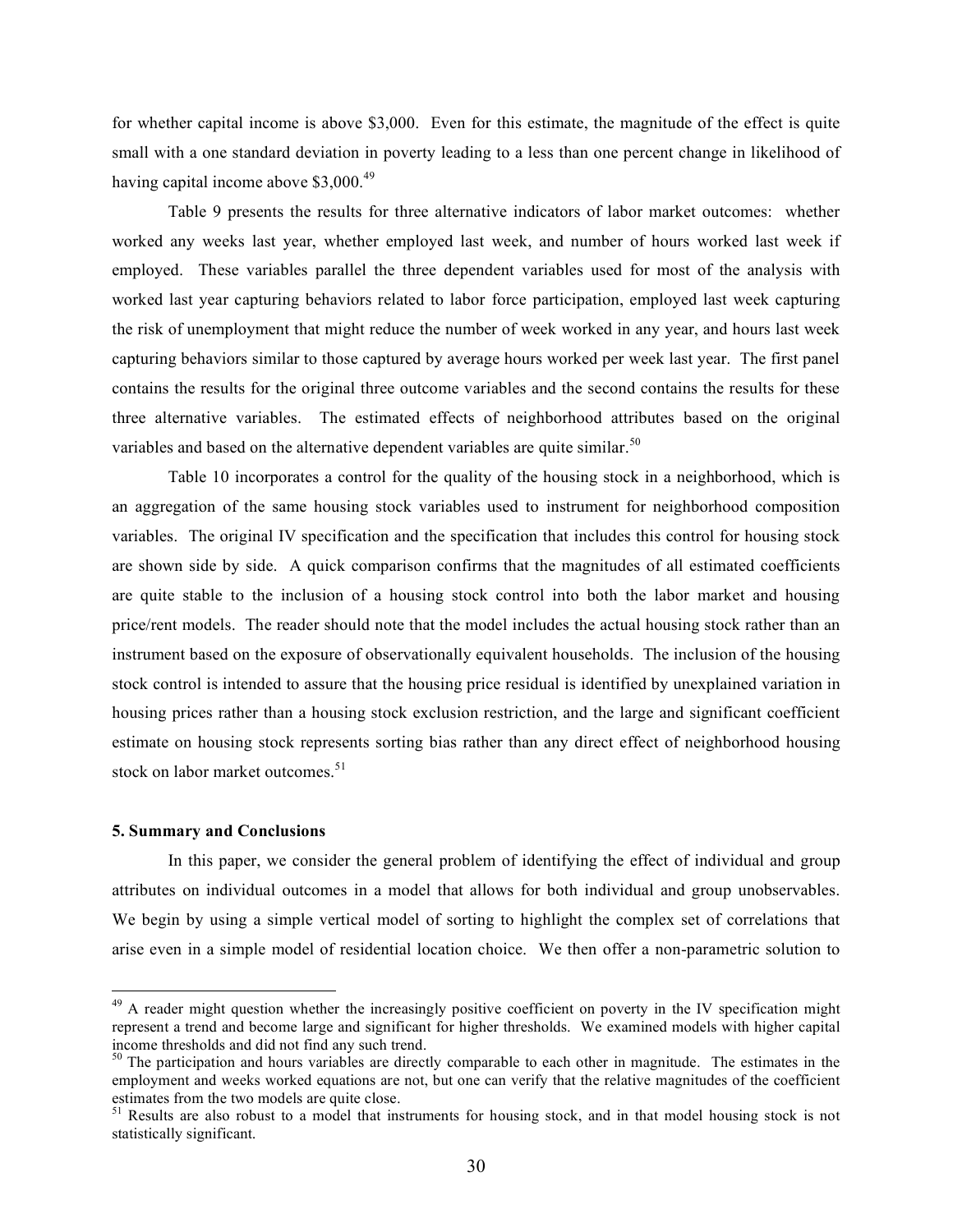this identification problem that is grounded in the structure of vertical sorting equilibria. In particular, we exploit the monotonic relationship between neighborhood housing prices and neighborhood quality in equilibrium to show that a flexible function of neighborhood housing prices serves as a suitable control function for the neighborhood unobservable in the labor market outcome regression. By including this control function, we eliminate the group unobservable from the regression, thereby reducing the problem to a more standard selection problem with a single individual-level unobservable.

To address this more standard selection problem, we use aggregation to develop suitable instruments for both exogenous and endogenous group attributes. Instrumenting for each individual's observed neighborhood attributes with the average neighborhood attributes of a set of observationally identical individuals eliminates the portion of the variation in neighborhood attributes due to sorting on unobserved individual attributes.

To illustrate our proposed methodology, we estimate a wide variety of labor market models using confidential data on the Boston Metropolitan Area from the 1990 census long form. We find that neighborhood has large and complex affects on labor market outcomes. Employment access, low levels of poverty, a low fraction of college graduates, and high levels of unobserved neighborhood attributes are all associated with higher levels of labor force participation, greater number of weeks worked in a year, and with the exception of poverty greater average number of hours worked per week. The estimated effects of neighborhood variables are economically meaningful with for example a one standard deviation increase in employment access leading to approximately a four percentage point increase in labor force participation in the subsample of individuals who have never attended college. Moreover, the estimated effects are substantially larger than estimates arising from ordinary least squares suggesting that individuals with a lower likelihood of obtaining employment have sorted into locations with superior labor market opportunities potentially to compensate for their poor unobservables. It is notable that the core results in the paper are robust across many outcomes variables and a wide variety of specifications.

As expected, the positive impact of low neighborhood poverty rates and good job access on labor force participation increases as high human capital individuals or white collar workers are deleted from the sample. The existing literature suggests that these individuals are least likely to benefit from informal labor market referral networks. On the other hand, the positive impact of good job access on the intensity of labor force participation as captured by weeks per year and hours per week does not change as the human capital level of the sample falls. This finding may in part be due to the fact that high human capital individuals have a high cost of time and therefore may substitute away from work as commutes increase. The effects over gender are even more striking all findings decline in magnitude and many become statistically insignificant as married women and eventually all women are deleted from the sample. Overall, the results indicate that neighborhood effects are most important for individuals with weak attachment to the labor market, especially married women.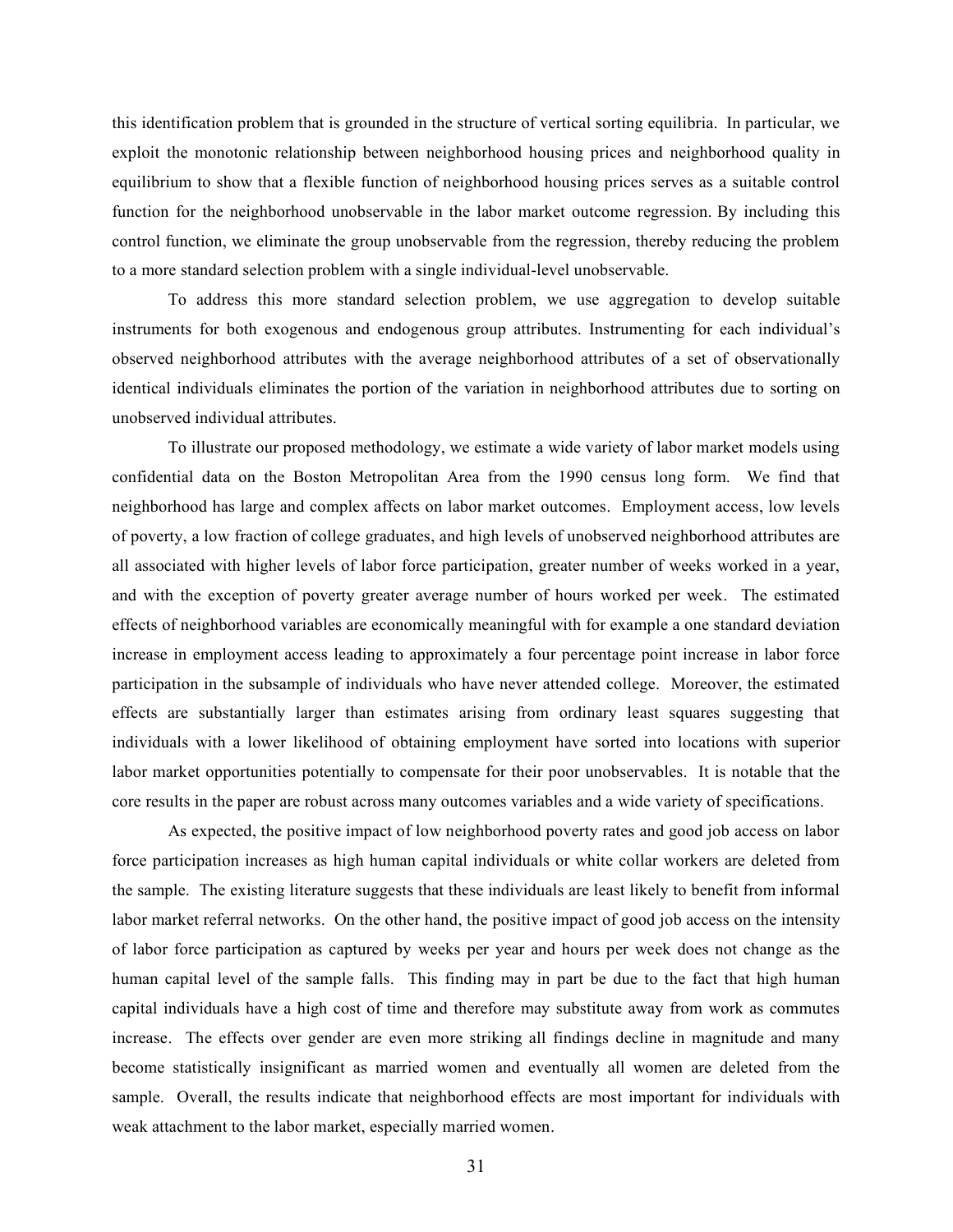While the effect of individual variables appears large, the net effect of neighborhood quality is actually quite small as illustrated by the model that just includes one variable for neighborhood quality. This finding appears to be driven by the strong negative effect of the percent of college graduates in a neighborhood on labor market outcomes. Neighborhoods with low poverty rates and other attributes that positively impact labor market outcomes appear correlated with the percent of college graduates in equilibrium. These competing effects lead to small and sometimes negative relationships between overall neighborhood quality and various labor market outcomes, which is consistent with findings in the Moving to Opportunity program that improvements in neighborhoods quality had little or no impact on earnings. Moreover, these findings help explain a puzzle in the MTO results. Voucher recipients in MTO experience improved health outcomes, but do not experience the improvement in labor market outcomes often associated with improvements in physical and mental health. The positive effects of improved health on labor market potential may have been counteracted by other influences of neighborhood that lead to reduced labor supply.

These findings suggest that a richer understanding of the relationship between neighborhood and economic self-sufficiency is required to address the high unemployment rates and low incomes occurring in poor, central city neighborhoods. High poverty rate neighborhoods appear to have a large negative affect on labor market outcomes, especially for low human capital populations. This large effect might be attributable in part to the negative impacts of high poverty locations on health and emotional well being found in the Moving to Opportunity program. Future mobility programs should take into account the possibility that small net effects of neighborhood quality hide large positive and negative impacts on labor market outcomes. For example, the potential negative impact of moving on informal referral networks may in part be offset by increased provision of formal job search support.

#### **References**

- Addison, John T. and Pedro Portugal. 2002. Job Search Methods and Outcomes. *Oxford Economics Papers*, 54 (3), 505-33.
- Aizer, Anna and Janet Currie. 2004. Networks or Neighborhoods? Correlations in the Use of Publicly-Funded Maternity Care in California. *Journal of Public Economics*, 88 (12), 2573-85.
- Ananat, Elizabeth. 2007. The Wrong Side(s) of the Tracks: Estimating the Causal Effects of Segregation on City Outcomes. NBER Working Paper #13343.
- Angrist, Joshua, Guido Imbens, and Donald Rubin. 1996. Identification of Causal Effects Using Instrumental Variables *Journal of the American Statistical Association*, 91(434), 444-455.
- Arcidiacono, Peter and Jacob Vigdor. 2004. On the Value of Inter-Racial Contact and Affirmative Action as a Means to Achieve It. Duke University unpublished manuscript.
- Bajari, Patrick, and Lanier Benkard. 2005. Demand Estimation with Heterogeneous Consumers and Unobserved Product Characteristics: A Hedonic Approach *Journal of Political Economy*, 113(6), 1239-76.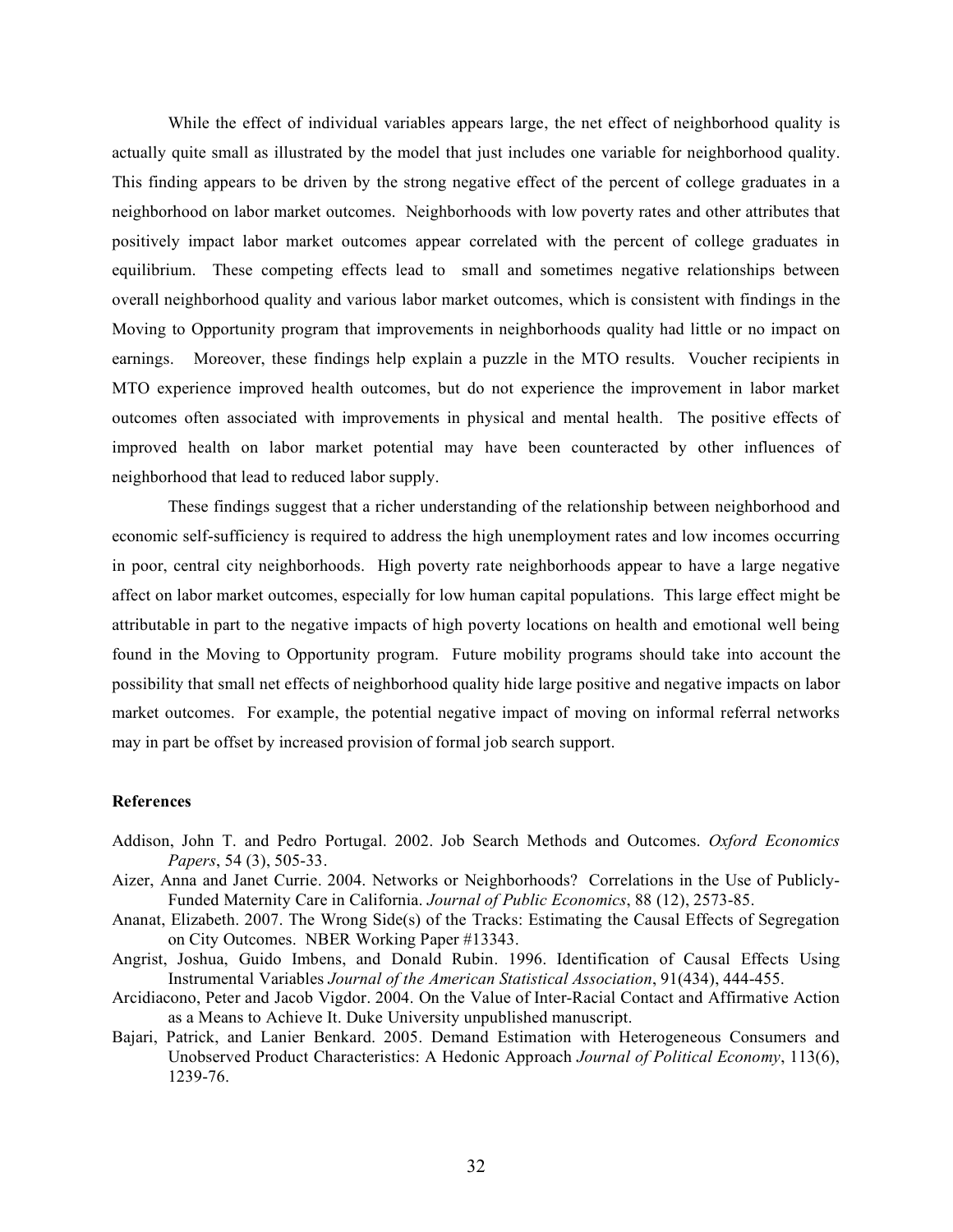- Bajari, Patrick, and Matthew Kahn. 2005. Estimating Housing Demand with and Application to Explaining Racial Segregation in Cities. *Journal of Business and Economic Statistics*, 23(1), 20- 33.
- Bayer, Patrick, Robert McMillan, Kim Rueben. 2005. An Equilibrium Model of Sorting in an Urban Housing Markets. NBER Working Paper No. 10865
- Bayer, Patrick, Stephen L. Ross, Giorgio Topa. In Press. Place of Work and Place of Residence: Informal Hiring Networks and Labor Market Outcomes. *Journal of Political Economy*,
- Bayer, Patrick and Christopher Timmons. 2005. On the Equilibrium Properties of Locational Sorting Models. *Journal of Urban Economics*, 57(3), 462-77.
- Bayer, Patrick and Christopher Timmons. 2006. Estimating Equilibrium Models of Sorting across Locations. *Economic Journal*, forthcoming.
- Benabou, Roland. 1993. The Workings of a City: Location, Education, and Production. *Quarterly Journal of Economics*, 108(3), 619-52.
- Benabou, Roland. 1996. Heterogeneity, Stratification, and Growth: Macroeconomic Implications of Community Structure and School Finance, *American Economic Review*, 86(3), 584-609.
- Bertrand, Marianne, Erzo Luttmer, and Sendhil Mullainathan. 2000. Network Effects and Welfare Cultures. *Quarterly Journal of Economics*, 115 (3), 1019-55.
- Blau, David and Phillip Robbins. 1990. Job Search Outcomes for the Employed and Unemployed. *Journal of Political Economy*, 98 (3), 637-55
- Blau, David. 1992. An Empirical Analysis of Employed and Unemployed Job Search Behavior, *Industrial and Labor Relations Review*, 45, 738-52.
- Bortnick, Steven and Michelle Ports. 1992. Job Search Methods and Results: Tracking the Unemployed, *Monthly Labor Review*, 115(12), 29-35.
- Brock, William A. and Stephen N. Durlauf. 2006. Identification of Binary Choice Models with Social Interactions. *Journal of Econometrics*, forthcoming.
- Brock, William A. and Stephen N. Durlauf. 2005. A Multinomial Choice Model with Social Interactions. In L. Blume, S. Durlauf eds., The Economy as and Evolving Complex System III, Oxford: Oxford University Press: New York, 175-206
- Brock, William A. and Stephen N. Durlauf. 2002. A Multinomial Choice Model of Neighborhood Effects. *American Economic Review*, 92, 298-303.
- Brock, William A. and Steven N. Durlauf. 2001. Discrete choice with social interactions. *Review of Economic Studies*, 68, 235-260.
- Calvo-Armengol, Antoni and Matthew O. Jackson. 2004. The Effects of Social Networks on Employment and Inequality, *American Economic Review*, 94 (3), 426-54.
- Calvo-Armengol, Antoni, Eleonora Patacchini and Yves Zenou. In Press. Peer Effects and Socail Networks in Education, *Review of Economic Studies*.
- Card, David and Jesse Rothstein. 2007. Racial Segregation and the Black-White Test Score Gap, *Journal of Public Economics*,
- Case, Anne C. and Lawrence F. Katz. 1991. The Company You Keep: The Effects of Family and Neighborhood on Disadvantaged Youths. NBER Working Paper No. 3705.
- Case, Anne C., Darren Lubotsky, Chris Paxson. 2002. Economic Status and Health in Childhood: The Origin of the Gradient. *American Economic Review*, 92, 1308-1334.
- Corcoran, Mary, Linda Datcher and Greg Duncan. 1980. Information and Influence Networks in Labor Markets, in *Five Thousand American Families: Patterns of Economic Progress*, edited by Greg Duncan and James Morgan, 7, 1-37, Ann Arbor, MI: Institute For Social Research.
- Cutler, David and Edward Glaeser. 1997. Are Ghettos Good or Bad? *Quarterly Journal of Economics*, 112, 827-872.
- Dahl, Gordon. 2002. Mobility and the Return to Education: Testing a Roy Model with Multiple Markets. *Econometrica*, 70, 2367-420.
- Durlauf, Steven. 2004. Neighborhood Effects. In *The Handbook of Regional and Urban Economics, Volume 4: Cities and Geography*, edited by V. Henderson and J.F. Thisse. Elsevier Science/North Holland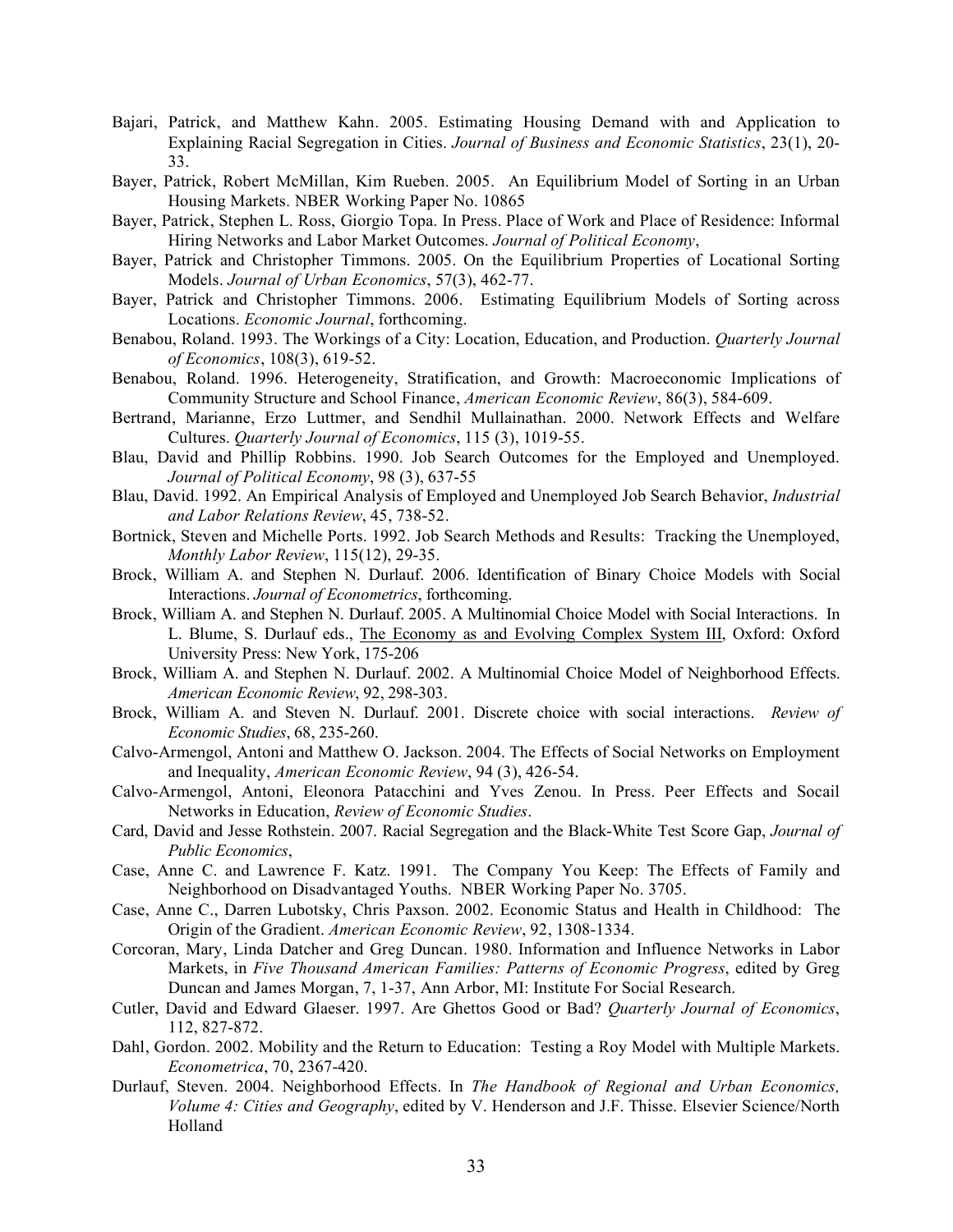- Devine, Theresa and Nicholas Kiefer. 1991. *Empirical Labor Economics: The Search Approach*, New York: Oxford University Press.
- Ekeland, Ivar, James Heckman, and Lars Nesheim. 2004. Identification and Estimation of Hedonic Models. *Journal of Political Economy*, 112(1.2), S60-S108.
- Elliot, James. 1999. Social Isolation and Labor Market Isolation: Network and Neighborhood Effects on Less-Educated Workers. *Sociological Quarterly,* 40 (2), 199-16.
- Epple, Dennis. 1987. Hedonic Prices and Implicit Markets: Estimating Demand and Supply Functions for Differentiated Products. *Journal of Political Economy*, 95(1): 59-80.
- Epple, D., R. Filimon, and T. Romer. 1984. Equilibrium Among Local Jurisdictions: Towards an Integrated Approach of Voting and Residential Choice*. Journal of Public Economics*, 24, 281- 304.
- Epple, D., R. Filimon, and T. Romer. 1993. Existence of Voting and Housing Equilibrium in a System of Communities with Property Taxes*. Regional Science and Urban Economics*, 23, 585-610.
- Epple, Dennis and Glen J. Platt. 1998. Equilibrium and Local Redistribution in an Urban Economy when Households Differ in Both Preferences and Incomes. *Journal of Urban Economics*, 43, 23-51.
- Epple, Dennis and Richard Romano. 1998. Competition between Private and Public Schools, Vouchers, and Peer-Group Effects. *American Economic Review*, 88(1), 33-62.
- Epple, Dennis and Thomas Romer. 1991. Mobility and Redistribution, *Journal of Political Economy*, 99(4), 828-58.
- Epple, Dennis, Thomas Romer and Holger Sieg. 2001. Interjurisdictional Sorting and Majority Rule: An Empirical Analysis. *Econometrica*, 69(6), 1437-55.
- Epple, Dennis and Holger Sieg. 1999. Estimating Equilibrium Models of Local Jurisdictions. *Journal of Political Economy*, 107, 645-681.
- Ellen, Ingrid and Margery A. Turner. 1997. Does Neighborhood Matter? Assessing Recent Evidence. *Housing Policy Debate*, 8, 833-866.
- Ettner, Susan L., Richard G. Frank, and Ronald C. Kessler. 1997. The Impact of Psychiatric Disorders on Labor Market Outcomes. *Industrial and Labor Relations Review*, 51, 64-81.
- Evans, Willian, Wallace Oates, and Robert Schwab. 1992. Measuring Peer Group Effects: A Study of Teenage Behavior. *Journal of Political Economy*, 10, 966-991.
- Fernandez, Raquel and Richard Rogerson. 1996. Income Distribution, Communities, and the Quality of Public Education. *Quarterly Journal of Economics*, 111(1), 135-164.
- Fernandez, Raquel and Richard Rogerson. 1998. Public Education and Income Distribution: A Dynamic Quantitative Evaluation of Education Finance Reform. *American Economic Review*, 88(4), 813- 33.
- Ferreira, Fernando. 2003. You Can Take It with You: Transferability of Proposition 13 Tax benefits, Residential Mobility, and Willingness to Pay for Housing Amenities. University of Pennsylvania unpublished manuscript.
- Ferreyra, Maria. 2003. Estimating the Effects of Private School Vouchers in Multi-District Economies. Carnegie-Mellon University unpublished manuscript.
- French, Eric. 2005. The Effects of Health, Wealth, and Wages on Labor Supply and Retirement Behavior. *Review of Economic Studies*, 72, 395-427.
- French, Eric and John Bailey Jones. 2008. The Effects of Health Insurance and Self-Insurance on Retirement Behavior. SUNY Albany Working Paper.
- Fu, Shihe and Stephen L Ross. 2007. Wage Premia in Employment Clusters: Agglomeration or Worker Heterogeneity. University of Connecticut Working Paper.
- Geweke, John, Gautam Gowrisankaran, and Robert Town 2003. Bayesian Inference for Hospital Quality in a Selection Model. *Econometrica* Vol 71, pp. 1215-48.
- Granovetter, Mark S. 1995. *Getting a Job: A Study of Contacts and Careers*. Cambridge, MA: Harvard University Press.
- Grinblatt, Mark, Matti Keloharju, and Seppo Ikaheimo. 2004. Interpersonal Effects in Consumption: Evidence from the Automobile Purchases on Neighbors. NBER Working Paper #10226.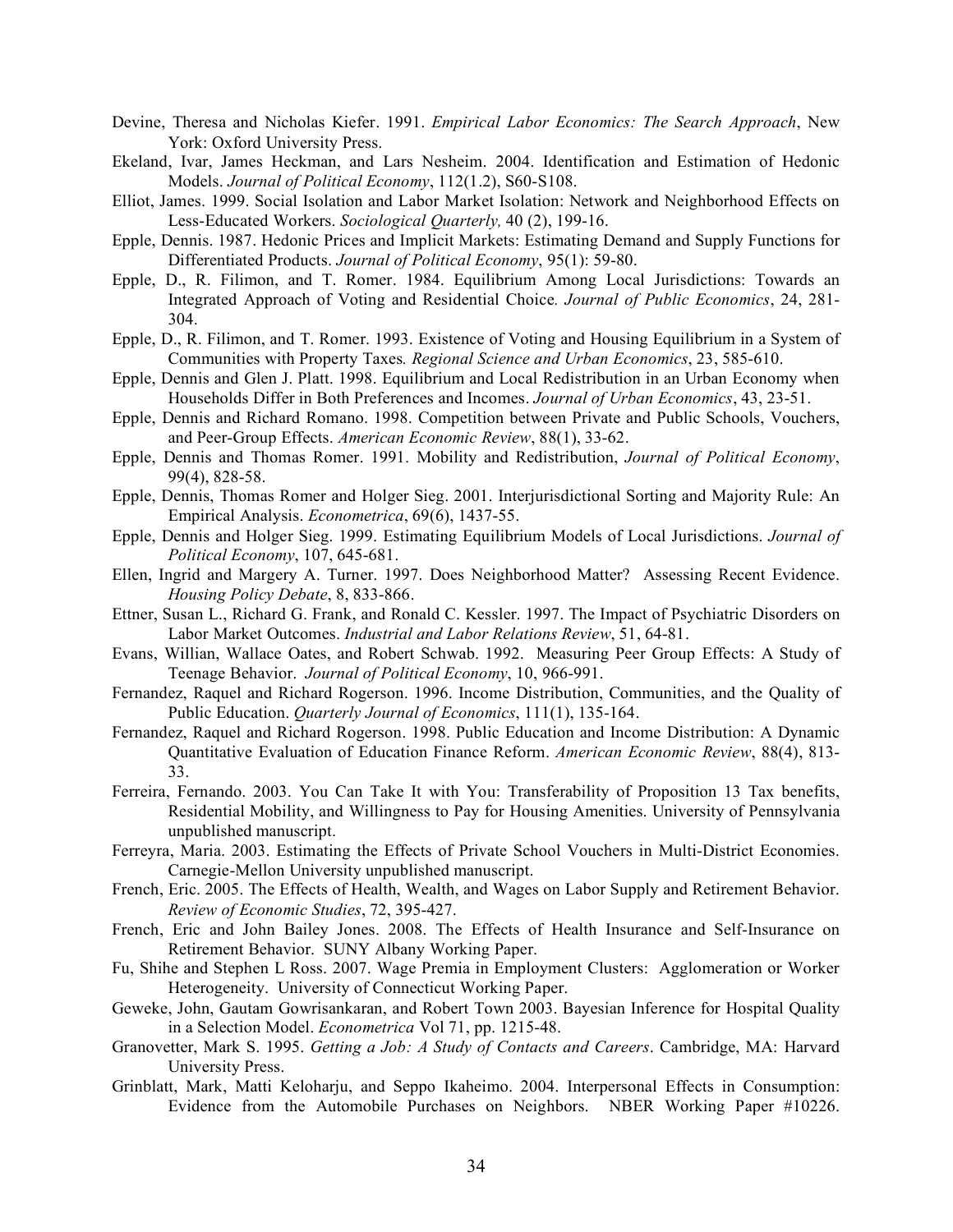Heckman, James. 1979. Sample Selection Bias as a Specification Error. *Econometrica*, 47(1), 153-162

- Heckman, James. 1990. Varieties of Selection Bias. *American Economic Review*. 80: 313-18.
- Heckman, James and Edward Vytlacil. 2001. Local Instrumental Variables,. in *Nonlinear Statistical Inference: Essays in Honor of Takeshi Amemiya,* C. Hsiao, K. Morimune, and J. Powell (editors), (Cambridge: Cambridge University Press).
- Holzer, Harry. 1987. Informal Job Search and Black Youth Unemployment. *American Economic Review*, 77(3), 446-52.
- Holzer, Harry. 1988. Search Method Use by Unemployed Youth. *Journal of Labor Economics*, 6(1), 1- 20.
- Ihlanfeldt, Keith. 2000. The Spatial Mismatch Hypothesis: A Review of Recent Studies and Their Implications for Welfare Reform. *Housing Policy Debate*, 9, 849-892.
- Ihlanfeldt, Keith. 1992. *Job Accessibility and the Employment and School Enrollment of Teenagers*. Kalamazoo, MI: W.E. Upjohn Institute for Employment Research.
- Ihlanfeldt, Keith and David Sjoquist. 1990. Job Accessibility and Racial Differences in Youth Employment Rates. *American Economic Review*, 80, 267-276.
- Ioannides, Yannis M. and Linda Datcher Loury. 2004. Job Information Networks, Neighborhood Effects, and Inequality. *Journal of Economic Literature*, 42, 1056-93.
- Ioannides, Yannis M. and Giulio Zanella. 2008. Neighborhood Effects and Neighborhood Choice: Testing Necessary Condtions. Working Paper.
- Ioannides, Yannis M. and Jeffrey Zabel. 2008. Interactions, Neighborhood Selection and Housing Demand. *Journal of Urban Economics*, 63, 229-52.
- Jacob, Brian. 2004. Public Housing, Housing Vouchers and Student Achievement: Evidence from Public Housing Demolitions in Chicago, *American Economic Review,* 94(1), 233-58.
- Kain, John. 1968. Housing Segregation, Negro Employment, and Metropolitan Decentralization. *Quarterly Journal of Economics*, 82, 175-197.
- Katz, Lawrence F., Jeffrey Kling and Jeffrey Liebman. 2001. Moving To Opportunity in Boston: Early Results of a Randomized Mobility Experiment. *Quarterly Journal of Economics*, 116, 607-54.
- Kling, Jeffrey, Jeffrey Liebman and Lawrence F. Katz. 2005. Experimental Analysis of Neighborhood Effects. NBER Working Paper No. 11577.
- Kling, Jeffrey, and Jens Ludwig. 2007. Is Crime Contagious? *Journal of Law and Economics*, 50, 491- 518.
- Kling, Jeffrey, Jens Ludwig, and Lawrence F. Katz. 2005. Neighborhood Effects on Crime for Female and Male Youth: Evidence from a Randomized Housing Voucher Experiment. *Quarterly Journal of Economics*, 120, 87-130.
- Korenman, Sanders and Susan Turner. 1996. Employment Contacts and Minority-White Wage Differences. *Industrial Relations*, 35 (1), 106-22.
- Loury, Linda Datcher. 2003. Some Job Contacts are More Equal Than Others: Earnings and Job Information Networks. Tufts University, unpublished manuscript.
- Ludwig, Jens, Greg Duncan, and Joshua Pinkston. 2005. Housing Mobility Programs and Economic Self-Sufficiency: Evidence from a Randomized Experiment. *Journal of Public Economics*, 89, 131- 56.
- Manski, Charles F. 1993. Identification of Endogenous Social Effects: the Reflection Problem. *Review of Economic Studies*, 60, 531-542.
- Marmaros, David and Bruce Sacerdote 2002. Peer and Social Networks in Job Search, *European Economic Review*, 46, 870-879.
- Mayer, Christopher. 1996. Does Location Matter? *New England Economic Review*, May/June, 26-40.
- Moffitt, Robert. 2001. Policy Interventions, Low-Level Equilibria and Social Interactions. In *Social Dynamics*, edited by Steven N. Durlauf and H. Peyton Young. Cambridge, Mass.: MIT Press.
- Montgomery, James D. 1991. Social Networks and Labor-Market Outcomes: Toward an Economic Analysis. *The American Economic Review*, 81(5), 1408-18.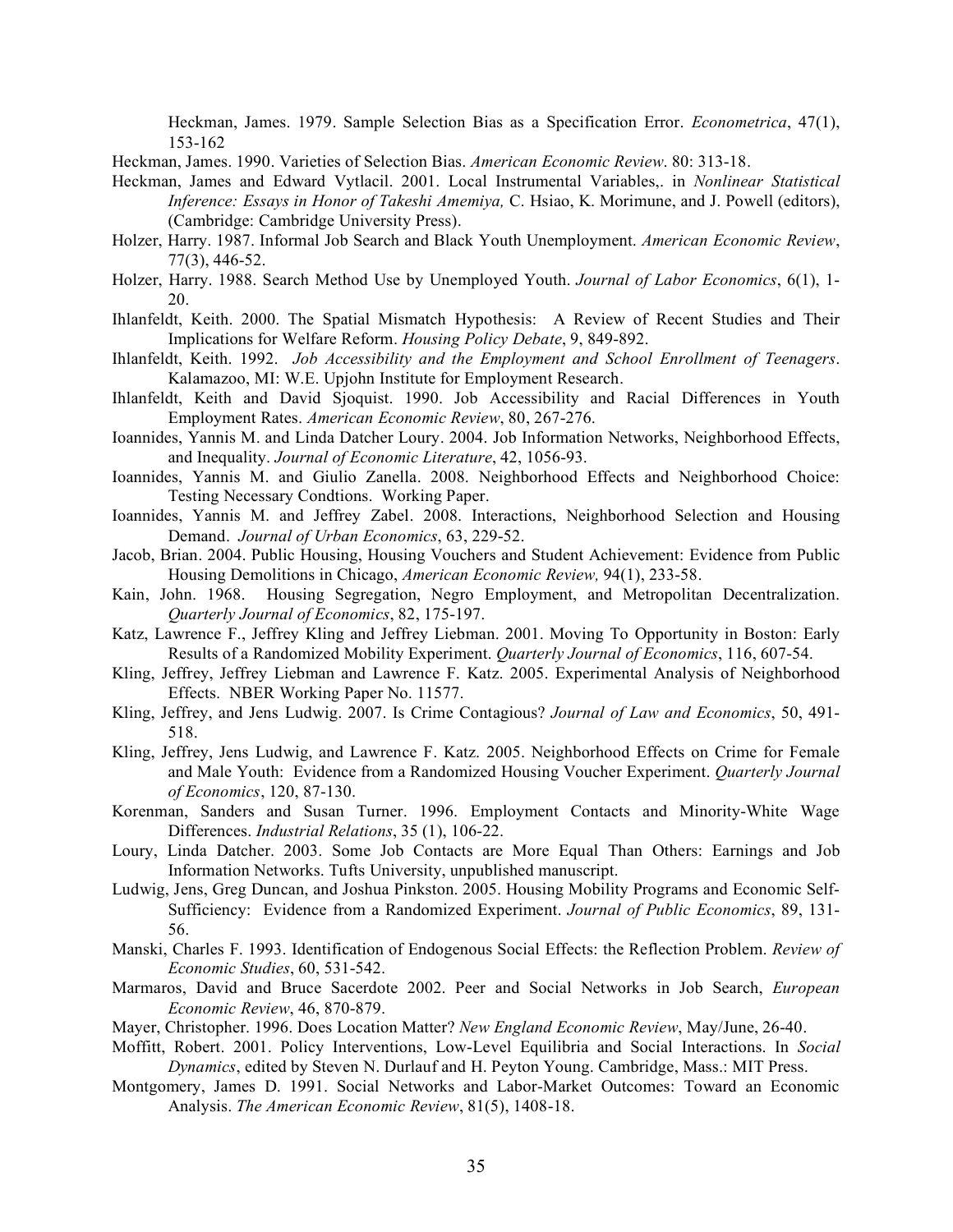- Nechyba, Thomas. 1999. School Finance Induced Migration and Stratification Patterns: the Impact of Private School Vouchers. *Journal of Public Economic Theory*, 1.
- Nechyba, Thomas. 2000. Mobility, Targeting, and Private School Vouchers. *American Economic Review*, 90(1): 130-46.
- O'Regan, Kathy and John Quigley. 1998. Teenage Employment and the Spatial Isolation of Minority and Poverty Households. *Urban Studies*, 35, 1187-1205
- Oreopoulos, Philip. 2003. The Long-Run Consequences of Living in a Poor Neighborhood. *Quarterly Journal of Economics,* 118(4), 1533-75.
- Patacchini, Eleonora and Yves Zenou. 2003. Juvenile Delinquency and Conformism, working paper
- Petrin, Amil and Kenneth Train. 2002. Omitted Product Attributes in Discrete Choice Models. University of California-Berkeley unpublished manuscript.
- Popkin, Susan J., James E. Rosenbaum and Patricia M. Meaden. 1993. Labor Market Experiences of Low-Income Black Women in Middle-Class Suburbs: Evidence from a Survey of Gautreaux Program Participants. *Journal of Policy Analysis and Management*, 12, 556-73.
- Raphael, Steven. 1998. The spatial mismatch hypothesis and black youth joblessness. *Journal of Urban Economics 43, pp. 79-111.*
- Rees, Albert and George P. Schultz. 1970. *Workers and Wages in an Urban Labor Market*, Chicago: Univ. of Chicago Press.
- Ross, Stephen L. 1998. Racial Differences in Residential and Job Mobility. *Journal of Urban Economics*, 43, 112-36.
- Ross, Stephen L. and John Yinger. 1999. Urban Public Finance. In *The Handbook of Regional and Urban Economics, Volume 3: Applied Urban Economics*, edited by Paul Cheshire and Edwin S. Mills. Elsevier Science/North Holland.
- Ross, Stephen L. and Yves Zenou. In Press. Shirking, Commuting and Labor Market Outcomes.Regional Science and Urban Economics.
- Rothstein, Jessie. 2008. Student Sorting and Bias in Value Added Estimations: Selection on Observables and Unobservables. Princeton University Working Paper.
- Sacerdote, Bruce. 2001, Peer Effects with Random Assignment: Results for Dartmouth Roommates. *Quarterly Journal of Economics*, 116 (2), 681-704.
- Sieg, Holger, V. Kerry Smith, H. Spencer Banzaf and Randall Walsh. 2002. Interjurisdictional Housing Prices in Locational Equilibrium. *Journal of Urban Economics*. 52 (1), 131-153.
- Sieg, Holger, V. Kerry Smith, H. Spencer Banzaf and Randall Walsh. 2004. Estimating the General Equilibrium Benefits of Large Changes in Spatially Delineated Public Goods. *International Economic Review*. 45(4), 1047-77.
- Smith, James P. 1999. Healthy Bodies and Thick Wallets. *Journal of EconomicsPerspectives*, 13(2), 145- 166.
- Smith, James P. 2003. Consequences and Predictors of New Health Events. NBER Working Paper No. 10063.
- Wahba, Jackline and Yves Zenou. 2003. Density, Social Networks and Job Search Methods: Theory and Application to Egypt, CEPR Working Paper #3967.
- Walsh, Randall. 2004. Endogenous Open Space Amenities in a Locational Equilibrium. CEA Working Paper No. 04-03, February.
- Weinberg, Bruce. 2004. Testing the Spatial Mismatch Hypothesis Using Inter-city Variations in Industrial Composition. *Regional Science and Urban Economics*, 34(5): 505-32.
- Weinberg, Bruce. 2005. Social Interactions and Endogenous Association. Ohio State University, unpublished manuscript.
- Weinberg, Bruce. 2000. Black Residential Centralization and the Spatial Mismatch Hypothesis. *Journal of Urban Economics*, 48, 110-34.
- Weinberg, Bruce, Patricia Reagan and Jeffrey Yankow. Forthcoming. Do Neighborhoods Affect Hours Worked: Evidence from Longitudinal Data. *Journal of Labor Economics*.
- Zax, Jeffrey and John Kain. 1991. Commutes, Quits, and Moves. *Journal of Urban Economics*, 29, 153- 65.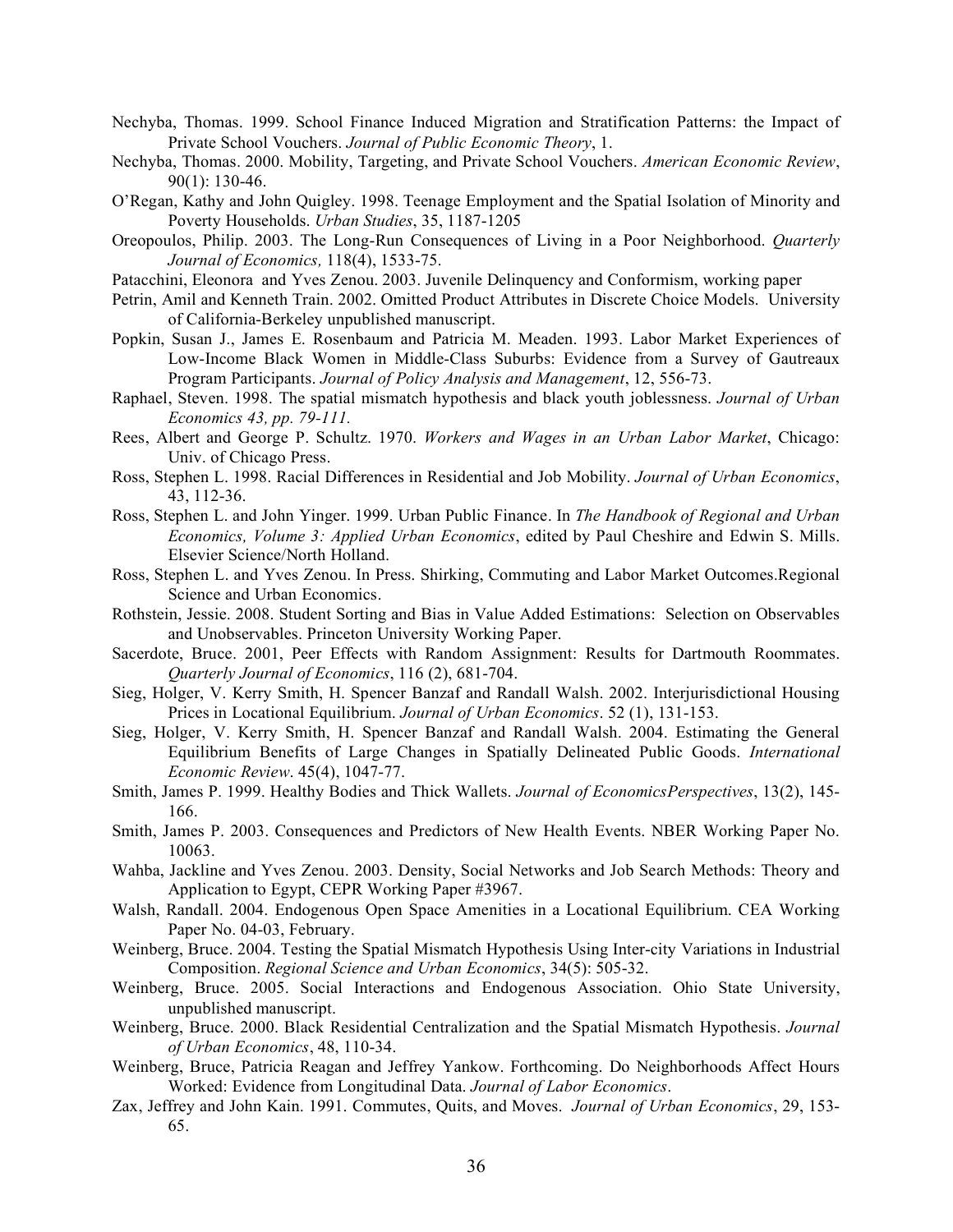Zenou, Yves. 2000. Unemployment in Cities. In *Economics of Cities: Theoretical Perspectives*, edited by J. Huriot and J. Thisse. Cambridge: Cambridge University Press.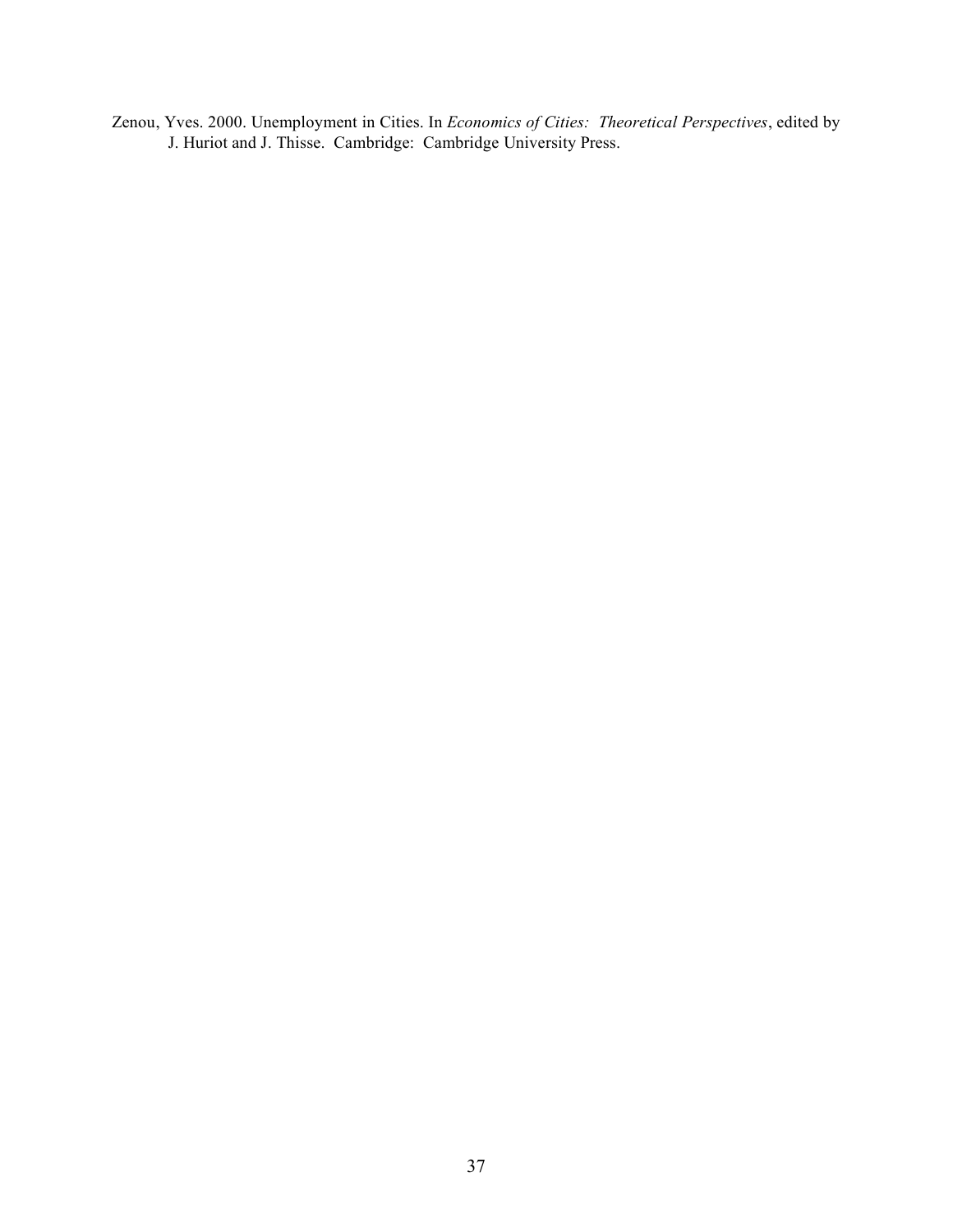| Table 1: Variable Names, Description, Means, and Standard Deviations |                                                               |          |  |  |  |  |  |  |
|----------------------------------------------------------------------|---------------------------------------------------------------|----------|--|--|--|--|--|--|
| Variables<br>Variable Description                                    |                                                               |          |  |  |  |  |  |  |
| <b>Respondent Outcome Variables</b>                                  |                                                               |          |  |  |  |  |  |  |
| Labor Force                                                          | One if respondent was working or looking for work at the time | 0.854    |  |  |  |  |  |  |
| Participant                                                          | of the Census Survey                                          | (0.352)  |  |  |  |  |  |  |
| Weeks Worked                                                         | Total number of weeks worked last year; missing if no weeks   | 40.105   |  |  |  |  |  |  |
| Last Year                                                            | worked last year                                              | 19.228)  |  |  |  |  |  |  |
| Weekly Hours                                                         | Average number of hours worked per week last year; missing    | 34.388   |  |  |  |  |  |  |
| Last Year                                                            | if worked less than 40 weeks last year                        | (17.635) |  |  |  |  |  |  |
| Worked Last                                                          | One if respondent worked any weeks last year                  | 0.856    |  |  |  |  |  |  |
| Year                                                                 |                                                               | (0.350)  |  |  |  |  |  |  |
| <b>Employed Last</b>                                                 | One if respondent was employed last week, zero if             | 0.811    |  |  |  |  |  |  |
| Week                                                                 | unemployed and a labor force participant, missing otherwise   | (0.390)  |  |  |  |  |  |  |
| Hours Worked                                                         | Number of hours worked last week; missing if not employed     | 32.551   |  |  |  |  |  |  |
| Last Week                                                            | last week                                                     | 19.750)  |  |  |  |  |  |  |
| Positive Capital                                                     | One if respondent has positive capital income; missing if     | 0.453    |  |  |  |  |  |  |
| Income                                                               | capital income negative, imputed or not reported              | (0.498)  |  |  |  |  |  |  |
| Capital Income                                                       | One if respondent has positive capital income; missing if     | 0.307    |  |  |  |  |  |  |
| >1000                                                                | capital income negative, imputed or not reported              | (0.461)  |  |  |  |  |  |  |
| Capital Income                                                       | One if respondent has positive capital income; missing if     | 0.268    |  |  |  |  |  |  |
| >3000                                                                | capital income negative, imputed or not reported              | (0.443)  |  |  |  |  |  |  |

Notes: Standard deviations are shown in parentheses.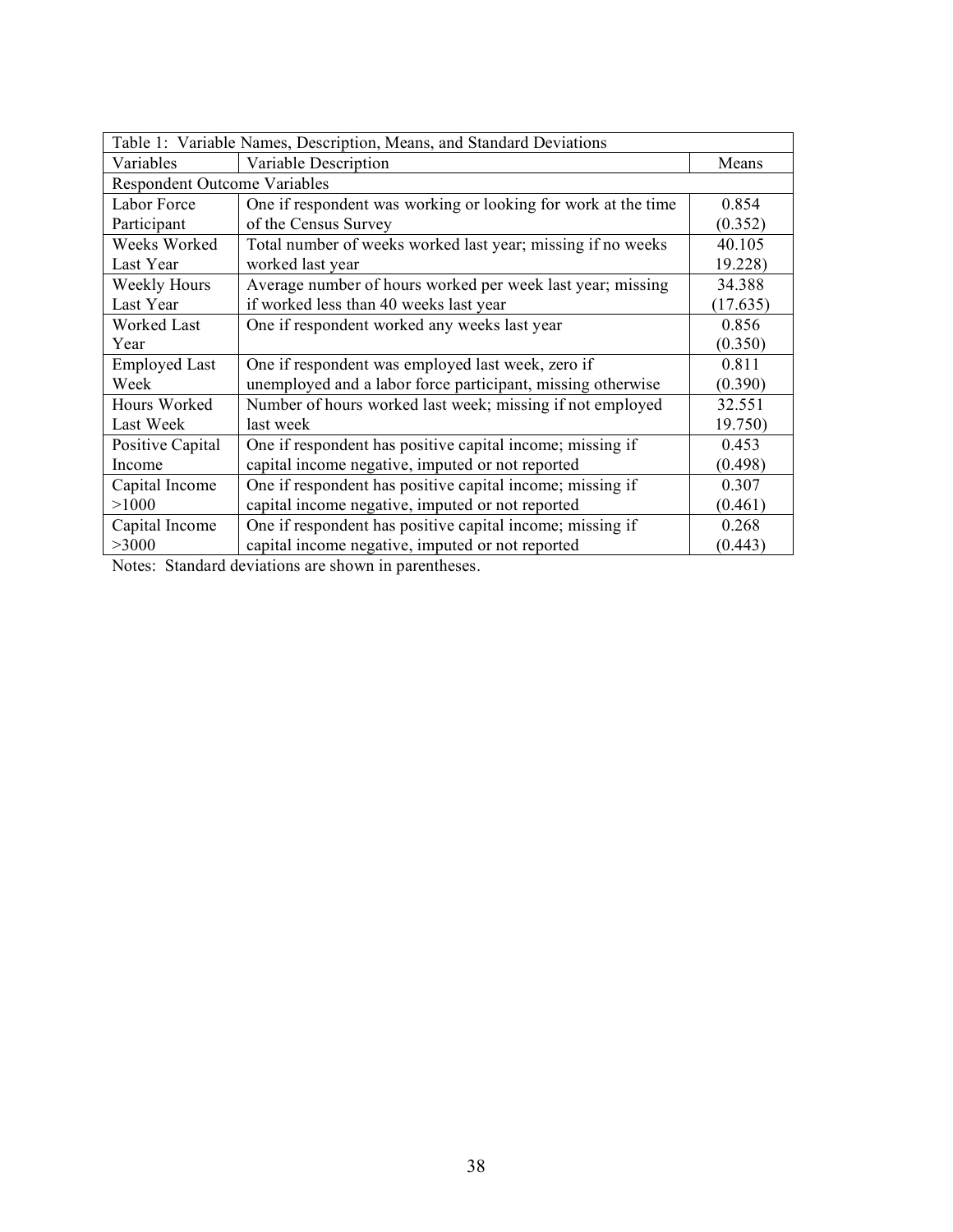| Table 1: Variable Names, Description, Means, and Standard Deviations (Continued) |                                                                 |         |  |  |  |  |  |  |
|----------------------------------------------------------------------------------|-----------------------------------------------------------------|---------|--|--|--|--|--|--|
| Variables                                                                        | Variable Description                                            | Means   |  |  |  |  |  |  |
|                                                                                  | <b>Categorical Respondent Control Variables</b>                 |         |  |  |  |  |  |  |
| Male                                                                             | One if respondent male (omitted category female)                | 0.482   |  |  |  |  |  |  |
|                                                                                  |                                                                 | (0.499) |  |  |  |  |  |  |
| Age 35-44                                                                        | One if respondent between 35 and 44 years of age (omitted       | 0.317   |  |  |  |  |  |  |
|                                                                                  | category 25 to 34 years)                                        | (0.465) |  |  |  |  |  |  |
| Age 45-59                                                                        | One if respondent between 45 and 59 years of age                | 0.302   |  |  |  |  |  |  |
|                                                                                  |                                                                 | (0.459) |  |  |  |  |  |  |
| <b>Black</b>                                                                     | One if respondent non-Hispanic Black (omitted category non-     | 0.047   |  |  |  |  |  |  |
|                                                                                  | Hispanic white)                                                 | (0.210) |  |  |  |  |  |  |
| Hispanic                                                                         | One if respondent Hispanic                                      | 0.033   |  |  |  |  |  |  |
|                                                                                  |                                                                 | (0.178) |  |  |  |  |  |  |
| Asian                                                                            | One if respondent Asian or Pacific Islander                     | 0.029   |  |  |  |  |  |  |
|                                                                                  |                                                                 | (0.167) |  |  |  |  |  |  |
| No High School                                                                   | One if respondent did not graduate from high school (omitted    | 0.099   |  |  |  |  |  |  |
|                                                                                  | category high school graduate)                                  | (0.298) |  |  |  |  |  |  |
| Some college                                                                     | One if respondent finished at least two years of college but    | 0.247   |  |  |  |  |  |  |
|                                                                                  | does not have four year degree                                  | (0.431) |  |  |  |  |  |  |
| College                                                                          | One if respondent gradudated with a four year college degree    | 0.404   |  |  |  |  |  |  |
|                                                                                  |                                                                 | (0.490) |  |  |  |  |  |  |
| Single                                                                           | One if respondent single and not living with family (omitted    | 0.224   |  |  |  |  |  |  |
| Independent                                                                      | category married not residing with own children under age 18)   | (0.417) |  |  |  |  |  |  |
| Single parent                                                                    | One if respondent is a single parent residing with their minor  | 0.094   |  |  |  |  |  |  |
|                                                                                  | child                                                           | (0.291) |  |  |  |  |  |  |
| Single w/ family                                                                 | One if respondent is single and living with family members      | 0.051   |  |  |  |  |  |  |
|                                                                                  | other than their children                                       | (0.219) |  |  |  |  |  |  |
| Married w/                                                                       | One if respondent is married and residing with their minor      | 0.179   |  |  |  |  |  |  |
| $6$ < = kids < 18                                                                | children, but no children less than 6                           | (0.383) |  |  |  |  |  |  |
| Married w/                                                                       | One if respondent married residing with own child under 6       | 0.187   |  |  |  |  |  |  |
| kids<6                                                                           | (omitted category married with no children)                     | (0.390) |  |  |  |  |  |  |
| <b>Married Female</b>                                                            | Interaction between marital status and respondent female        | 0.321   |  |  |  |  |  |  |
|                                                                                  |                                                                 | (0.467) |  |  |  |  |  |  |
| Married Female                                                                   | Interaction between marital status, respondent female, and      | 0.184   |  |  |  |  |  |  |
| $w/\text{kids}$ < 18                                                             | residing with own minor children                                | (0.387) |  |  |  |  |  |  |
| Married Female                                                                   | Interaction between marital status, respondent female, and      | 0.093   |  |  |  |  |  |  |
| kids<6                                                                           | residing with own child who is under the age of six             | (0.291) |  |  |  |  |  |  |
| Non-US born                                                                      | One if respondent is U.S. citizen not born in the U.S. (omitted | 0.065   |  |  |  |  |  |  |
|                                                                                  | category born in the U.S.)                                      | (0.247) |  |  |  |  |  |  |
| Non-US Citizen                                                                   | One if respondent is not a U.S. citizen                         | 0.072   |  |  |  |  |  |  |
|                                                                                  |                                                                 | (0.259) |  |  |  |  |  |  |

Notes: Standard deviations are shown in parentheses.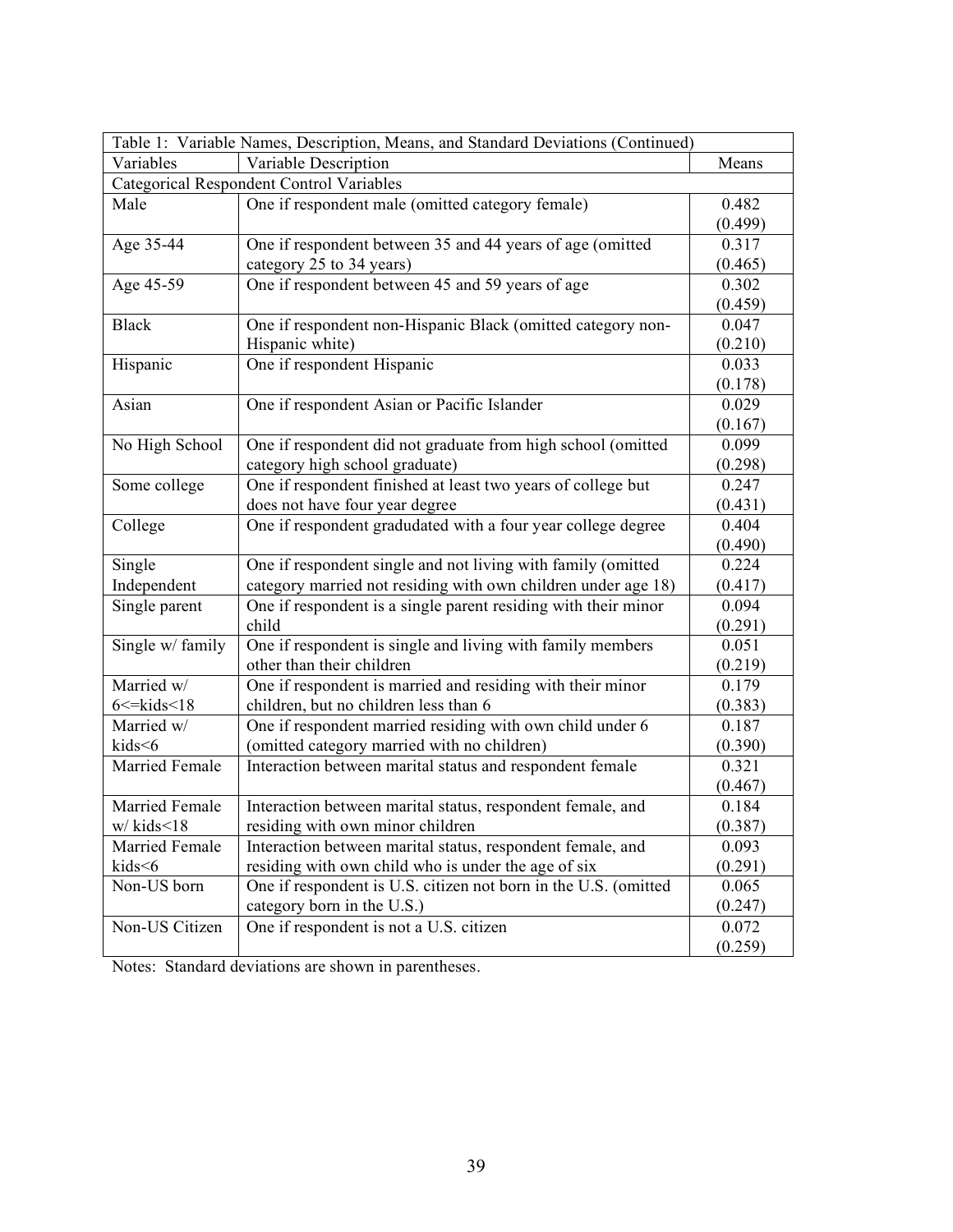| Table 1: Variable Names, Description, Means, and Standard Deviations (Continued) |                                                                         |         |  |  |  |  |  |
|----------------------------------------------------------------------------------|-------------------------------------------------------------------------|---------|--|--|--|--|--|
| Variables                                                                        | Variable Description                                                    |         |  |  |  |  |  |
| Neighborhood Level Variables                                                     |                                                                         |         |  |  |  |  |  |
| Employment                                                                       | gravity model based index using non-parametrically smoothed             | 1.051   |  |  |  |  |  |
| Access                                                                           | estimates of commuting time between census tracts                       | (0.067) |  |  |  |  |  |
| Percent Poverty                                                                  | Percent of households in poverty within a census block group            | 0.051   |  |  |  |  |  |
|                                                                                  |                                                                         | (0.065) |  |  |  |  |  |
| Percent College                                                                  | Percent of prime age individuals (age 25-59) with a four year college   | 0.401   |  |  |  |  |  |
| Graduate                                                                         | degree within a census block group                                      | (0.210) |  |  |  |  |  |
| Housing Price                                                                    | Mean of housing price residual from metropolitan wide housing price     | 0.005   |  |  |  |  |  |
| Residual                                                                         | hedonic that controls for the three block group attributes listed above | (0.067) |  |  |  |  |  |
| Percent Minority                                                                 | Percent of households in census block group headed by either an         | 0.084   |  |  |  |  |  |
| Disadvantage                                                                     | African-American or Hispanic respondent                                 | (0.177) |  |  |  |  |  |
| Percent Not                                                                      | Percent of prime age individuals in census block group who were not     | 0.069   |  |  |  |  |  |
| Born US                                                                          | born in the United States                                               | (0.061) |  |  |  |  |  |
| Housing Stock                                                                    | Housing stock index using mean housing stock attributes of each block   | 0.215   |  |  |  |  |  |
| Index                                                                            | group using the hedonic price estimates on those mean attributes        | (0.167) |  |  |  |  |  |

Notes: Standard deviations are shown in parentheses.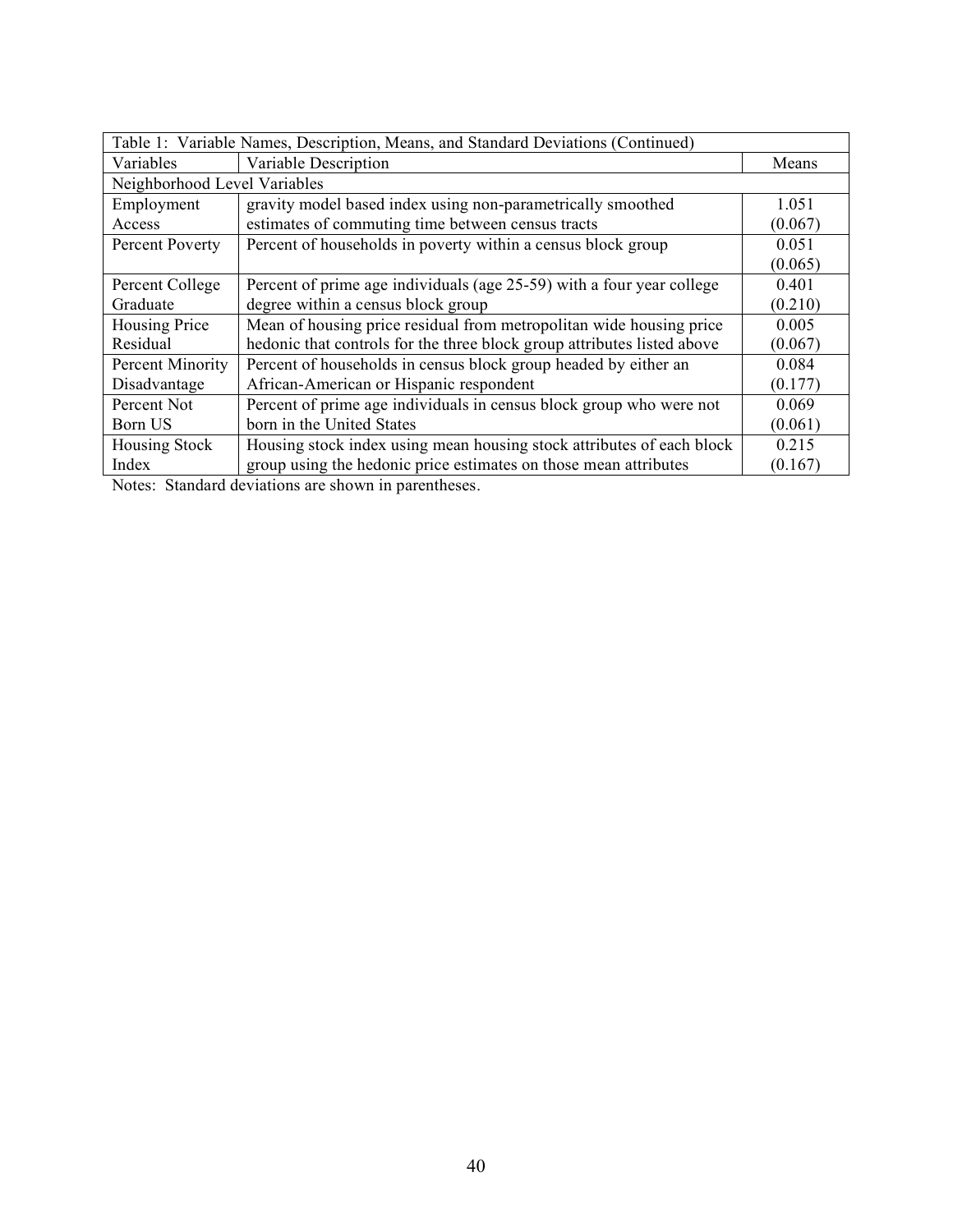| Table 2: Models of Labor Models Outcomes |                 |                         |                  |                        |                        |                  |
|------------------------------------------|-----------------|-------------------------|------------------|------------------------|------------------------|------------------|
| Variables                                |                 | Labor Force Participant |                  | Weeks Worked Last Year | Weekly Hours Last Year |                  |
|                                          | <b>OLS</b>      | Final IV                | <b>OLS</b>       | Final IV               | <b>OLS</b>             | Final IV         |
|                                          |                 | Model                   |                  | Model                  |                        | Model            |
| Male                                     | 0.022           | 0.018                   | $-0.549$         | $-0.573$               | 2.664                  | 2.626            |
|                                          | (8.12)          | (6.60)                  | (5.39)           | (5.43)                 | (28.21)                | (27.10)          |
| Age 35-44                                | 0.001           | 0.009                   | 0.721            | 1.014                  | $-0.534$               | 0.050            |
|                                          | (0.36)          | (3.59)                  | (8.77)           | (10.95)                | (6.81)                 | (0.58)           |
| Age 45-59                                | $-0.053$        | $-0.040$                | 0.571            | 1.096                  | $-1.569$               | $-0.578$         |
|                                          | (22.05)         | (11.77)                 | (6.51)           | (9.06)                 | (19.03)                | (5.63)           |
| <b>Black</b>                             | 0.031           | 0.098                   | 0.352            | $-0.018$               | 0.707                  | $-1.266$         |
|                                          | (5.90)          | (10.70)                 | (1.94)           | (0.06)                 | (4.45)                 | (4.68)           |
| Hispanic                                 | $-0.010$        | 0.034                   | $-0.365$         | $-0.670$               | 0.151                  | $-1.423$         |
|                                          | (1.43)          | (3.74)                  | $(-1.48)$        | $(-2.12)$              | (0.65)                 | $(-4.83)$        |
| Asian                                    | $-0.041$        | $-0.028$                | $-0.042$         | $-0.093$               | 0.611                  | $-0.074$         |
|                                          | $(-4.55)$       | $(-3.05)$               | $(-0.17)$        | $(-0.35)$              | (2.31)                 | $(-0.28)$        |
| No High School                           | $-0.087$        | $-0.076$                | $-1.271$         | $-1.535$               | 0.010                  | $-0.799$         |
|                                          | $(-20.44)$      | $(-16.14)$              | $(-8.52)$        | $(-9.02)$              | (0.08)                 | $(-5.85)$        |
| Some college                             | 0.052           | 0.054                   | 0.580            | 1.023                  | 0.411                  | 1.262            |
|                                          | (20.69)         | (17.43)                 | (6.58)           | (9.06)                 | (5.04)                 | (12.31)          |
| College                                  | 0.082           | 0.097                   | 0.672            | 1.989                  | 1.874                  | 4.025            |
|                                          | (33.70)         | (14.28)                 | (7.90)           | (8.12)                 | (23.01)                | (17.89)          |
| Single                                   | $-0.035$        | $-0.039$                | $-1.253$         | $-1.516$               | $-1.627$               | $-2.611$         |
| Independent                              | (12.34)         | (8.74)                  | (11.43)          | (9.20)                 | (13.96)                | (16.49)          |
| Single parent                            | $-0.060$        | $-0.049$                | $-2.563$         | $-2.565$               | $-3.595$               | $-3.751$         |
|                                          | (16.56)         | (11.10)                 | (17.26)          | (14.50)                | (28.23)                | (25.58)          |
| Single w/ family                         | $-0.148$        | $-0.126$                | $-3.443$         | $-3.446$               | $-4.082$               | $-4.517$         |
|                                          | (25.83)         | (20.97)                 | (17.66)          | (16.63)                | (22.54)                | (23.50)          |
| Married w/                               | 0.015           | 0.023                   | 0.581            | 0.788                  | 1.068                  | 1.564            |
| $6 < =$ kids $< 18$                      | (6.34)          | (8.09)                  | (6.14)           | (7.49)                 | (9.70)                 | (13.18)          |
| Married w/                               | $-0.003$        | 0.006                   | 0.771            | 0.945                  | 1.072                  | 1.465            |
| kids<6                                   | (1.15)          | (2.36)                  | (7.89)           | (8.89)                 | (9.57)                 | (12.17)          |
| Married Female                           | $-0.117$        | $-0.118$                | $-2.650$         | $-2.543$               | $-4.506$               | $-4.363$         |
|                                          | (27.77)         | (27.69)                 | (17.99)          | (17.01)                | (30.99)                | (29.47)          |
| Married Female                           | $-0.059$        | $-0.059$                | $-3.565$         | $-3.518$               | $-6.551$               | $-6.485$         |
| w/kids < 18                              | (12.20)         | (12.10)                 | (20.65)          | (20.34)                | (36.33)                | (3.00)           |
| Married Female                           | $-0.162$        | $-0.162$                | $-3.108$         | $-3.167$               | $-2.604$               | $-2.696$         |
| kids $<6$                                | (29.24)         | (29.11)                 | (14.49)          | (14.72)                | (12.25)                | (12.68)          |
| Non-US born                              | 0.017           | 0.013                   | 0.513            | 0.40                   | 0.971                  | 0.583            |
|                                          | (4.12)          | (2.90)                  | (3.63)           | (2.53)                 | (6.83)                 | (3.77)           |
| Non-US Citizen                           | $-0.020$        | $-0.034$                | $-1.857$         | $-2.082$               | 0.309                  | $-0.472$         |
|                                          | (3.91)<br>0.006 | (6.00)<br>0.308         | (10.66)<br>1.769 | (10.15)<br>19.156      | (1.95)<br>$-1.501$     | (2.59)<br>36.068 |
| Employment<br>Access                     | (0.32)          | (2.02)                  | (2.83)           | (3.41)                 | (2.68)                 | (7.42)           |
| Percent Poverty                          | $-0.528$        | $-1.055$                | $-11.176$        | $-14.709$              | $-3.550$               | 6.027            |
|                                          | (20.62)         | (8.29)                  | (15.03)          | (3.18)                 | (5.14)                 | (1.52)           |
| Percent College                          | $-0.099$        | $-0.434$                | $-2.397$         | $-13.929$              | 1.264                  | $-17.186$        |
| Graduate                                 | (15.01)         | (9.71)                  | (12.26)          | (8.62)                 | (6.11)                 | (11.93)          |
| Housing Price                            |                 | 0.514                   |                  | 7.270                  |                        | 11.685           |
| Residual                                 |                 | (9.48)                  |                  | (3.76)                 |                        | (7.33)           |
|                                          |                 |                         |                  |                        |                        |                  |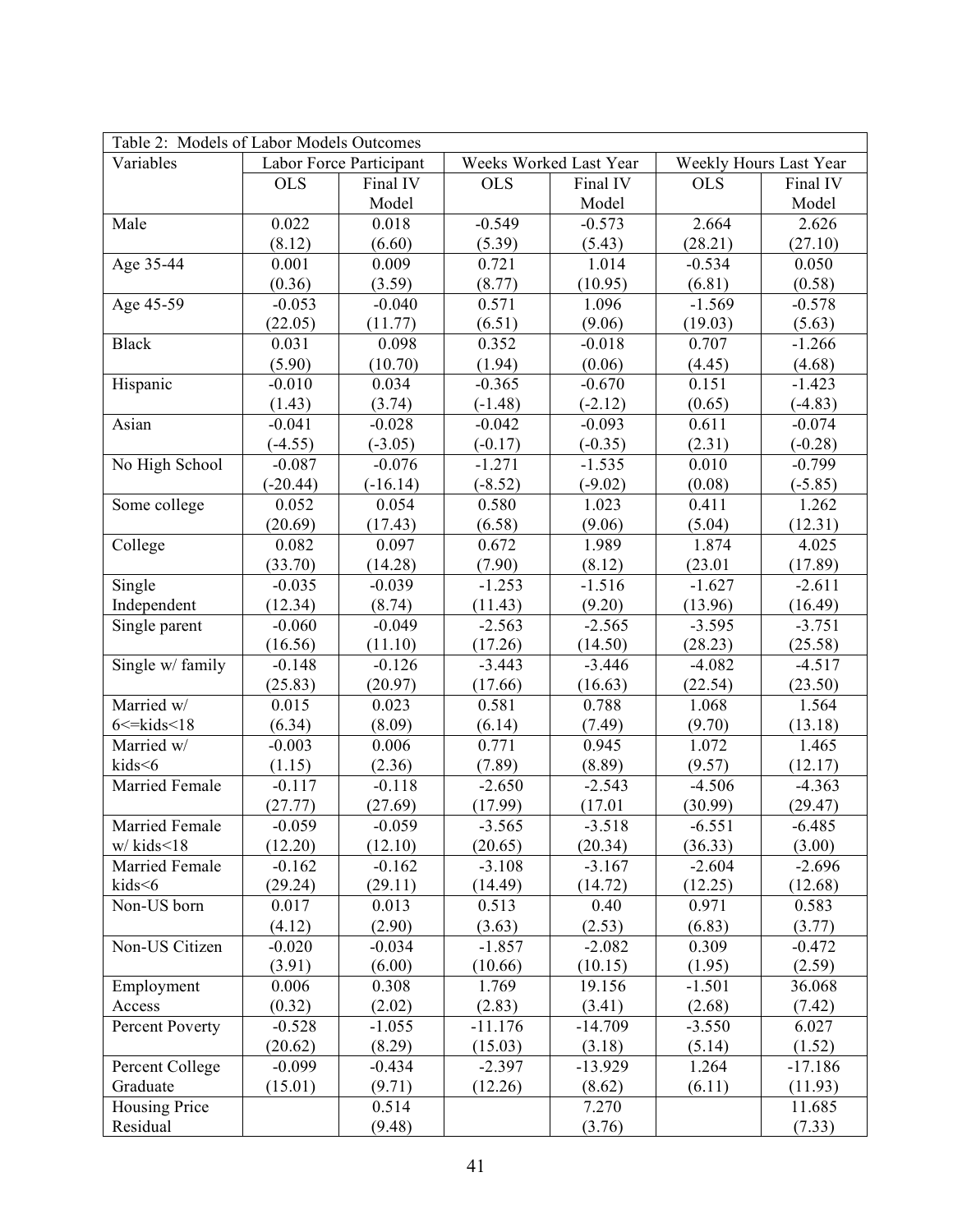Notes: The first, third and fifth columns contain OLS estimates with standard errors clustered at the census block group. The second, fourth, and sixth columns contain the estimates from the multi-stage instrumental variables analysis where averages for cells of observationally equivalent individuals are used as instruments for neighborhood attributes including the housing price residual and standard errors are clustered at the cell. T-statistics are shown in parentheses.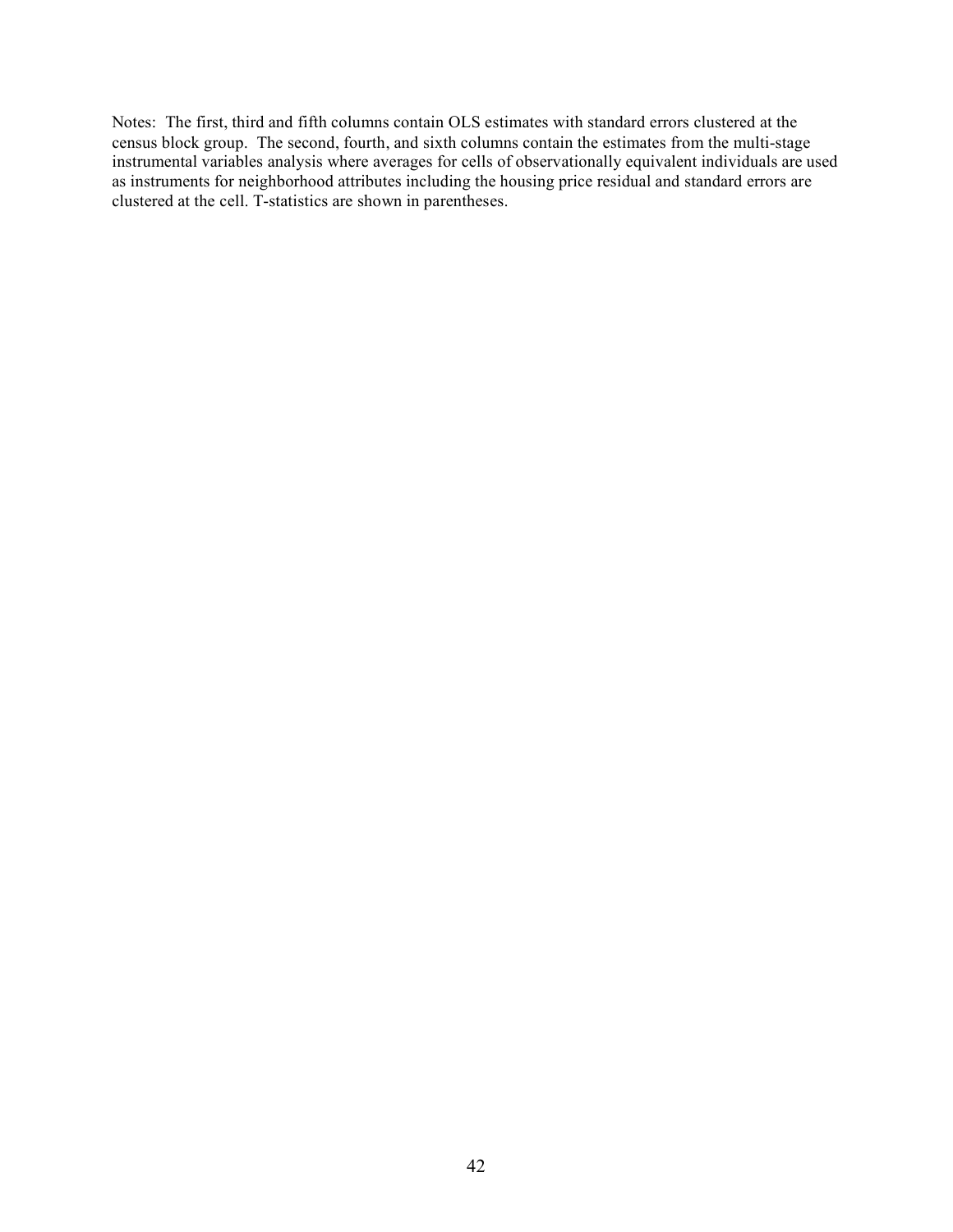|                      | Table 3: Labor Market Models for Subsample with Lower Education Levels |                         |                                                                            |                        |            |                        |  |  |
|----------------------|------------------------------------------------------------------------|-------------------------|----------------------------------------------------------------------------|------------------------|------------|------------------------|--|--|
|                      |                                                                        | Labor Force Participant |                                                                            | Weeks Worked Last Year |            | Weekly Hours Last Year |  |  |
|                      | <b>OLS</b>                                                             | Final IV                | <b>OLS</b>                                                                 | Final IV               | <b>OLS</b> | Final IV               |  |  |
|                      |                                                                        | Model                   |                                                                            | Model                  |            | Model                  |  |  |
| Full Sample          |                                                                        |                         |                                                                            |                        |            |                        |  |  |
| Employment           | 0.006                                                                  | 0.308                   | 1.769                                                                      | 19.156                 | $-1.501$   | 36.068                 |  |  |
| Access               | (0.32)                                                                 | (2.02)                  | (2.83)                                                                     | (3.41)                 | (2.68)     | (7.42)                 |  |  |
| Percent Poverty      | $-0.528$                                                               | $-1.055$                | $-11.176$                                                                  | $-14.709$              | $-3.550$   | 6.027                  |  |  |
|                      | (20.62)                                                                | (8.29)                  | (15.03)                                                                    | (3.18)                 | (5.14)     | (1.52)                 |  |  |
| Percent College      | $-0.099$                                                               | $-0.434$                | $-2.397$                                                                   | $-13.929$              | 1.264      | $-17.186$              |  |  |
| Graduate             | (15.01)                                                                | (9.71)                  | (12.26)                                                                    | (8.62)                 | (6.11)     | (11.93)                |  |  |
| <b>Housing Price</b> |                                                                        | 0.514                   |                                                                            | 7.270                  |            | 11.685                 |  |  |
| Residual             |                                                                        | (9.48)                  |                                                                            | (3.76)                 |            | (7.33)                 |  |  |
|                      |                                                                        |                         | Sample After Dropping All Respondents with Degrees from Four Year Colleges |                        |            |                        |  |  |
| Employment           | $-0.004$                                                               | 0.424                   | 2.616                                                                      | 17.239                 | $-3.901$   | 44.459                 |  |  |
| Access               | (0.19)                                                                 | (2.08)                  | (3.82)                                                                     | (2.37)                 | (6.00)     | (7.42)                 |  |  |
| Percent Poverty      | $-0.578$                                                               | $-1.203$                | $-10.010$                                                                  | $-11.284$              | $-3.020$   | $-0.160$               |  |  |
|                      | (19.75)                                                                | (7.66)                  | (11.52)                                                                    | (2.01)                 | (4.01)     | (0.03)                 |  |  |
| Percent College      | $-0.092$                                                               | $-0.225$                | $-1.671$                                                                   | $-14.480$              | $-0.403$   | $-16.394$              |  |  |
| Graduate             | (10.37)                                                                | (2.94)                  | (6.26)                                                                     | (5.39)                 | (1.56)     | (7.39)                 |  |  |
| Housing Price        |                                                                        | 0.522                   |                                                                            | 11.163                 |            | 11.468                 |  |  |
| Residual             |                                                                        | (7.78)                  |                                                                            | (4.58)                 |            | (5.90)                 |  |  |
|                      |                                                                        |                         | Sample After Dropping All Respondents with Two or More Years of College    |                        |            |                        |  |  |
| Employment           | $-0.044$                                                               | 0.704                   | 3.457                                                                      | 14.367                 | $-4.701$   | 32.041                 |  |  |
| Access               | (1.59)                                                                 | (2.28)                  | (3.82)                                                                     | (1.30)                 | (5.95)     | (3.59)                 |  |  |
| Percent Poverty      | $-0.604$                                                               | $-1.533$                | $-9.034$                                                                   | $-20.073$              | $-2.104$   | $-7.825$               |  |  |
|                      | (17.59)                                                                | (7.00)                  | (7.97)                                                                     | (2.53)                 | (2.41)     | (1.19)                 |  |  |
| Percent College      | $-0.063$                                                               | $-0.188$                | $-0.635$                                                                   | $-16.547$              | 0.156      | $-8.290$               |  |  |
| Graduate             | (4.96)                                                                 | (1.38)                  | (1.65)                                                                     | (3.47)                 | (0.44)     | (2.10)                 |  |  |
| Housing Price        |                                                                        | 0.480                   |                                                                            | 12.046                 |            | 7.121                  |  |  |
| Residual             |                                                                        | (5.57)                  |                                                                            | (3.74)                 |            | (2.88)                 |  |  |

Notes: The first panel replicates results from Table 2 while the next two panels present results for subsamples that omit individuals with four year college degrees or two or more years of college, respectively. The first, third and fifth columns contain OLS estimates with standard errors clustered at the census block group. The second, fourth, and sixth columns contain estimates for the multi-stage instrumental variables analysis with standard errors clustered at the cell. T-statistics are shown in parentheses.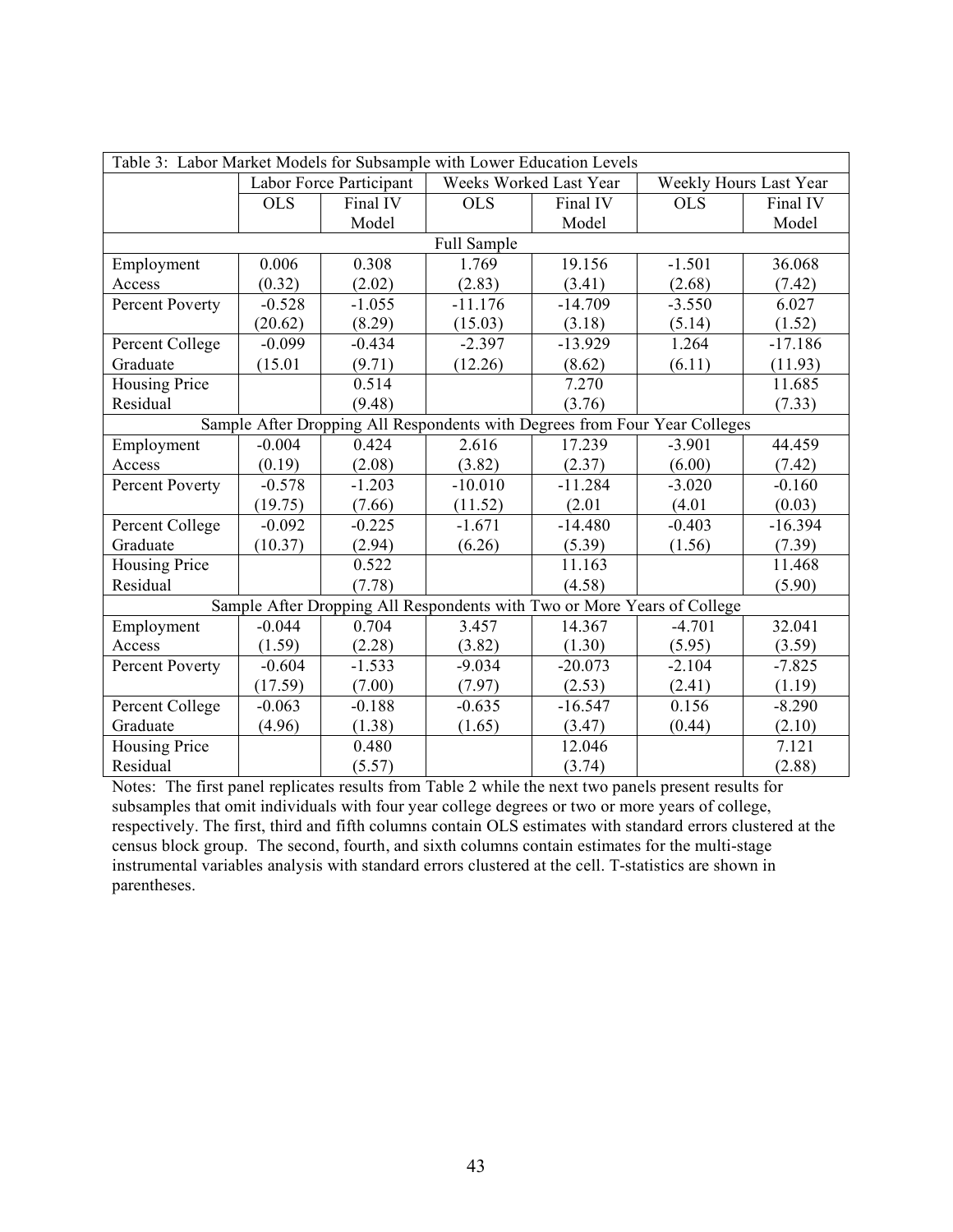| Table 4: Labor Market Models for Non-White Collar Subsample |             |             |                        |                                                  |                        |           |  |  |
|-------------------------------------------------------------|-------------|-------------|------------------------|--------------------------------------------------|------------------------|-----------|--|--|
|                                                             | Labor Force |             | Weeks Worked Last Year |                                                  | Weekly Hours Last Year |           |  |  |
|                                                             |             | Participant |                        |                                                  |                        |           |  |  |
|                                                             | <b>OLS</b>  | Final IV    | <b>OLS</b>             | Final IV                                         | <b>OLS</b>             | Final IV  |  |  |
|                                                             |             | Model       |                        | Model                                            |                        | Model     |  |  |
|                                                             |             |             | Full Sample            |                                                  |                        |           |  |  |
| Employment                                                  | 0.006       | 0.308       | 1.769                  | 19.156                                           | $-1.501$               | 36.068    |  |  |
| Access                                                      | (0.32)      | (2.02)      | (2.83)                 | (3.41)                                           | (2.68)                 | (7.42)    |  |  |
| Percent Poverty                                             | $-0.528$    | $-1.055$    | $-11.176$              | $-14.709$                                        | $-3.550$               | 6.027     |  |  |
|                                                             | (20.62)     | (8.29)      | (15.03)                | (3.18)                                           | (5.14)                 | (1.52)    |  |  |
| Percent College                                             | $-0.099$    | $-0.434$    | $-2.397$               | $-13.929$                                        | 1.264                  | $-17.186$ |  |  |
| Graduate                                                    | (15.01)     | (9.71)      | (12.26)                | (8.62)                                           | (6.11)                 | (11.93)   |  |  |
| Housing Price                                               |             | 0.514       |                        | 7.270                                            |                        | 11.685    |  |  |
| Residual                                                    |             | (9.48)      |                        | (3.76)                                           |                        | (7.33)    |  |  |
|                                                             |             |             |                        | Sample After Dropping All White Collar Employees |                        |           |  |  |
| Employment                                                  | 0.033       | 0.599       | 1.833                  | 19.695                                           | $-3.140$               | 40.048    |  |  |
| Access                                                      | (2.01)      | (3.92)      | (2.59)                 | (2.85)                                           | (4.76)                 | (7.05)    |  |  |
| Percent Poverty                                             | $-0.304$    | $-0.715$    | $-11.077$              | $-11.635$                                        | $-3.592$               | 4.826     |  |  |
|                                                             | (14.16)     | (5.71)      | (12.42)                | (2.07)                                           | (4.58)                 | (1.05)    |  |  |
| Percent College                                             | $-0.061$    | $-0.225$    | $-2.349$               | $-13.342$                                        | $-0.108$               | $-15.812$ |  |  |
| Graduate                                                    | (9.22)      | (4.41)      | (9.04)                 | (6.12)                                           | (0.43)                 | (8.57)    |  |  |
| Housing Price                                               |             | 0.288       |                        | 10.563                                           |                        | 10.586    |  |  |
| Residual                                                    |             | (5.56)      |                        | (4.56)                                           |                        | (5.79)    |  |  |

Notes: The first panel replicates results from Table 2 while the next panel presents results for a subsample that omits individuals in occupations classified as managerial and professional specialty occupations (000-199). The first, third and fifth columns contain OLS estimates with standard errors clustered at the census block group. The second, fourth, and sixth columns contain the estimates for the multi-stage instrumental variables analysis with standard errors clustered at the cell. T-statistics are shown in parentheses.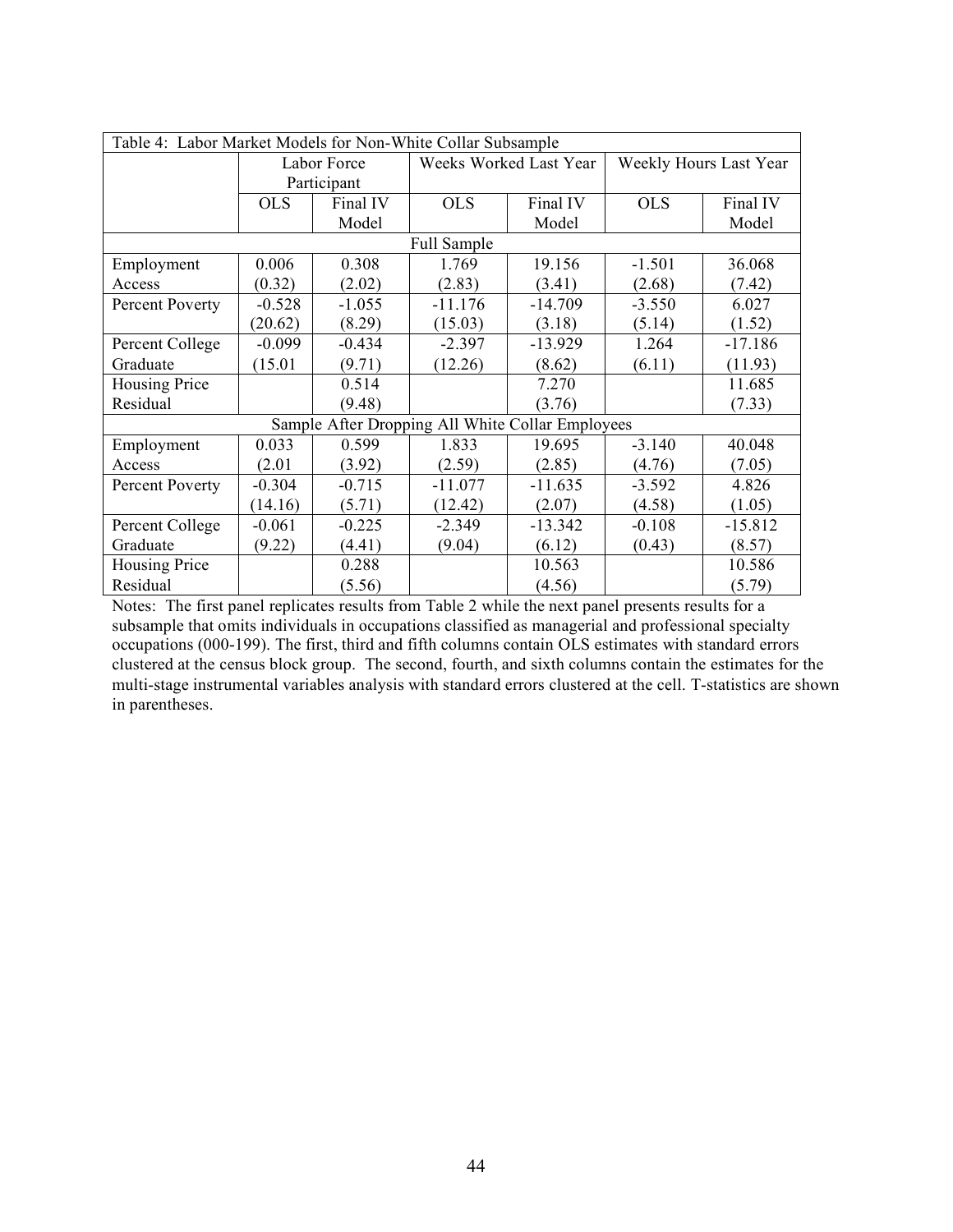| Table 5: Labor Market Models with Gender and Family Structure Subamples |            |             |                                 |                                                       |            |                        |
|-------------------------------------------------------------------------|------------|-------------|---------------------------------|-------------------------------------------------------|------------|------------------------|
|                                                                         |            | Labor Force |                                 | Weeks Worked Last Year                                |            | Weekly Hours Last Year |
|                                                                         |            | Participant |                                 |                                                       |            |                        |
|                                                                         | <b>OLS</b> | Final IV    | <b>OLS</b>                      | Final IV                                              | <b>OLS</b> | Final IV               |
|                                                                         |            | Model       |                                 | Model                                                 |            | Model                  |
|                                                                         |            |             | Full Sample                     |                                                       |            |                        |
| Employment                                                              | 0.006      | 0.308       | 1.769                           | 19.156                                                | $-1.501$   | 36.068                 |
| Access                                                                  | (0.32)     | (2.02)      | (2.83)                          | (3.41)                                                | (2.68)     | (7.42)                 |
| Percent Poverty                                                         | $-0.528$   | $-1.055$    | $-11.176$                       | $-14.709$                                             | $-3.550$   | 6.027                  |
|                                                                         | (20.62)    | (8.29)      | (15.03)                         | (3.18)                                                | (5.14)     | (1.52)                 |
| Percent College                                                         | $-0.099$   | $-0.434$    | $-2.397$                        | $-13.929$                                             | 1.264      | $-17.186$              |
| Graduate                                                                | (15.01)    | (9.71)      | (12.26)                         | (8.62)                                                | (6.11)     | (11.93)                |
| <b>Housing Price</b>                                                    |            | 0.514       |                                 | 7.270                                                 |            | 11.685                 |
| Residual                                                                |            | (9.48)      |                                 | (3.76)                                                |            | (7.33)                 |
|                                                                         |            |             |                                 | Sample After Dropping All Married Women with Children |            |                        |
| Employment                                                              | $-0.023$   | 0.300       | 0.560                           | 10.518                                                | $-2.464$   | 14.477                 |
| Access                                                                  | (1.23)     | (1.88)      | (0.83)                          | (1.82)                                                | (4.36)     | (2.82)                 |
| Percent Poverty                                                         | $-0.548$   | $-1.283$    | $-11.728$                       | $-19.112$                                             | $-4.700$   | 3.751                  |
|                                                                         | (21.49)    | (9.60)      | (14.178)                        | (3.97)                                                | (6.48)     | (0.89)                 |
| Percent College                                                         | $-0.075$   | $-0.582$    | $-2.180$                        | $-14.357$                                             | 1.747      | $-13.214$              |
| Graduate                                                                | (11.61)    | (12.45)     | (10.72)                         | (8.49)                                                | (8.29)     | (8.66)                 |
| Housing Price                                                           |            | 0.468       |                                 | 4.176                                                 |            | 4.029                  |
| Residual                                                                |            | (8.39)      |                                 | (2.12)                                                |            | (2.43)                 |
|                                                                         |            |             |                                 | Sample After Dropping All Married Women               |            |                        |
| Employment                                                              | $-0.029$   | 0.180       | 0.155                           | 0.363                                                 | $-3.068$   | $-4.176$               |
| Access                                                                  | (0.38)     | (1.09)      | (0.21)                          | (0.06)                                                | (5.00)     | (0.78)                 |
| Percent Poverty                                                         | $-0.577$   | $-1.349$    | $-12.153$                       | $-10.489$                                             | $-5.263$   | 17.288                 |
|                                                                         | (21.93)    | (9.64)      | (14.90)                         | (2.07)                                                | (6.72)     | (3.94)                 |
| Percent College                                                         | $-0.049$   | $-0.273$    | $-1.853$                        | $-5.916$                                              | 2.287      | 1.394                  |
| Graduate                                                                | (7.65)     | (5.63)      | (8.80)                          | (3.28)                                                | (9.95)     | (0.84)                 |
| Housing Price                                                           |            | 0.473       |                                 | 4.699                                                 |            | 4.680                  |
| Residual                                                                |            | (7.98)      |                                 | (2.27)                                                |            | (2.71)                 |
|                                                                         |            |             | Sample After Dropping All Women |                                                       |            |                        |
| Employment                                                              | $-0.053$   | $-0.218$    | $-0.812$                        | $-4.658$                                              | $-4.036$   | $-11.178$              |
| Access                                                                  | (2.83)     | (1.26)      | (1.12)                          | (0.68)                                                | (5.82)     | (1.68)                 |
| Percent Poverty                                                         | $-0.429$   | $-0.290$    | $-12.042$                       | $-5.867$                                              | $-4.966$   | 20.916                 |
|                                                                         | (14.21)    | (2.01)      | (12.45)                         | (1.01)                                                | (4.84)     | (3.94)                 |
| Percent College                                                         | $-0.037$   | $-0.017$    | $-1.257$                        | $-7.434$                                              | 3.131      | 2.438                  |
| Graduate                                                                | (5.17)     | (0.33)      | (5.35)                          | (3.57)                                                | (11.43)    | (1.20)                 |
| Housing Price                                                           |            | 0.073       |                                 | 2.534                                                 |            | $-0.779$               |
| Residual                                                                |            | (1.01)      |                                 | (0.94)                                                |            | (0.33)                 |

Notes: The first panel replicates results from Table 2 while the next three panels present results for subsamples that omit married women with children, married women, and all women from the sample, respectively. The first, third and fifth columns contain OLS estimates with standard errors clustered at the census block group. The second, fourth, and sixth columns contain the estimates for multi-stage instrumental variables analysis with standard errors are clustered at the cell. T-statistics are shown in parentheses.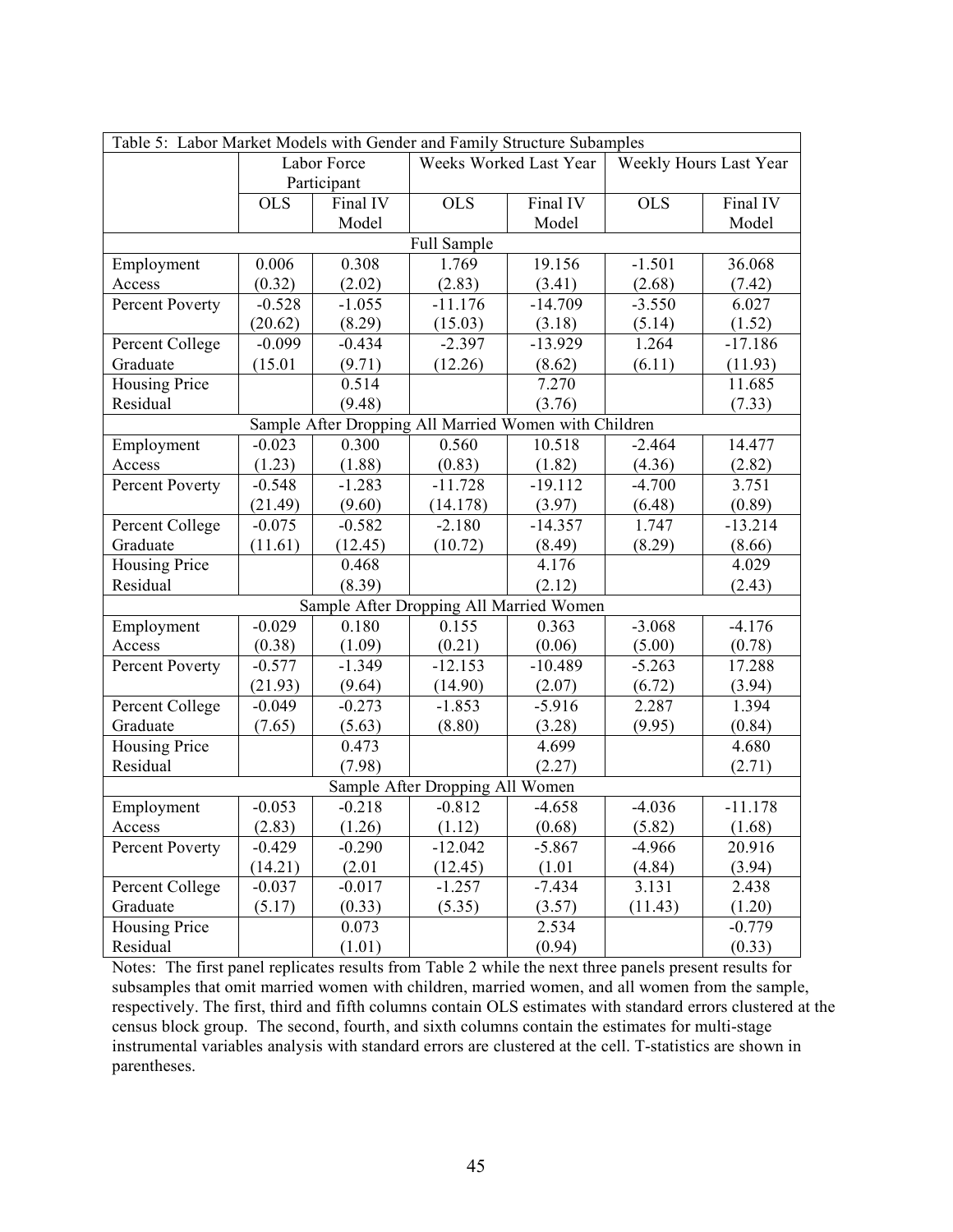| Table 6: Incremental Modification of Specification |            |                |                         |           |           |           |
|----------------------------------------------------|------------|----------------|-------------------------|-----------|-----------|-----------|
| Models                                             | <b>OLS</b> | Fixed          | $\overline{IV}$         | IV with   | IV for    | Final IV  |
|                                                    |            | <b>Effects</b> | Neighborhood            | Housing   | Housing   | Model     |
|                                                    |            | Second         | Controls                | Price     | Price     |           |
|                                                    |            | <b>Stage</b>   |                         | Residual  | Residual  |           |
|                                                    |            |                | Labor Force Participant |           |           |           |
| Employment                                         | 0.006      | 0.027          | 0.620                   | 0.601     | 1.461     | 0.308     |
| Access                                             | (0.32)     | (1.28)         | (4.18)                  | (4.05)    | (8.93)    | (2.02)    |
| Percent Poverty                                    | $-0.528$   | $-0.523$       | $-1.674$                | $-1.665$  | $-2.250$  | $-1.055$  |
|                                                    | (20.62)    | (30.66)        | (13.65)                 | (13.52)   | (16.82)   | (8.29)    |
| Percent College                                    | $-0.099$   | $-0.091$       | $-0.251$                | $-0.221$  | $-0.866$  | $-0.434$  |
| Graduate                                           | (15.01)    | (14.02)        | (6.30)                  | (5.57)    | (12.36)   | (9.71)    |
| Housing Price                                      |            |                |                         | $-0.062$  | 0.696     | 0.514     |
| Residual                                           |            |                |                         | (9.07)    | (11.68)   | (9.48)    |
|                                                    |            |                | Weeks Worked Last Year  |           |           |           |
| Employment                                         | $-1.501$   | 1.011          | 43.157                  | 43.568    | 52.121    | 36.068    |
| Access                                             | (2.68)     | (0.84)         | (9.01)                  | (9.10)    | (9.72)    | (7.42)    |
| Percent Poverty                                    | $-3.550$   | $-42.043$      | $-6.902$                | $-7.159$  | $-13.454$ | 6.027     |
|                                                    | (5.14)     | (43.32)        | (1.99)                  | (2.06)    | (3.53)    | (1.52)    |
| Percent College                                    | 1.264      | 1.251          | $-12.892$               | $-13.490$ | $-19.426$ | $-17.186$ |
| Graduate                                           | (6.11)     | (3.40)         | (9.60)                  | (10.08)   | (9.02)    | (11.93)   |
| Housing Price                                      |            |                |                         | 1.301     | 7.243     | 11.685    |
| Residual                                           |            |                |                         | (7.03)    | (3.86)    | (7.33)    |
|                                                    |            |                | Weekly Hours Last Year  |           |           |           |
| Employment                                         | 1.769      | $-1.925$       | 23.570                  | 23.066    | 31.185    | 19.156    |
| Access                                             | (2.83)     | (1.84)         | (4.29)                  | (4.20)    | (5.10)    | (3.41)    |
| Percent Poverty                                    | $-11.176$  | $-32.24$       | $-22.723$               | $-22.413$ | $-28.302$ | $-14.709$ |
|                                                    | (15.03)    | (37.98)        | (5.36)                  | (5.28)    | (5.90)    | (3.18)    |
| Percent College                                    | $-2.397$   | 4.073          | $-11.251$               | $-10.521$ | $-16.80$  | $-13.929$ |
| Graduate                                           | (12.26)    | (12.64)        | (7.83)                  | (7.31)    | (6.69)    | (8.62)    |
| Housing Price                                      |            |                |                         | $-1.601$  | 6.147     | 7.270     |
| Residual                                           |            |                |                         | (8.70)    | (2.87)    | (3.76)    |

Notes: The first and second columns contain OLS and block group fixed effect estimates with standard errors clustered at the census block group. The third column contains estimates for a simple instrumental variable model where the three neighborhood variables are predicted using means from cells of observationally equivalent individuals. The final three columns add the housing price residual from a simple, OLS housing price hedonic as a control, instrument for that residual based on cell means, and finally instrument for a residual arising from using IV in the housing price model. Standard errors are clustered at the cell for IV estimates. The results for the three dependent variables are presented in the three panels, and T-statistics are shown in parentheses.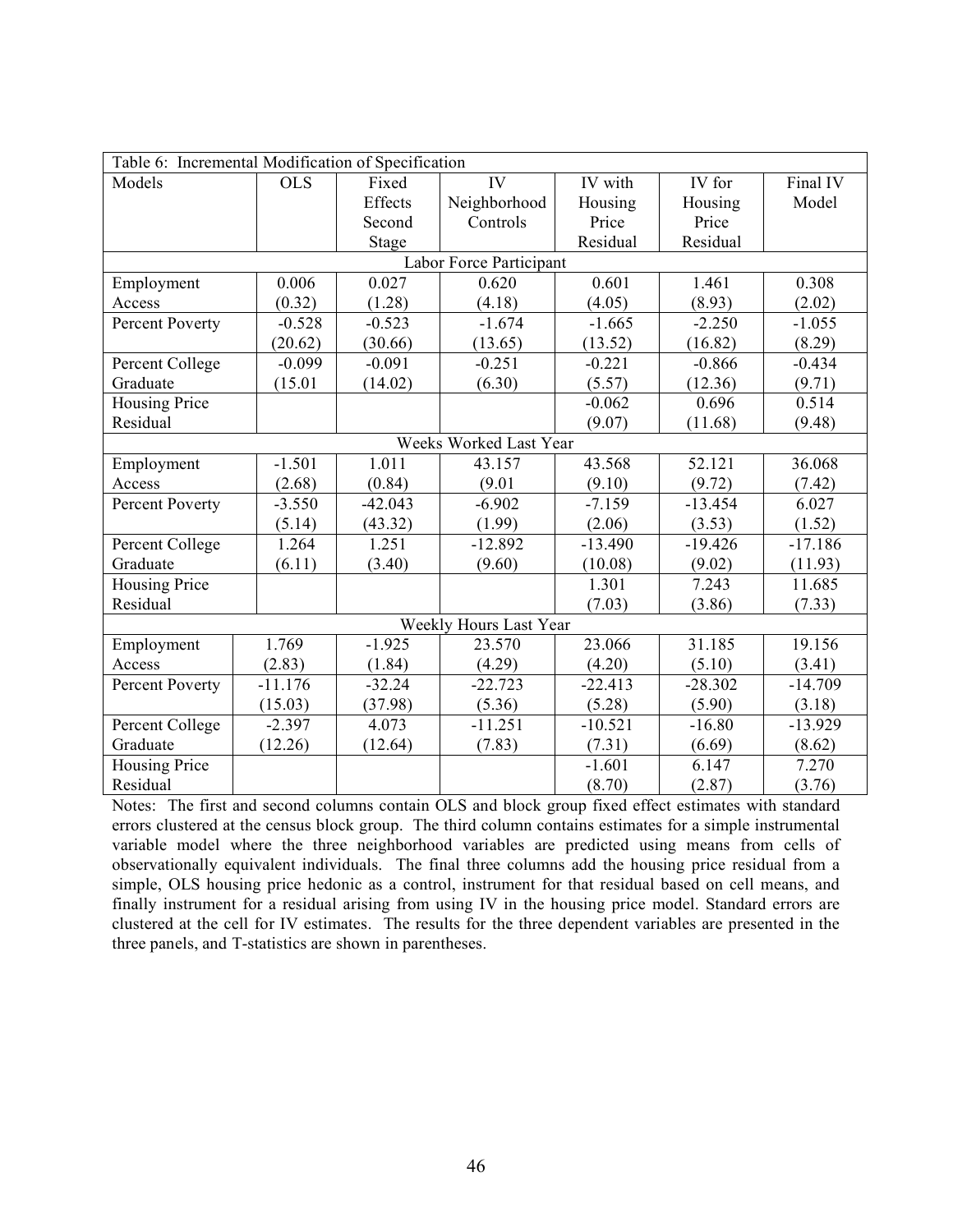| Table 7: Final IV Model for Alternative Sets of Neighborhood Controls |          |           |                         |           |               |             |
|-----------------------------------------------------------------------|----------|-----------|-------------------------|-----------|---------------|-------------|
| Models                                                                | Housing  | Poverty   | Poverty and             | Plus      | Plus Percent  | Plus        |
|                                                                       | Price    |           | Employment              | Percent   | Minority      | Percent not |
|                                                                       | Residual |           | Access                  | College   | Disadvantaged | born in     |
|                                                                       | Only     |           |                         | Graduate  |               | U.S.        |
|                                                                       |          |           | Labor Force Participant |           |               |             |
| Employment                                                            |          |           | $-0.166$                | 0.308     | 0.226         | $-0.039$    |
| Access                                                                |          |           | (1.11)                  | (2.02)    | (1.47)        | (0.24)      |
| Percent Poverty                                                       |          | $-1.226$  | $-0.905$                | $-1.055$  | $-1.435$      | $-1.772$    |
|                                                                       |          | (11.81)   | (7.11)                  | (8.29)    | (9.27)        | (11.19)     |
| Percent College                                                       |          |           |                         | $-0.434$  | $-0.435$      | $-0.361$    |
| Graduate                                                              |          |           |                         | (9.71)    | (9.68)        | (8.12)      |
| Percent Minority                                                      |          |           |                         |           | 0.186         | 0.053       |
| Disadvantage                                                          |          |           |                         |           | (4.43)        | (1.22)      |
| Percent Not Born                                                      |          |           |                         |           |               | 1.268       |
| <b>US</b>                                                             |          |           |                         |           |               | (7.49)      |
| Housing Price                                                         | 0.308    | 0.106     | 0.259                   | 0.514     | 0.586         | 0.526       |
| Residual                                                              | (9.90)   | (3.45)    | (6.24)                  | (9.48)    | (10.59)       | (9.27)      |
|                                                                       |          |           | Weeks Worked Last Year  |           |               |             |
| Employment                                                            |          |           | 3.779                   | 19.156    | 17.570        | 12.808      |
| Access                                                                |          |           | (0.71)                  | (3.41)    | (3.11)        | (2.20)      |
| Percent Poverty                                                       |          | $-11.556$ | $-9.154$                | $-14.709$ | $-23.654$     | $-28.957$   |
|                                                                       |          | (3.31)    | (2.00)                  | (3.18)    | (4.31)        | (5.21)      |
| Percent College                                                       |          |           |                         | $-13.929$ | $-13.863$     | $-12.735$   |
| Graduate                                                              |          |           |                         | (8.62)    | (8.58)        | (7.85)      |
| Percent Minority                                                      |          |           |                         |           | 4.20          | 1.892       |
| Disadvantage                                                          |          |           |                         |           | (3.01)        | (1.28)      |
| Percent Not                                                           |          |           |                         |           |               | 21.906      |
| Born US                                                               |          |           |                         |           |               | (4.24)      |
| Housing Price                                                         | $-1.577$ | $-3.217$  | 0.303                   | 7.270     | 8.628         | 7.794       |
| Residual                                                              | (1.60)   | (3.11)    | (0.21)                  | (3.76)    | (4.38)        | (3.88)      |
|                                                                       |          |           | Weekly Hours Last Year  |           |               |             |
| Employment                                                            |          |           | 20.378                  | 36.068    | 34.843        | 28.495      |
| Access                                                                |          |           | (4.47)                  | (7.42)    | (7.14)        | (5.64)      |
| Percent Poverty                                                       |          | 13.136    | 8.823                   | 6.027     | $-0.474$      | $-7.005$    |
|                                                                       |          | (4.39)    | (2.25)                  | (1.52)    | (0.10)        | (1.43)      |
| Percent College                                                       |          |           |                         | $-17.186$ | $-17.202$     | $-15.898$   |
| Graduate                                                              |          |           |                         | (11.93)   | (11.88)       | (10.97)     |
| Percent Minority                                                      |          |           |                         |           | 2.995         | 0.094       |
| Disadvantage                                                          |          |           |                         |           | (2.35)        | (0.07)      |
| Percent Not                                                           |          |           |                         |           |               | 28.035      |
| Born US                                                               |          |           |                         |           |               | (5.89)      |
| Housing Price                                                         | $-3.830$ | $-1.890$  | 0.454                   | 11.685    | 12.837        | 12.136      |
| Residual                                                              | (4.19)   | (1.86)    | (0.36)                  | (7.33)    | (7.84)        | (7.16)      |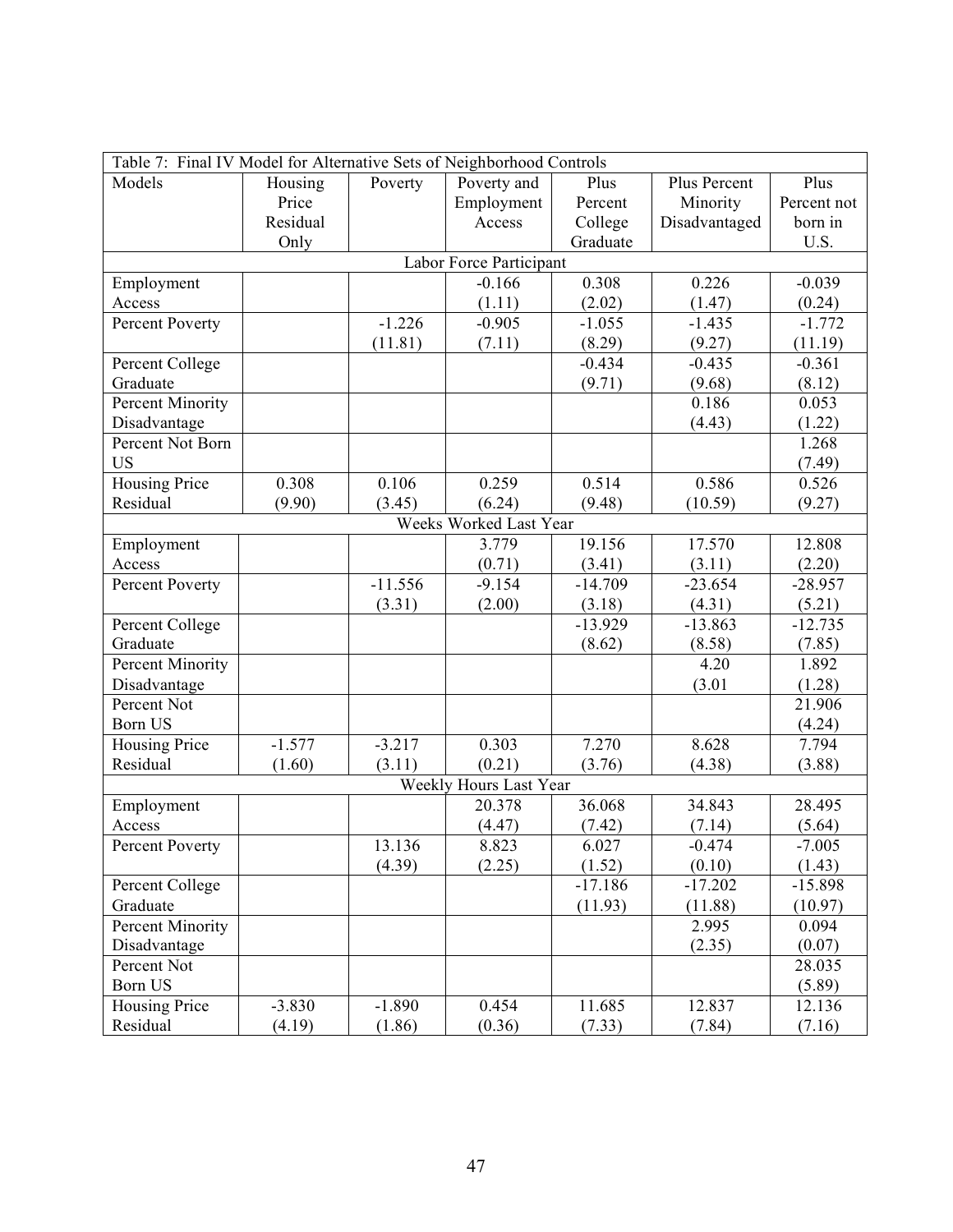Notes: The estimation results are based on the final IV model used in Tables 2 through 5. Column 1 presents a model that only controls for the housing price residual, and columns 2 and 3 present results including neighborhood poverty levels plus employment access for column 3. The next three columns add neighborhood controls for share four year college graduate, share African-American or Hispanic, and share not born in the U.S. The housing price residual in each model only conditions on the neighborhood controls used for that particular model. The three dependent variables are presented in the three panels, and T-statistics are shown in parentheses.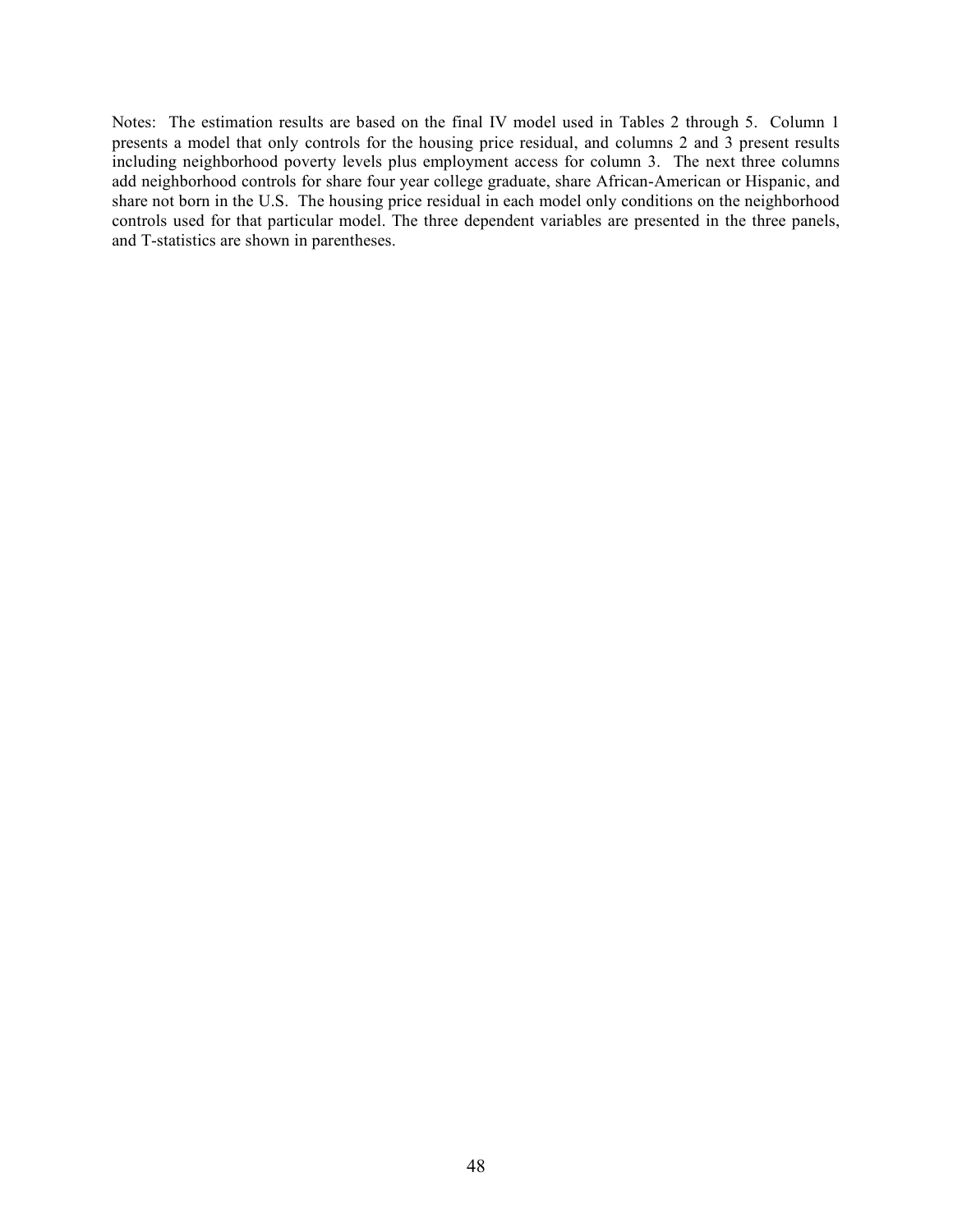| Table 8: Relationship between Neighborhood and Capital Income |            |                  |                                              |          |            |          |  |  |  |
|---------------------------------------------------------------|------------|------------------|----------------------------------------------|----------|------------|----------|--|--|--|
| Variables                                                     |            | Positive Capital | Capital Income Above<br>Capital Income Above |          |            |          |  |  |  |
|                                                               |            | Income           |                                              | \$1,000  | \$3,000    |          |  |  |  |
|                                                               | <b>OLS</b> | Final IV         | <b>OLS</b>                                   | Final IV | <b>OLS</b> | Final IV |  |  |  |
|                                                               |            | Model            |                                              | Model    |            | Model    |  |  |  |
| Employment                                                    | 0.143      | 0.079            | 0.159                                        | 0.034    | 0.158      | 0.045    |  |  |  |
| Access                                                        | (3.82)     | (0.41)           | (4.70)                                       | (0.19)   | (5.19)     | (0.26)   |  |  |  |
| Percent Poverty                                               | $-0.127$   | $-0.058$         | $-0.042$                                     | 0.065    | 0.012      | 0.152    |  |  |  |
|                                                               | (3.33)     | (0.38)           | (1.22)                                       | (0.46)   | (0.38)     | (1.10)   |  |  |  |
| Percent College                                               | 0.084      | 0.051            | 0.043                                        | .0002    | 0.026      | $-0.034$ |  |  |  |
| Graduate                                                      | (6.40)     | (0.88)           | (3.63)                                       | (0.01)   | (2.40)     | (0.64)   |  |  |  |
| Housing Price                                                 |            | $-0.004$         |                                              | 0.038    |            | 0.058    |  |  |  |
| Residual                                                      |            | (0.06)           |                                              | (0.64)   |            | (1.01)   |  |  |  |

Notes: This tables presents estimates for whether the individual have positive capital income or not, capital income above \$1000 per year or not, and capital income above \$3,000 per year. The first, third and fifth columns contain OLS estimates with standard errors clustered at the census block group. The second, fourth, and sixth columns contain estimates for the multi-stage instrumental variables analysis with standard errors clustered at the cell. T-statistics are shown in parentheses.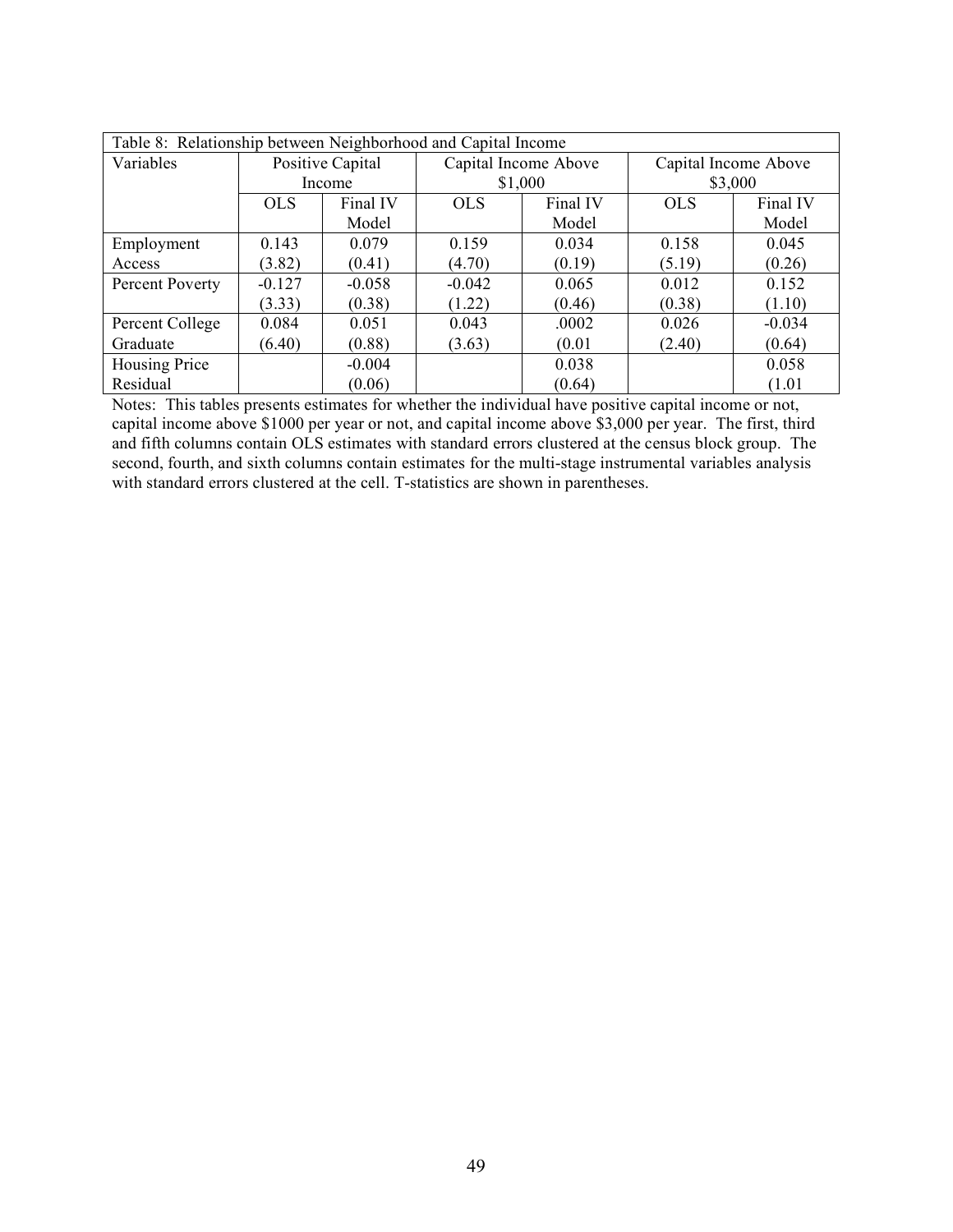| Table 9: Core and Supplemental Models of Labor Models Outcomes |            |                         |                                    |                             |                        |                        |  |  |  |
|----------------------------------------------------------------|------------|-------------------------|------------------------------------|-----------------------------|------------------------|------------------------|--|--|--|
| Core Labor Market Outcomes                                     |            |                         |                                    |                             |                        |                        |  |  |  |
|                                                                |            | Labor Force Participant |                                    | Weeks Worked Last Year      |                        | Weekly Hours Last Year |  |  |  |
|                                                                | <b>OLS</b> | Final IV                | <b>OLS</b>                         | Final IV                    | <b>OLS</b>             | Final IV               |  |  |  |
|                                                                |            | Model                   |                                    | Model                       |                        | Model                  |  |  |  |
| Employment                                                     | 0.006      | 0.308                   | 1.769                              | 19.156                      | $-1.501$               | 36.068                 |  |  |  |
| Access                                                         | (0.32)     | (2.02)                  | (2.83)                             | (3.41)                      | (2.68)                 | (7.42)                 |  |  |  |
| Percent Poverty                                                | $-0.528$   | $-1.055$                | $-11.176$                          | $-14.709$                   | $-3.550$               | 6.027                  |  |  |  |
|                                                                | (20.62)    | (8.29)                  | (15.03)                            | (3.18)                      | (5.14)                 | (1.52)                 |  |  |  |
| Percent College                                                | $-0.099$   | $-0.434$                | $-2.397$                           | $-13.929$                   | 1.264                  | $-17.186$              |  |  |  |
| Graduate                                                       | (15.01)    | (9.71)                  | (12.26)                            | (8.62)                      | (6.11)                 | (11.93)                |  |  |  |
| Housing Price                                                  |            | 0.514                   |                                    | 7.270                       |                        | 11.685                 |  |  |  |
| Residual                                                       |            | (9.48)                  |                                    | (3.76)                      |                        | (7.33)                 |  |  |  |
|                                                                |            |                         | Supplemental Labor Market Outcomes |                             |                        |                        |  |  |  |
|                                                                |            | Worked Last Year        |                                    | <b>Employment Last Week</b> | Hours Worked Last Week |                        |  |  |  |
|                                                                | <b>OLS</b> | Final IV                | <b>OLS</b>                         | Final IV                    | <b>OLS</b>             | Final IV               |  |  |  |
|                                                                |            | Model                   |                                    | Model                       |                        | Model                  |  |  |  |
| Employment                                                     | $-0.004$   | 0.647                   | 0.013                              | 0.362                       | $-1.324$               | 44.266                 |  |  |  |
| Access                                                         | (0.25)     | (3.98)                  | (1.17)                             | (3.10)                      | (2.20)                 | (8.34)                 |  |  |  |
| Percent Poverty                                                | $-0.661$   | $-1.308$                | $-0.146$                           | $-0.337$                    | $-4.498$               | 1.906                  |  |  |  |
|                                                                | (24.91)    | (9.46)                  | (9.14)                             | (3.32)                      | (5.86)                 | (0.42)                 |  |  |  |
| Percent College                                                | $-0.067$   | $-0.603$                | 0.009                              | $-0.258$                    | 0.646                  | $-19.296$              |  |  |  |
| Graduate                                                       | (10.45)    | (12.59)                 | (2.63)                             | (7.96)                      | (2.89)                 | (12.25)                |  |  |  |
| Housing Price                                                  |            | 0.704                   |                                    | 0.201                       |                        | 12.920                 |  |  |  |
| Residual                                                       |            | (11.70)                 |                                    | (4.92)                      |                        | (7.27)                 |  |  |  |

Notes: The first panel presents the core results from Table 2 while the second panel presents results based on the following alternative dependent variables: whether worked at all last year, whether employed last week conditional on labor force participation, and average hours worked last week conditional on being employed. The first, third and fifth columns contain OLS estimates with standard errors clustered at the census block group. The second, fourth, and sixth columns contain estimates for the multi-stage instrumental variables analysis with standard errors clustered at the cell. T-statistics are shown in parentheses.